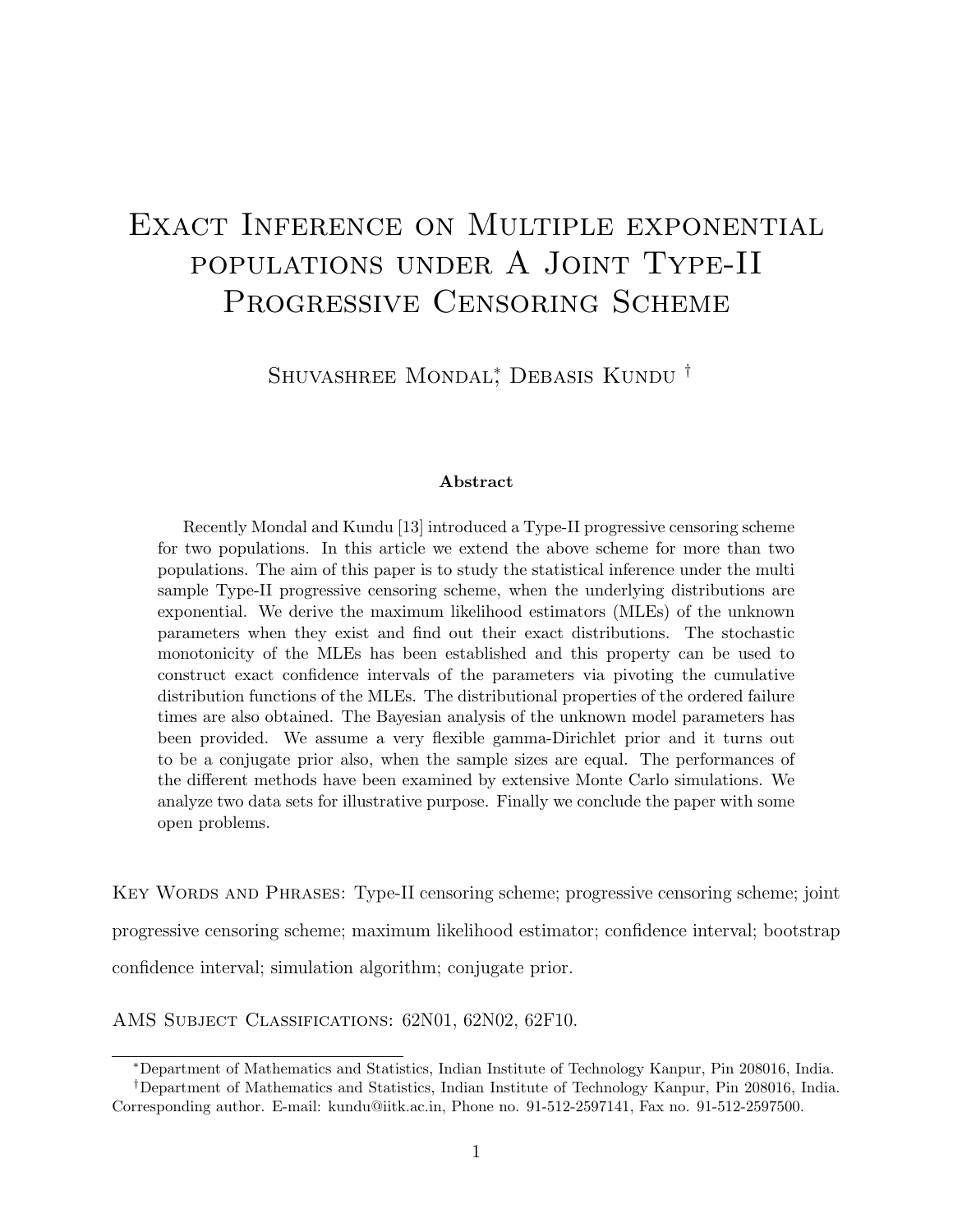# 1 INTRODUCTION

In any life testing experiment censoring is inevitable, mainly to optimize cost and time. In the literature an extensive amount of work has been done on different censoring schemes, specially on single sample. Recently, Balakrishnan and Rasouli [5] introduced a Type-II censoring scheme for two samples and provided the inference procedures of the unknown parameters when the lifetime distributions are exponential. Ashour and Abo-Kasem [1] considered Weibull populations under the joint Type-II censoring scheme proposed by Balakrishnan and Rasouli [5]. Balakrishnan and Su [6] extended the results of Balakrishnan and Rasouli [5] for multi sample cases.

Rasouli and Balakrishnan [20] introduced a joint Type-II progressive censoring scheme and provided the likelihood and Bayesian inferences on two exponential populations under the proposed scheme. From now onwards we call this scheme as a JPC-1 scheme. Parsi et al. [17] studied likelihood inference under the JPC-1 scheme when the underlying distributions are Weibull. Mondal and Kundu [14] provided order restricted inference of two Weibull populations under the JPC-1 scheme. Balakrishnan et al. [7] extended the results of Rasouli and Balakrishnan [20] for more than two populations.

Recently, Mondal and Kundu [13] introduced a new joint Type-II progressive censoring scheme. It is observed that the scheme proposed by Mondal and Kundu [13] can be implemented quite easily in practice and analytically it is more tractable than the scheme proposed by Rasouli and Balakrishnan [20]. From now onwards the joint Type-II progressive censoring scheme proposed by Mondal and Kundu [13] will be named as a JPC-2 scheme. The JPC-2 scheme is a generalization of the self reallocated design (SRD), originally proposed by Srivastava [21]. Mondal and Kundu [13] studied the inference on two exponential distributions under the JPC-2 scheme. In this paper we extend the results of Mondal and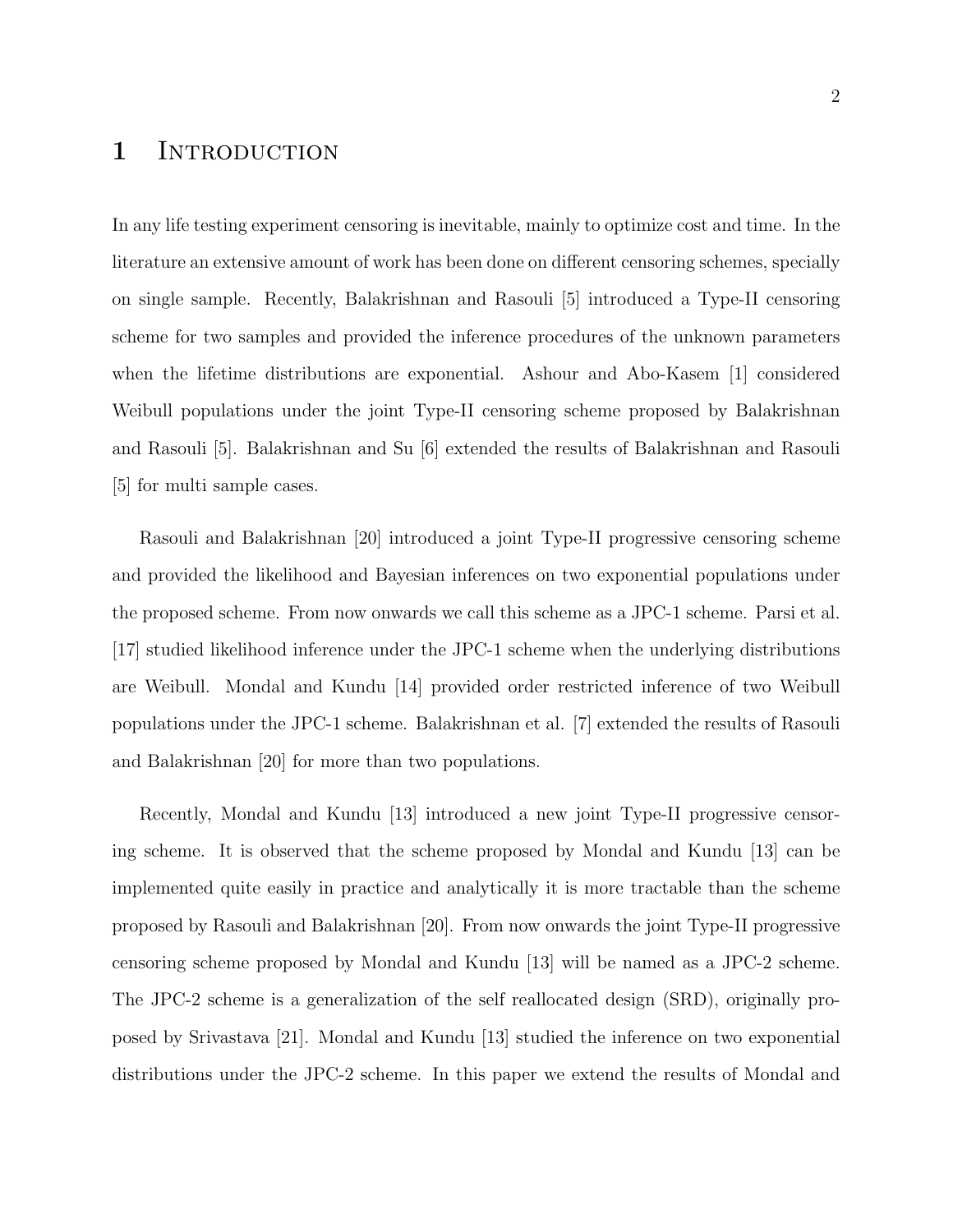Kundu [13] for more than two populations.

The results under the two sample JPC-2 scheme are generalized for multi sample cases when the underlying distributions are exponential. In this paper we derive maximum likelihood estimators (MLEs) of the unknown parameters whenever they exist and provide their exact distributions. Under the multi sample JPC-2 scheme, we obtain the distributional properties of the censored order statistics and these results can be used for interval estimation and for generating samples for the simulation experiment. Under the JPC-2 scheme stochastic monotonicity of the MLEs can be established, hence exact confidence intervals can be obtained via pivoting the cumulative distribution function (CDF) of the MLEs. Since, exact confidence intervals are difficult to compute numerically, we propose to use bootstrap confidence intervals of the parameters.

We further consider the Bayesian inference of the model parameters. We consider a very flexible gamma-Dirichlet prior as a joint prior of the parameters. It turns out to be a conjugate prior when the sample sizes are equal and in that case the Bayes estimators based on the squared error loss function can be derived explicitly. Otherwise, we rely on the importance sample technique to compute the Bayes estimates and the associated credible intervals. We perform extensive simulation experiment to compare different methods and the analyses of two data sets have been performed for illustrative purposes.

The main contribution of the present manuscript is two fold. First of all, we have extended the classical inference of the two sample case of Mondal and Kundu [13] to multi sample case. The main theoretical results of two sample case are based on Lemma 1 and Theorem 1 of Mondal and Kundu [13]. In the present manuscript those two results have been extended in Lemma 3.2.1 and Theorem 3.2.1, respectively. Lemma 3.2.2 of the present manuscript is purely a new result and that provides more insight about the behavior of the joint CDF of the MLEs. But the major contribution of this present manuscript is the Bayesian inference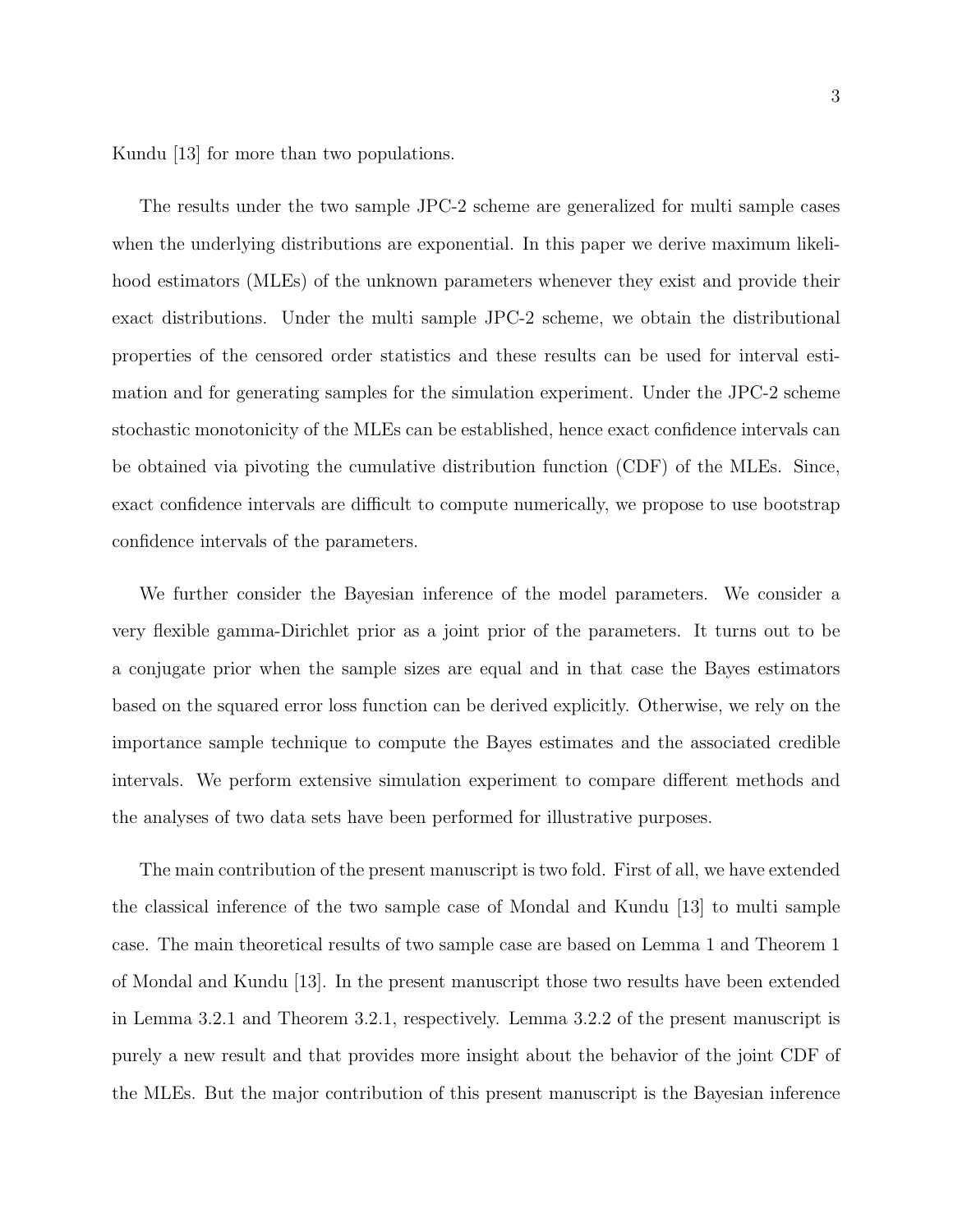under a fairly general set of priors. Since, the construction of the exact confidence intervals are quite complicated in practice, the Bayesian inference seems to be a natural choice, in which finite sample inference can be obtained quite conveniently. The Bayesian inference was not developed for the two sample case, and the present development can be easily applied for the two sample case also.

Rest of the paper is organized as follows. In Section 2 we provide notations and briefly discuss the JPC-2 scheme. In Section 3 the MLEs are derived along with their exact distributions and also we provide distributional properties of the censored order statistics. We construct exact and bootstrap confidence interval in Section 4. In Section 5 we provide the Bayes estimates and the associated credible intervals. In Section 6 simulation experiments are performed along with real data analyses. Finally, we conclude the paper in Section 7.

# 2 NOTATION, MODEL DESCRIPTION AND MODEL ASSUMP-**TION**

### 2.1 NOTATION

CDF : Cumulative distribution function.

 $\stackrel{d}{=}$ : equality in distribution.

HPD : Highest posterior density.

i.i.d : Independent and identically distributed.

MGF : Moment generated function.

MLE : Maximum likelihood estimator.

PDF: Probability density function.

 $\forall h$ : Means for  $h = 1, \ldots, H$ .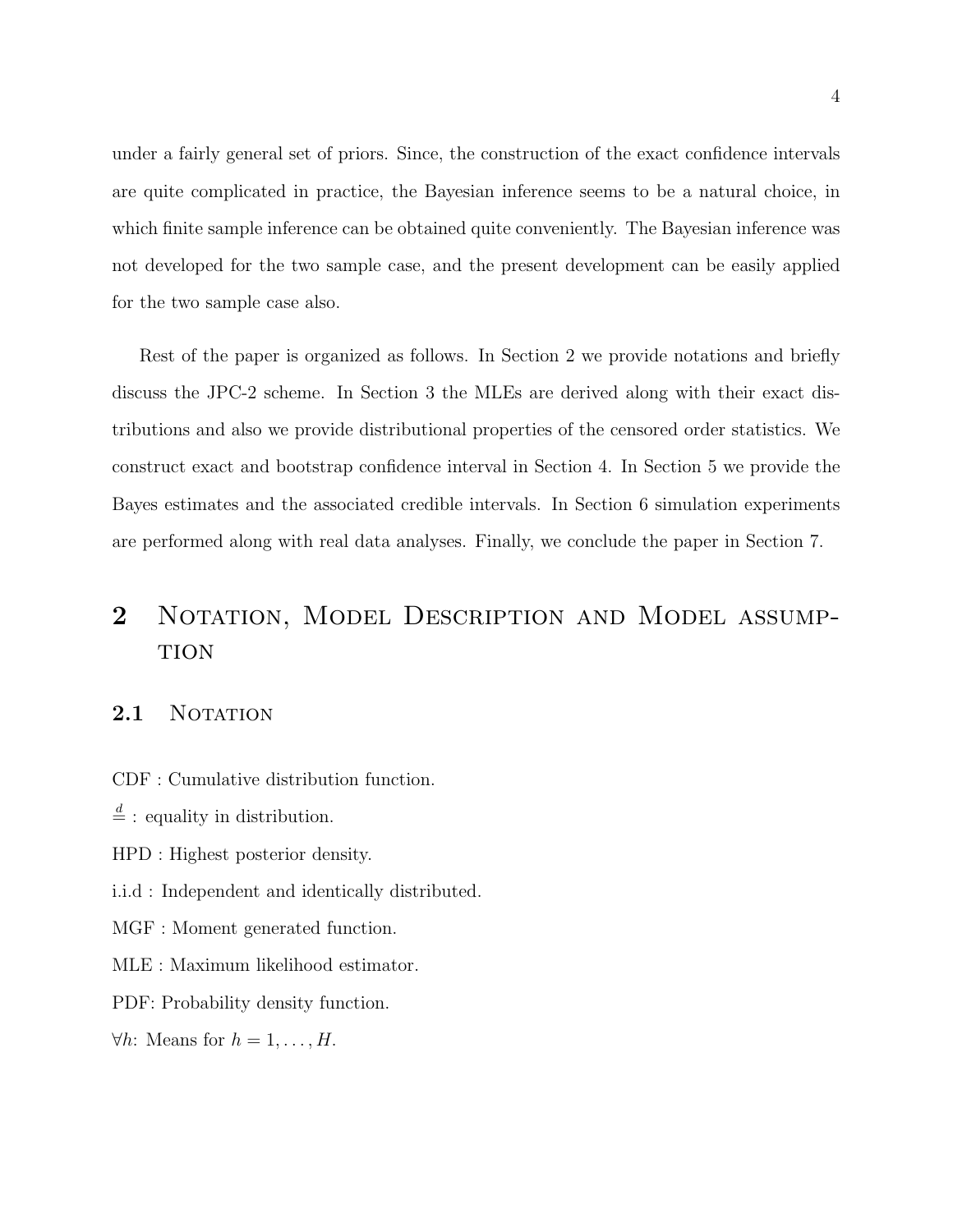$D(a_1, a_2, \ldots, a_H)$ : Multivariate Dirichlet distribution with PDF:

$$
\frac{1}{B(a_1, a_2, \dots, a_H)} \prod_{h=1}^H x_h^{a_h - 1}; \text{ where } x_h > 0, \forall h, \sum_{h=1}^H x_h = 1,
$$
  

$$
B(a_1, a_2, \dots, a_H) = \frac{\prod_{h=1}^H \Gamma(a_h)}{\Gamma(a)} \text{ and } a_h > 0, \forall h, a = \sum_{h=1}^H a_h.
$$

 $Exp(\theta)$ : Exponential distribution with PDF:

$$
\frac{1}{\theta}e^{-\frac{x}{\theta}};\quad x>0,\ \lambda>0.
$$

 $GA(\beta, \lambda)$ : Gamma distribution with PDF:

$$
\frac{\lambda^{\beta}}{\Gamma(\beta)} x^{\beta-1} e^{-\lambda x}; \quad x > 0, \ \lambda, \beta > 0.
$$

 $Mult(k, p_1, p_2, \ldots, p_H)$ : Multinomial distribution with probability mass function

$$
P(\mathbf{K} = \mathbf{r}) = P(K_1 = r_1, K_2 = r_2, \dots, K_H = r_H) = \frac{k!}{r_1! r_2! \cdots r_H!} p_1^{r_1} \times p_2^{r_2} \times \cdots \times p_H^{r_H};
$$
  

$$
\sum_{h=1}^H r_h = k, r_h \in \{1, 2, \dots, k\}, \sum_{h=1}^H p_h = 1, p_h \in [0, 1], \forall h.
$$

Through out the paper it is assumed that the 'small' letter is the sample version of the 'capital' letter, and it should be clear from the context.

## 2.2 MODEL DESCRIPTION AND MODEL ASSUMPTION

Suppose we have H different populations. We draw independent samples of size  $n_h$  from the population h and call it as the sample h (Sam-h),  $\forall h$ . Let  $k \leq min\{n_1, \ldots, n_H\}$  be the number of failures to be observed in the experiment and  $R_1, \ldots, R_{k-1}$  are non-negative integers satisfying  $\sum_{ }^{k-1}$  $i=1$  $(R_i + 1) < min\{n_1, \ldots, n_H\}.$ 

Under the JPC-2 scheme all the samples are put on a test simultaneously. Suppose the first failure occurs at  $W_1$  from Sam- $h_1$ , then we remove  $R_1$  units randomly from the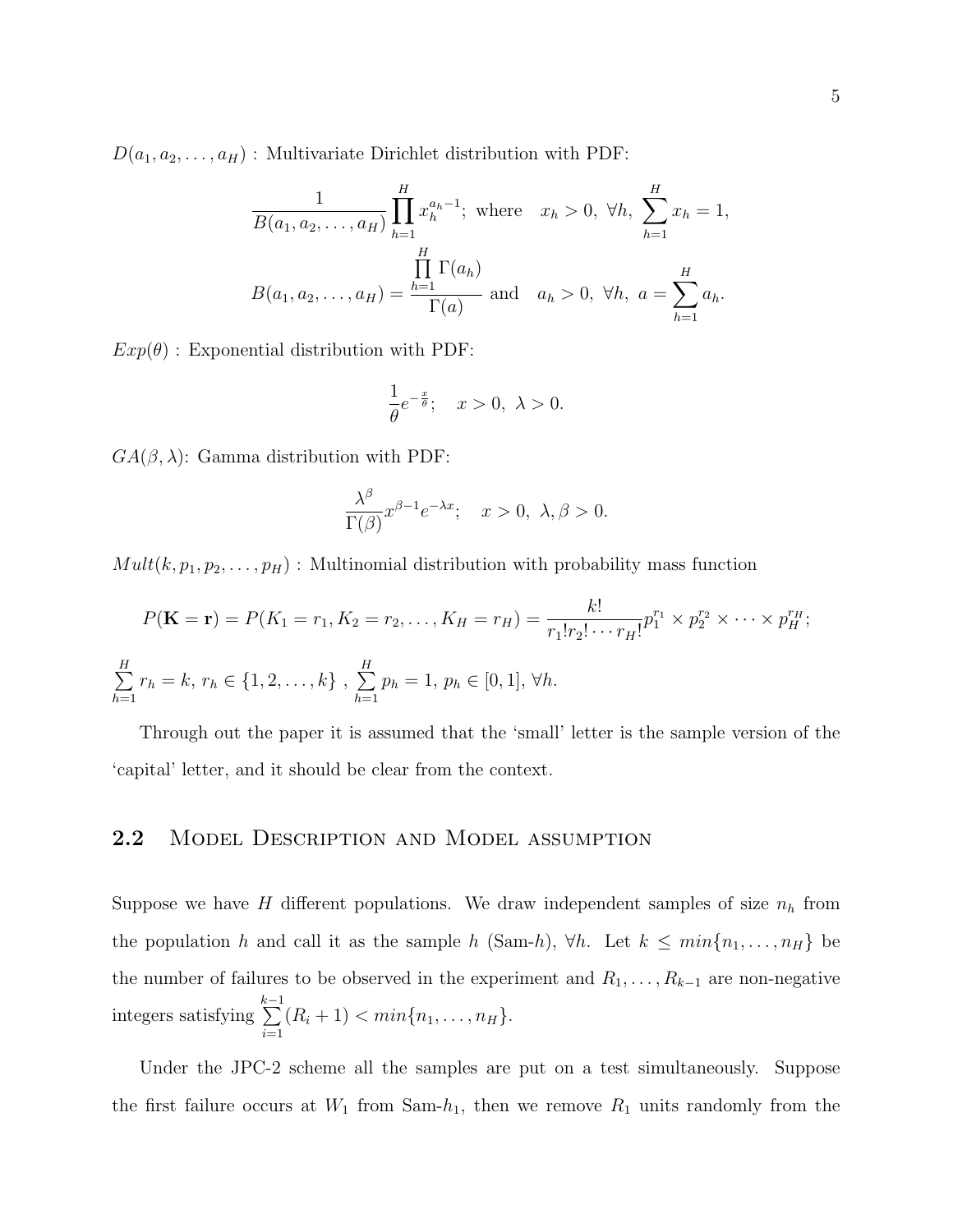remaining  $(n_{h_1} - 1)$  units of Sam- $h_1$  and we remove randomly  $R_1 + 1$  units each from the remaining  $(H-1)$  samples at  $W_1$ . Next, suppose the second failure occurs from Sam- $h_2$  at W<sub>2</sub>. We remove  $R_2$  units from the remaining  $(n_{h_2} - R_1 - 2)$  surviving units of Sam- $h_2$  and  $R_2 + 1$  units each from the remaining surviving units from the rest of the  $(H - 1)$  samples. We continue the experiment until the k-th failure occurs. At the k-th failure time point  $W_k$ , we stop the experiment, see Mondal and Kundu [13] for details.

Under the JPC-2 scheme, along with  $W_1, \ldots, W_k$ , we introduce another set of random variables  $Z_{ih}$ ,  $i = 1, ..., k; \forall h$ , where  $Z_{ih} = 1$ , if *i*-th failure occurs from Sam-h and 0, otherwise. Let  $K_h$  denote total number of failures coming from Sam-h. Under the JPC-2 scheme, the data set consists of  $(W, Z)$ , where

| W | Z                                   |
|---|-------------------------------------|
|   | $W_1$ ( $Z_{11}, \ldots, Z_{1H}$ )  |
|   | $W_k$ ( $Z_{k1}, \ldots, Z_{kH}$ ). |
|   |                                     |

Here  $\sum^H$  $h=1$  $Z_{ih} = 1, \sum_{i=1}^{k}$  $i=1$  $Z_{ih} = K_h$  and  $\sum^H$  $h=1$  $\sum_{i=1}^{k}$  $i=1$  $Z_{ih} = \sum\limits_{i=1}^{H}$  $h=1$  $K_h = k$ . In Figure 1 we provide a schematic diagram of the JPC-2.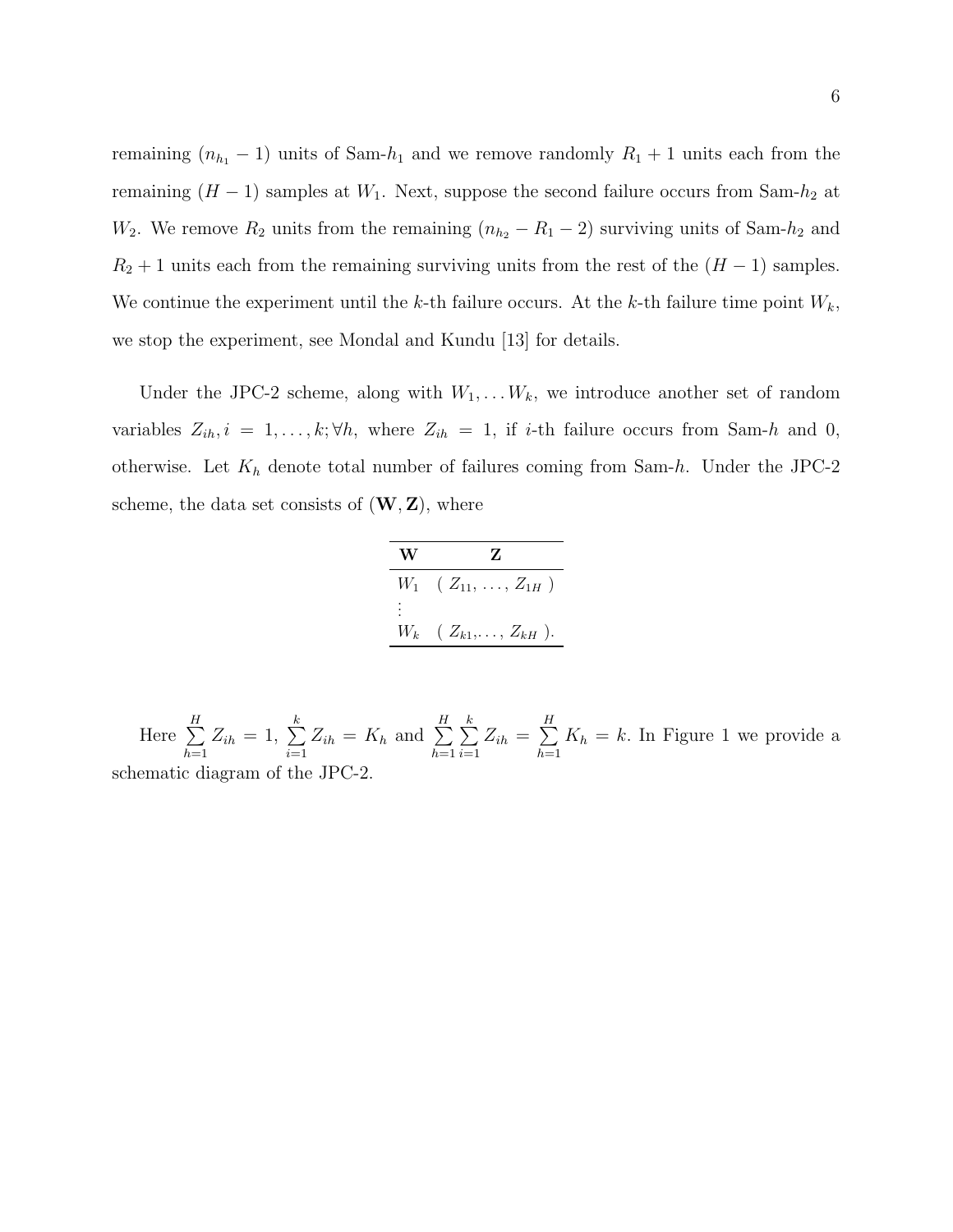

Figure 1: A schematic diagram of JPC-2 scheme

# 3 Some Distributional Properties

In this section, we derive the MLEs of the unknown parameters whenever they exist. We obtain the exact distributions of the MLEs from their joint and marginal MGFs. The distributional properties of the ordered failure times are also studied.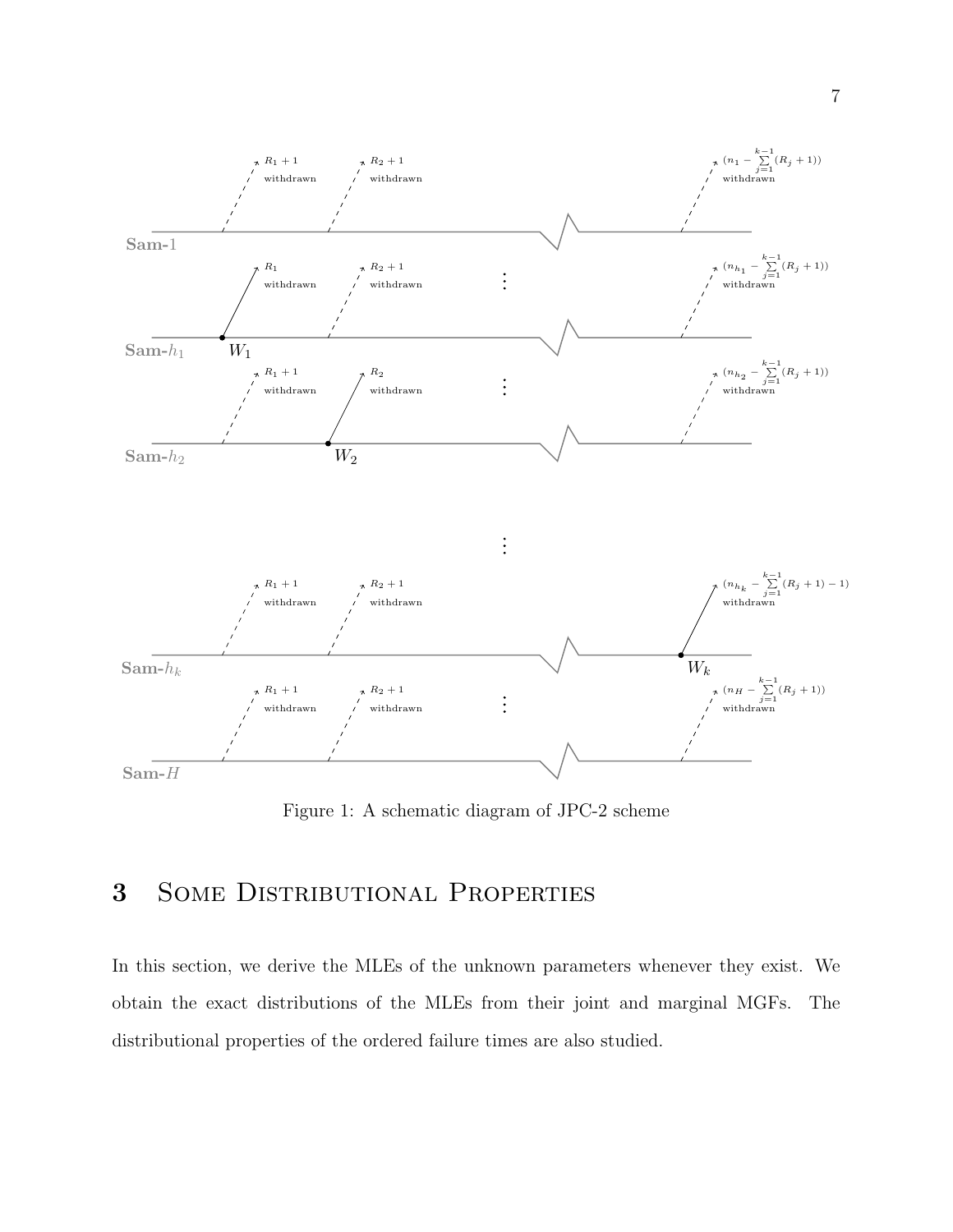## 3.1 MAXIMUM LIKELIHOOD ESTIMATORS

We assume that all the  $H$  populations are exponentially distributed. The sample from the h-th population  $X_{1,h}, X_{2,h}, \ldots, X_{n_h,h}$  are i.i.d random variables from  $Exp(\theta_h)$ ,  $\forall h$ .

For a given sampling scheme  $n_1, n_2, \ldots, n_H, k, R_1, R_2, \ldots, R_{k-1}$  and for the sample  $(\mathbf{w}, \mathbf{z})$ the likelihood function can be written as

$$
L(\theta_1, \dots, \theta_H | \mathbf{w}, \mathbf{z}) = C \Big( \prod_{h=1}^H \frac{1}{\theta_h^{k_h}} \Big) e^{-\sum\limits_{h=1}^H \frac{A_h(w)}{\theta_h}}, \tag{1}
$$

where

$$
C = \prod_{i=1}^{k} \left( \sum_{h=1}^{H} (n_h - \sum_{j=1}^{i-1} (R_j + 1)) z_{ih} \right),
$$
  

$$
A_h(w) = \sum_{i=1}^{k-1} (R_i + 1) w_i + (n_h - \sum_{i=1}^{k-1} (R_i + 1)) w_k, \forall h.
$$

From (1), the MLE of  $\theta_h$  is obtained as

$$
\widehat{\theta}_h = \frac{A_h(w)}{k_h}, \quad \forall h.
$$

It is clear that MLEs exist only when  $K_h > 0$ ,  $\forall h$ . Hence  $(\theta_1, \theta_2, \dots, \theta_H)$  are conditional MLEs conditioning on the event  $\mathcal{M} = \{ \mathbf{K} = (K_1, \dots, K_H) : \prod^H$  $h=1$  $K_h \neq 0$ . We have used the following usual convention that  $\sum_{n=1}^{\infty}$  $i=1$  $a_i = 0$ , for any arbitrary  $a_i$ .

## 3.2 EXACT DISTRIBUTION OF MLES

We derive the exact distributions of MLEs from their joint and marginal MGFs. The following lemma is needed for further development.

**Lemma 3.2.1** Let  $\mathbf{K} = (K_1, ..., K_H)$ ,  $\mathbf{r} = (r_1, ..., r_H)$  with  $r_h \in \{0, 1, ..., k\}$  and  $\sum^H$  $h=1$  $r_h =$ k. Here  $K_h$  denotes the total number of failures from Sam-h,  $\forall h$ , as mentioned before.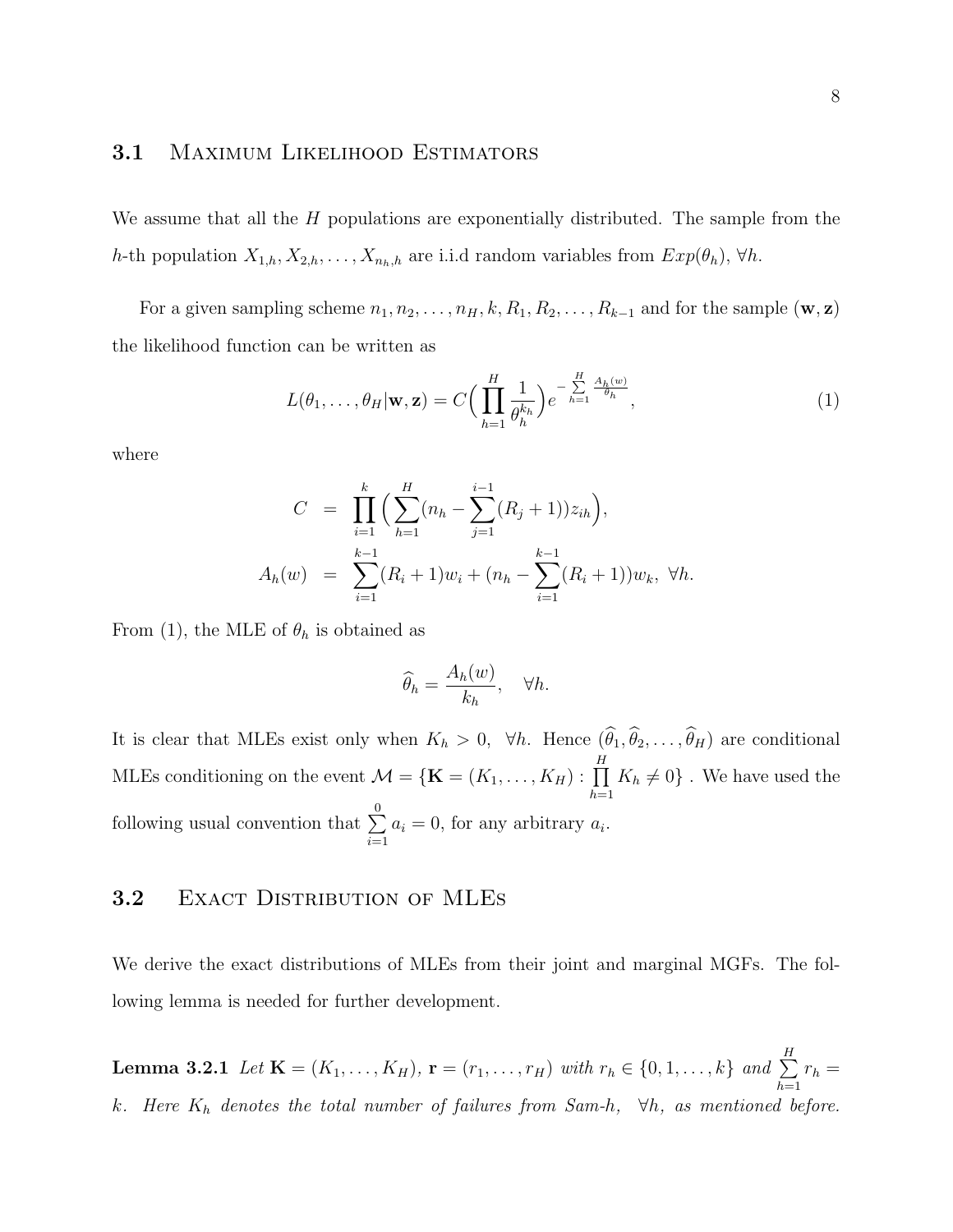Then,

$$
P(\mathbf{K} = \mathbf{r}) = \sum_{\mathbf{z} \in Q_{(\mathbf{r})}} \frac{\prod_{i=1}^{k} \left( \sum_{h=1}^{H} (n_h - \sum_{j=1}^{i-1} (R_j + 1)) z_{ih} \right)}{\left( \prod_{h=1}^{H} \theta_h^{r_h} \right) \left( \prod_{i=1}^{K} \sum_{h=1}^{H} \frac{(n_h - \sum_{j=1}^{i-1} (R_j + 1))}{\theta_h} \right)},
$$
\n(2)

.

where

$$
Q_{(\mathbf{r})} = \left\{ \mathbf{u}_{k \times H} : \mathbf{u} = \begin{pmatrix} u_{11}, \dots, u_{1H} \\ \vdots \\ u_{k1}, \dots, u_{kH} \end{pmatrix} ; u_{ih} \in \{0, 1\};
$$

$$
\sum_{i=1}^{k} u_{ih} = r_h, \forall h; \sum_{h=1}^{H} u_{ih} = 1, \text{ for } i = 1, \dots, k \right\}
$$

PROOF: See in the Appendix A.

SPECIAL CASE: From (2) it is clear that when  $n_1 = n_2 = \cdots = n_H$ ,

$$
P(\mathbf{K}=\mathbf{r})=\frac{k!}{r_1!r_2!\cdots r_H!} \quad p_1^{r_1}\times p_2^{r_2}\times\cdots\times p_H^{r_H},
$$

where

$$
p_h = \frac{\frac{1}{\theta_h}}{\sum_{l=1}^H \frac{1}{\theta_l}}.
$$

Based on the conditioning on the event  $M$ , the joint MGF is given below.

**Theorem 3.2.1** Let  $\widehat{\boldsymbol{\theta}} = (\widehat{\theta}_1, \dots, \widehat{\theta}_H)$  and  $\mathbf{t} = (t_1, \dots, t_H)$ . Then the joint MGF of  $\widehat{\boldsymbol{\theta}}$ conditioning on the event  $M$ , is obtained as

$$
M_{\hat{\theta}}(\mathbf{t}) = \sum_{\mathbf{r} \in S^*} P_{\mathbf{r}}^* \prod_{i=1}^k \left( 1 - \frac{\alpha_{i,1}}{r_1} t_1 - \frac{\alpha_{i,2}}{r_2} t_2 - \dots - \frac{\alpha_{i,H}}{r_H} t_H \right)^{-1}
$$
(3)

where

$$
P_{\mathbf{r}}^{*} = \frac{P(\mathbf{K} = \mathbf{r})}{P(\mathcal{M})}, \alpha_{i,h} = \frac{(n_h - \sum_{j=1}^{i-1} (R_j + 1))}{\sum_{l=1}^{H} \frac{(n_l - \sum_{j=1}^{i-1} (R_j + 1))}{\theta_l}},
$$

$$
S^{*} = \{ \mathbf{r} = (r_1, r_2, \dots, r_H) : \prod_{h=1}^{H} r_h \neq 0, \sum_{h=1}^{H} r_h = k \}.
$$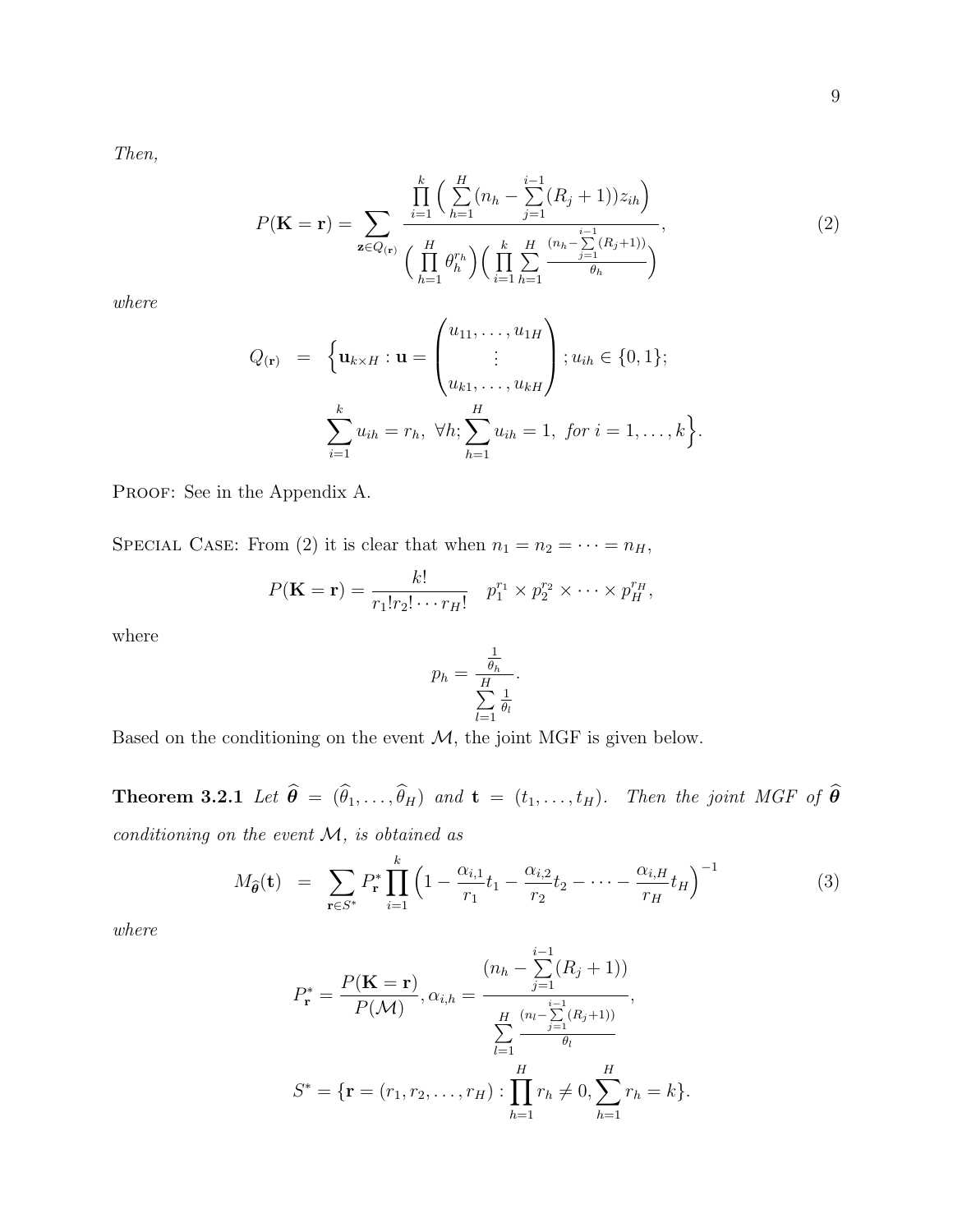PROOF: See in the Appendix A.

From the joint MGF, the joint CDF of  $\hat{\theta}$  can be derived and we state the result in the following lemma.

**Lemma 3.2.2** The joint CDF of  $\widehat{\boldsymbol{\theta}}$  can be obtained as

$$
P(\widehat{\theta} \le x) = \sum_{\mathbf{r} \in S^*} P_{\mathbf{r}}^* \times P(\mathbf{G}(\mathbf{r}) \le x),
$$

where  $\mathbf{G}(\mathbf{r})$  is explicitly defined in Appendix A.

PROOF: See in Appendix A.

Note that  $G(r)$  has a singular distribution function. Therefore, the joint PDF of  $\widehat{\theta}$  will not exist. We derive the marginal MGFs and hence marginal PDFs.

**Corollary 3.2.1** The marginal MGF of  $\widehat{\theta}_h$ , conditioning on the event M is given as

$$
M_{\hat{\theta}_h}(t) = \sum_{\mathbf{r} \in S^*} P_{\mathbf{r}}^* \prod_{i=1}^k \left( 1 - \frac{\alpha_{i,h}}{r_h} t \right)^{-1} . \tag{4}
$$

SPECIAL CASE: When  $n_1 = n_2 = \ldots = n_H$ ,  $\alpha_{i,h} = (\sum^H$  $_{l=1}$ 1  $\frac{1}{\theta_l}$ )<sup>-1</sup> =  $\alpha$  (say),  $\forall i = 1, ..., k$  and  $\forall h$ . Therefore, the term  $\prod^k$  $i=1$  $\left(1-\frac{\alpha_{i,h}}{n}\right)$  $\left(1 - \frac{\alpha}{r_h} t\right)^{-1}$  is turned out to be  $\left(1 - \frac{\alpha}{r_h}\right)$  $(\frac{\alpha}{r_h}t)^{-k}.$ 

**Theorem 3.2.2** The marginal PDF of  $\widehat{\theta}_h$ , conditioning on the event M, is given as

$$
f_{\widehat{\theta}_h}(t) = \sum_{\mathbf{r} \in S^*} P_{\mathbf{r}}^* \times g_{Y_{h,r_h}}(t). \tag{5}
$$

If  $n_1 = \cdots = n_H$ ,

$$
g_{Y_{h,r_h}}(t) = \frac{r_h}{\alpha^k \Gamma(k)} t^{k-1} e^{-\frac{r_h}{\alpha}t}; t > 0,
$$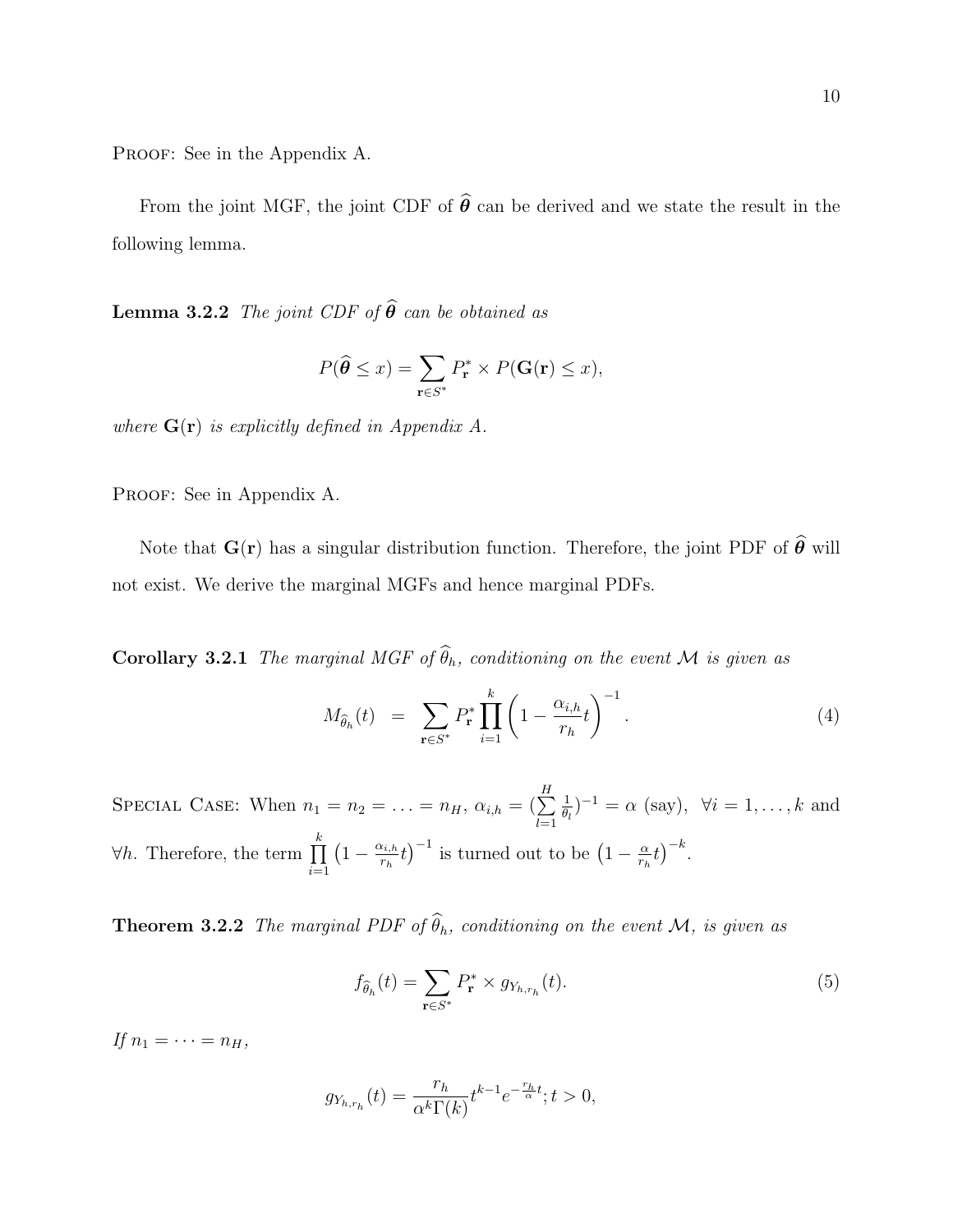and otherwise

$$
g_{Y_{h,r_h}}(t) = \left(\prod_{i=1}^k \frac{r_h}{\alpha_{i,h}}\right) \times \sum_{i=1}^k \frac{e^{-\frac{r_h}{\alpha_{i,h}}t}}{\prod_{j=1, j \neq i}^k \left(\frac{r_h}{\alpha_{j,h}} - \frac{r_h}{\alpha_{i,h}}\right)}; t > 0.
$$

REMARK:  $g_{Y_{h,r_h}}(\cdot)$  is the PDF of  $Y_{h,r_h}$ . When  $n_1 = n_2 = \ldots = n_H$ ,  $Y_{h,r_h}$  follows  $GA(k, \frac{\alpha}{r_h})$ . Therefore, for equal sample sizes, the distributions of the MLEs are the mixture of the gamma distributions. Otherwise, all  $\alpha_{i,h}$  are distinct and  $Y_{h,r_h} = \sum_{h=1}^{h}$  $i=1$  $U_{h.r}^{\left( i\right) }$  $U_{h,r_h}^{(i)}$  where  $U_{h,r_h}^{(i)}$  $\tau_{h,r_h}^{(i)} \sim Exp(\frac{\alpha_{i,h}}{r_h})$  $\frac{\alpha_{i,h}}{r_h}\big)$ and they are independently distributed.

Then,  $P(\widehat{\theta}_h > t | \mathcal{M})$  is obtained as

$$
P(\widehat{\theta}_h > t | \mathcal{M}) = \begin{cases} \sum_{\mathbf{r} \in S^*} P_{\mathbf{r}}^* \times \int_t^{\infty} \frac{r_h}{\alpha^k \Gamma(k)} x^{k-1} e^{-\frac{r_h}{\alpha} x} dx; & t > 0 \text{ if } n_1 = \dots = n_H\\ \sum_{\mathbf{r} \in S^*} P_{\mathbf{r}}^* \times \Big( \prod_{i=1}^k \frac{r_h}{\alpha_{i,h}} \Big) \times \sum_{i=1}^k \frac{(\frac{\alpha_{i,h}}{r_h}) e^{-\frac{r_h t}{\alpha_{i,h}}}}{\prod_{j=1, j \neq i}^k (\frac{r_h}{\alpha_{j,h}} - \frac{r_h}{\alpha_{i,h}})}; & t > 0 \text{ otherwise.} \end{cases}
$$

Corollary 3.2.2 When  $n_1 = n_2 = ... = n_H$ ,

$$
E(\widehat{\theta}_h) = \sum_{\mathbf{r} \in S^*} P_{\mathbf{r}}^* \times \frac{k\alpha}{r_h},
$$
  
\n
$$
E(\widehat{\theta}_h^2) = \sum_{\mathbf{r} \in S^*} P_{\mathbf{r}}^* \times \frac{k(k+1)\alpha^2}{r_h^2}.
$$
  
\n
$$
E(\widehat{\theta}_{h_1}, \widehat{\theta}_{h_2}) = \sum_{\mathbf{r} \in S^*} P_{\mathbf{r}}^* \times \frac{k(k+1)\alpha^2}{r_{h_1}r_{h_2}}.
$$

Otherwise,

$$
E(\widehat{\theta}_h) = \sum_{\mathbf{r} \in S^*} P_{\mathbf{r}}^* \times \Big( \sum_{i=1}^k \frac{\alpha_{i,h}}{r_h} \Big),
$$
  
\n
$$
E(\widehat{\theta}_h^2) = \sum_{\mathbf{r} \in S^*} P_{\mathbf{r}}^* \times \Big( 2 \sum_{i=1}^k \big( \frac{\alpha_{i,h}}{r_h} \big)^2 + \sum_{i=1, i \neq j}^k \frac{\alpha_{i,h} \alpha_{j,h}}{r_h^2} \Big).
$$
  
\n
$$
E(\widehat{\theta}_{h_1}, \widehat{\theta}_{h_2}) = \sum_{\mathbf{r} \in S^*} P_{\mathbf{r}}^* \times \Big( 2 \sum_{i=1}^k \big( \frac{\alpha_{i,h_1} \alpha_{i,h_2}}{r_{h_1} r_{h_2}} \big) + \sum_{i=1, i \neq j}^k \frac{\alpha_{i,h_1} \alpha_{j,h_2}}{r_{h_1} r_{h_2}} \Big).
$$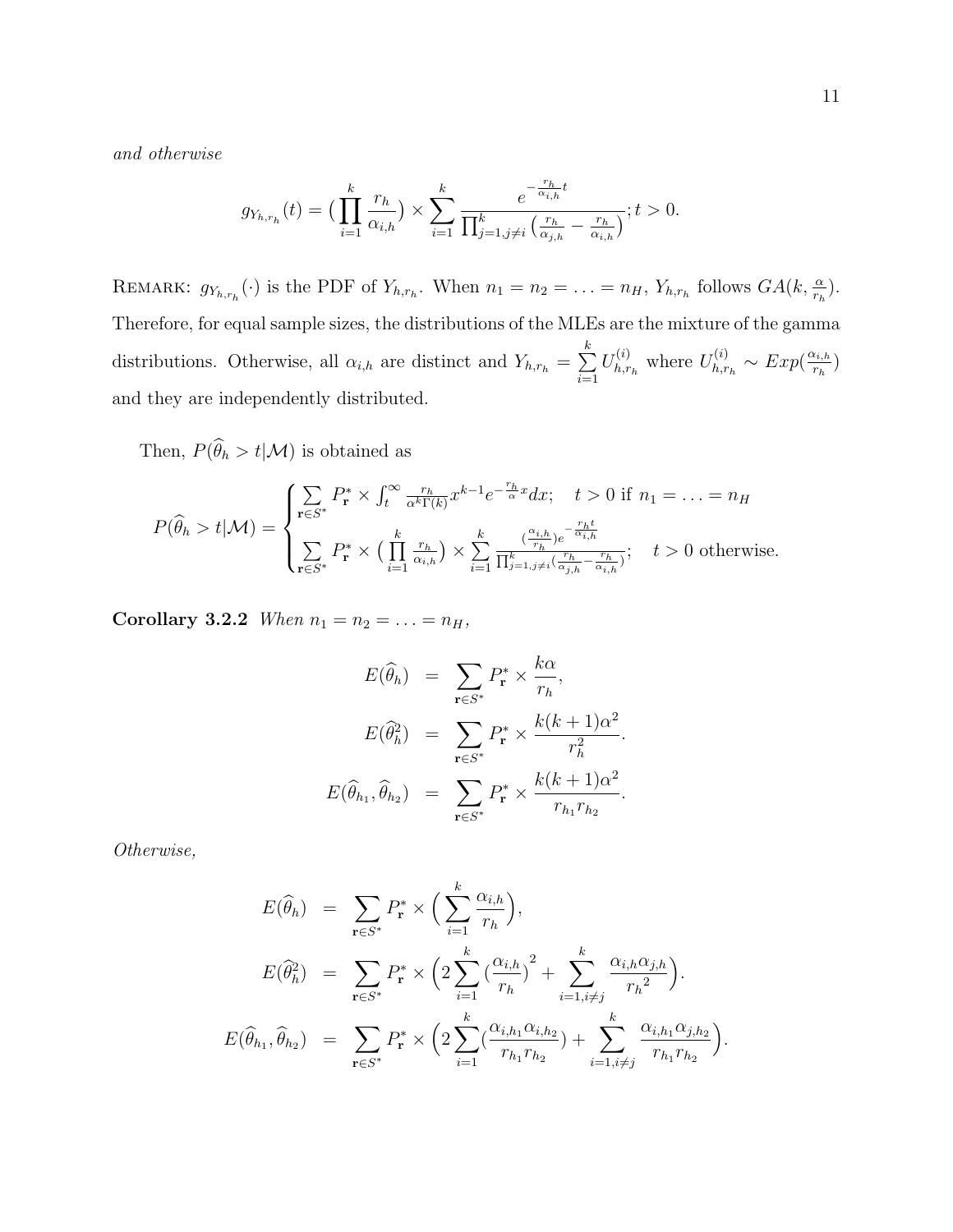The PDFs of the MLEs are not quite simple. To have some idea about the shape of the PDFs, in Figure 2 we plot the histograms of the MLEs along their exact PDFs. The histograms computed based on 10, 000 generations. It is observed that the PDFs are unimodal and the mode of the PDFs are close to the true values of the respective parameters. We use the notation  $R = (0_{(7)})$  implies  $R_1 = \cdots, R_7 = 0$ .



Figure 2: Histogram of the MLEs along with PDFs with  $\theta_1 = 0.4, \theta_2 = 0.7, \theta_3 = 1, n_1 =$  $11, n_2 = 15, n_3 = 13, k = 8, R = (0<sub>(7)</sub>)$ 

## 3.3 DISTRIBUTIONAL PROPERTIES OF THE CENSORED ORDER STATISTICS

In a progressive censoring scheme, the ordered failure times are termed as the progressively censored order statistics, see Balakrishnan [2], Balakrishnan and Cramer [3]. The distributional properties of the progressively censored order statistics can be applied to develop different inferential procedures. Similarly, in the JPC-2 scheme, we term the ordered failure times as the censored order statistics. Under the JPC-2 scheme for two exponential samples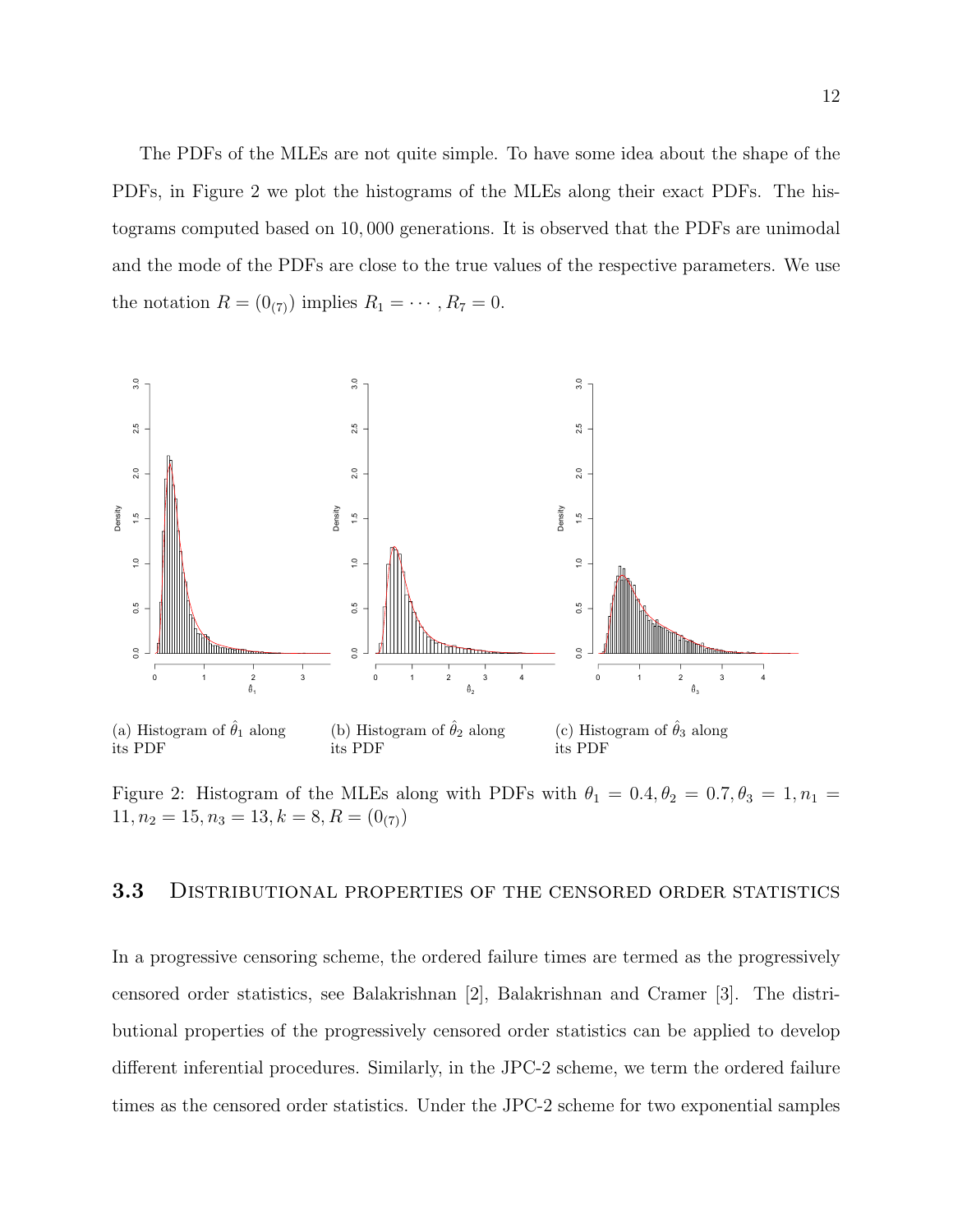we obtained the distributional properties of the censored order statistics, see in Mondal and Kundu [13]. Here we extend those results for the general case.

**Theorem 3.3.1** The censored order statistics  $W_1 \leq W_2 \leq \ldots \leq W_k$  have the following distributional properties.

$$
W_i \stackrel{d}{=} \sum_{j=1}^i V_j
$$

where  $V_j \sim Exp(\frac{1}{E})$  $(\frac{1}{E_j})$  and  $E_j = \sum_{i=1}^H$  $h=1$  $(n_h - \sum_{s=1}^{j-1}(R_s+1))$  $\frac{1}{\theta_h}$ .

PROOF: See in Appendix A.

This result can used for constructing confidence intervals and also to generate sample for a JPC-2 scheme.

## 4 CONSTRUCTION OF CONFIDENCE INTERVALS

#### 4.1 EXACT CONFIDENCE INTERVALS

The exact confidence interval of a real valued parameter  $\theta$  can be obtained using the CDF of a statistic T only if  $P_{\theta}(T > t)$  is an increasing function of  $\theta$  for any fixed t see for example Casella and Berger [9], Lehmann and Romano [12]. Once this monotonicity assumption is satisfied, a 100(1 –  $\gamma$ )% confidence interval of  $\theta$  can be obtained by solving  $P_{\theta}(T > t) = \gamma_1$ and  $P_{\theta}(T > t) = 1 - \gamma_2$  where  $\gamma_1 + \gamma_2 = \gamma$ . If the solutions exist, the monotonicity assumption guarantees the uniqueness of the solutions of the above two equations.

In the JPC-2 scheme for exponential populations, the CDF of  $\widehat{\theta}_h$  can be obtained in explicit form  $\forall h$ . As discussed above, the exact confidence interval can be obtained via pivoting the CDF of  $\widehat{\theta}_h$  if the stochastic monotonicity property is satisfied. The following lemma provides the necessary assumption of the monotonicity of  $P_{\theta_h}(\theta_h > t)$ ,  $\forall h$ .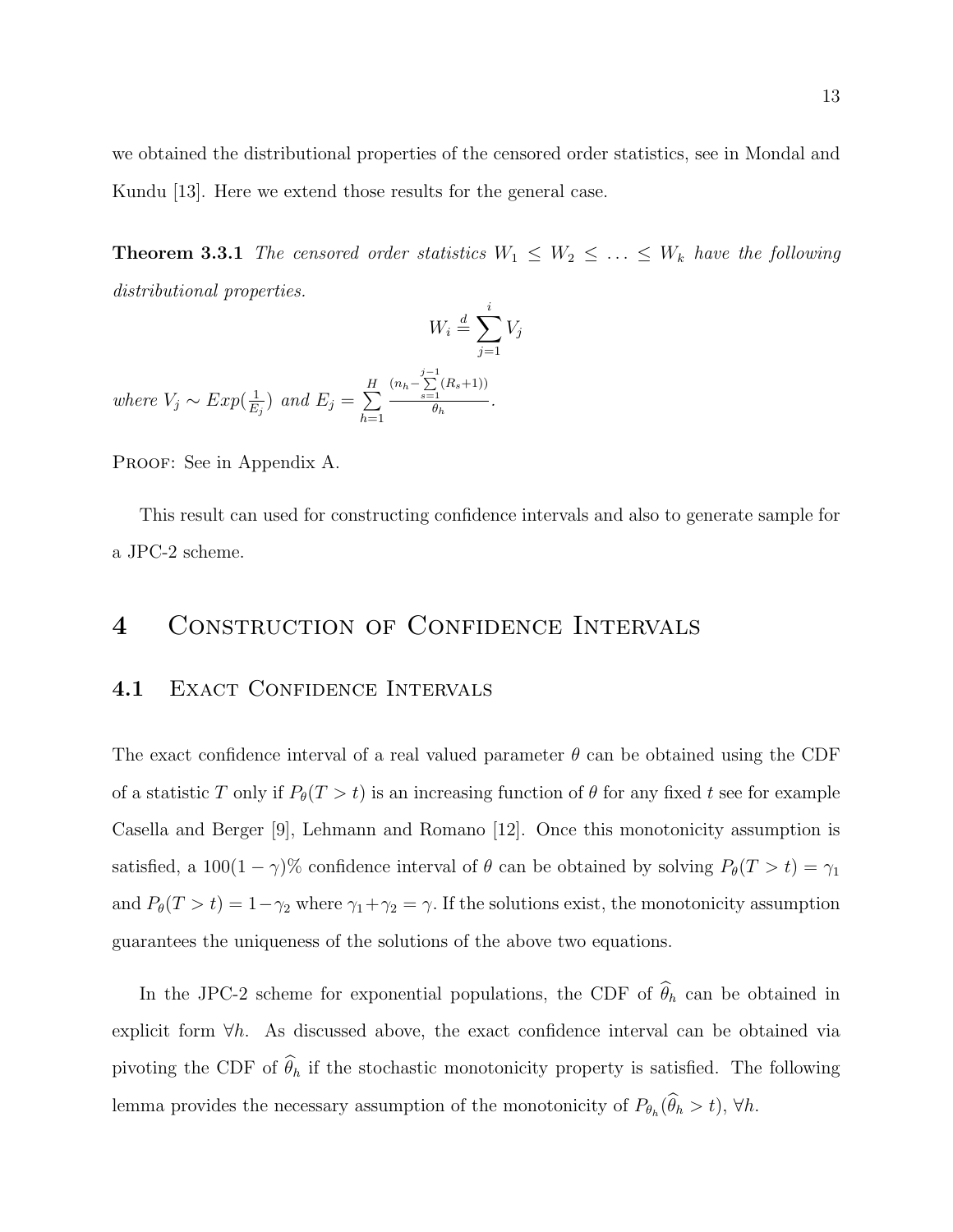**Lemma 4.1.1**  $P_{\theta_h}(\theta_h > t | \mathcal{M})$  is an increasing function of  $\theta_h$  for fixed t and  $\theta_j$  where  $j =$  $1, 2, \ldots, H$  and  $j \neq h$ .

PROOF: See in the Appendix A.

Using the assumption that  $P_{\theta_h}(\hat{\theta}_h > t)$  is a strictly increasing function of  $\theta_h$ , keeping  $\theta_j$ constant for all  $j \neq h$ , an equal tailed  $100(1 - \gamma)\%$  exact confidence interval of  $\theta_h$  can be constructed as  $(\theta_{hL}, \theta_{hU})$  solving the following two nonlinear equations  $\forall h$ ;

$$
P_{\theta_{hL}}(\widehat{\theta}_h > \widehat{\theta}_{h_{obs}} | \mathcal{M}) = \frac{\gamma}{2},\tag{6}
$$

$$
P_{\theta_{hU}}(\widehat{\theta}_h > \widehat{\theta}_{hobs} | \mathcal{M}) = 1 - \frac{\gamma}{2}.
$$
\n<sup>(7)</sup>

These two non linear equations can be solved by various numerical methods like, bisection method or Newton-Raphson method. While solving (6) and (7), we replace  $\theta_j$ 's by  $\theta_j$  for all  $j \neq h$ .

## 4.2 BOOTSTRAP CONFIDENCE INTERVALS

It has been observed in the previous section that numerically the exact confidence intervals are not easy to compute. As an alternative we can use bootstrap confidence intervals in this case. The following steps are used to construct a  $100(1-\gamma)\%$  percentile bootstrap confidence interval of  $\theta_h$ ,  $\forall h$ . Here [x] denotes the largest integer less than or equal to x.

Step 1: Given the original data, compute  $\widehat{\theta}_h$ ,  $\forall h$ .

Step 2: Generate a bootstrap sample  $(\mathbf{W}^*, \mathbf{Z}^*)$  based on  $n_1, \ldots, n_H, k, (R_1, \ldots, R_{k-1}),$  $\widehat{\theta}_1, \ldots, \widehat{\theta}_H.$ 

Step 3: Compute  $\hat{\theta}_h^*$  based on the bootstrap sample  $\forall h$ .

Step 4: Repeat Step 1-Step 3 say B times and obtain  $\{\hat{\theta}_{h1}^*,\ldots,\hat{\theta}_{hB}^*\}$ ,  $\forall h$ . Sort  $\hat{\theta}_{hj}^*$  in ascending order to obtain  $(\widehat{\theta}_{h(1)}^*, \ldots, \widehat{\theta}_{h(B)}^*)$ ,  $\forall h$ .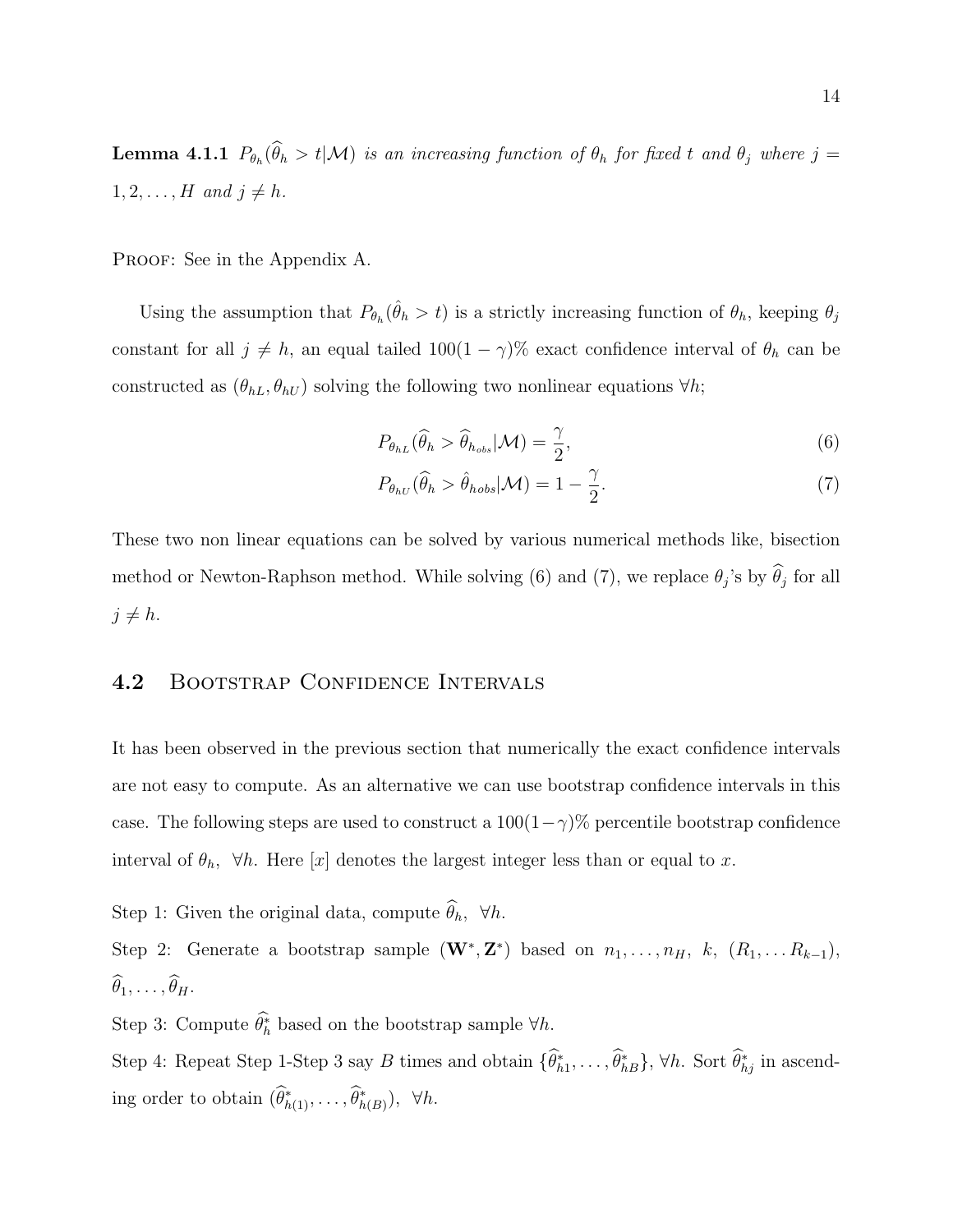Step 5: A 100(1 –  $\gamma$ )% bootstrap-p confidence interval of  $\theta_h$ ,  $\forall h$ , can be obtained as  $(\widehat{\theta}_{h([\frac{\gamma}{2}B])}^*,\widehat{\theta}_{h([(1-\frac{\gamma}{2})B])}^*)$ .

# 5 Bayesian Analysis

In the previous section we have seen that exact confidence interval of the unknown parameters cannot be obtained explicitly. Moreover, for any function of the parameters, it may not be possible to construct the exact confidence interval. Hence, Bayesian analysis seems to be a natural choice. Here we make the following re-parameterization  $\lambda_h = \frac{1}{\theta_h}$  $\frac{1}{\theta_h}$ ,  $\forall h$  and we denote  $\boldsymbol{\lambda} = (\lambda_1, \lambda_2 \ldots, \lambda_H).$ 

## 5.1 Prior Assumption

Based on the idea of Pena and Gupta [18] it is assumed that

$$
\left(\frac{\lambda_1}{\frac{H}{\sum\limits_{h=1}^H \lambda_h} \sum\limits_{h=1}^H \lambda_h} \dots \frac{\lambda_H}{\sum\limits_{h=1}^H \lambda_h}\right) \sim D(a_1, a_2, \dots, a_H), \quad \sum\limits_{h=1}^H \lambda_h \sim GA(a_0, b_0)
$$

and they are independently distributed.

The joint PDF of  $\lambda$  is obtained as

$$
\pi(\lambda|a_0, b_0, a_1, a_2, \dots, a_H) \propto (\prod_{h=1}^H \lambda_h^{a_h-1})(\sum_{h=1}^H \lambda_h)^{(a_0 - \sum_{h=1}^H a_h)} e^{-b_0 \sum_{h=1}^H \lambda_h},
$$
\n(8)

\ncomplizing constant is  $b_0^{a_0}$ 

where the normalizing constant is  $\frac{b_0^{a_0}}{\Gamma(a_0)B(a_1,a_2,...,a_H)}$ .

We call this prior as the gamma-Dirichlet  $(GD(a_0, b_0, a_1, a_2, \ldots, a_H))$  prior. When all the sample sizes are equal, it is reduced to a conjugate prior. The hyper parameters namely  $a_0$ ,  $b_0, a_1, a_2, \ldots, a_H$  play important roles on the shape of the prior densities and on the mutual dependence of  $\lambda'_h s$ . When  $\sum^H$  $h=1$  $a_h = a_0$ ,  $\lambda_h$ s are mutually independent. Moreover, any two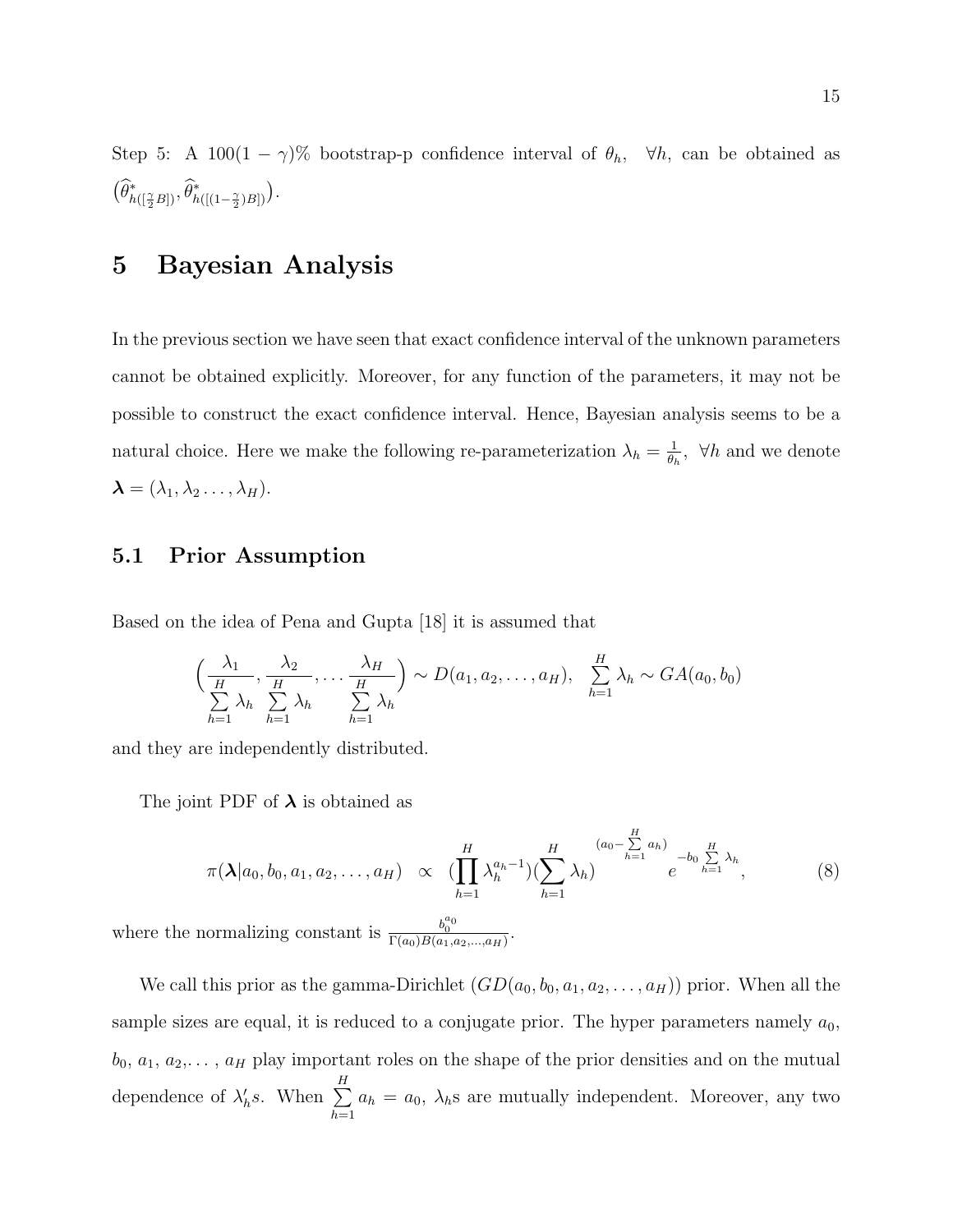$\lambda_{h_1}$  and  $\lambda_{h_2}$  for  $h_1 \neq h_2$  and  $h_1, h_2 \in \{1, 2, ..., H\}$  are positively correlated, if  $\sum^H$  $h=1$  $a_h > a_0$ and they are negatively correlated, if  $\sum_{n=1}^{H}$  $h=1$  $a_h < a_0$ . The following result will be used later.

RESULT 1: Under the prior  $GD(a_0, b_0, a_1, a_2, \ldots, a_H)$ ,  $\forall h$  and for all  $h_1, h_2$  such that  $h_1 \neq h_2$ ,

$$
E(\lambda_h) = \frac{a_0}{b_0} \times \frac{a_h}{\sum_{l=1}^{H} a_l},
$$
  
\n
$$
E(\lambda_h^2) = \frac{a_0(a_0 + 1)}{b_0^2} \times \frac{a_h(a_h + 1)}{\sum_{l=1}^{H} a_l \sum_{l=1}^{H} a_l},
$$
  
\n
$$
E(\lambda_{h_1} \lambda_{h_2}) = \frac{a_0(a_0 + 1)}{b_0^2} \times \frac{a_{h_1} a_{h_2}}{\sum_{h=1}^{H} a_h \sum_{h=1}^{H} a_h}.
$$
  
\n
$$
cov(\lambda_{h_1} \lambda_{h_2}) = \frac{a_0}{b_0^2} \times \frac{a_{h_1} a_{h_2} (\sum_{h=1}^{H} a_h - a_0)}{(\sum_{h=1}^{H} a_h)^2 (\sum_{h=1}^{H} a_h + 1)}.
$$

PROOF: See in Appendix B.

## 5.2 Posterior Analysis

Based on the prior assumption above, we derive Bayes estimator and credible interval (CRI) of parameters  $\lambda_h$ ,  $\forall h$ . Based on the likelihood equation in section 3 and the given prior the joint posterior density function of  $\lambda$  can be written as

$$
\pi(\boldsymbol{\lambda}|data) \propto (\prod_{h=1}^{H} \lambda_h^{a_h+k_h-1})(\sum_{h=1}^{H} \lambda_h)^{(a_0 - \sum\limits_{h=1}^{H} a_h)} e^{-\sum\limits_{h=1}^{H} (b_0 + A_h(w))\lambda_h}
$$
(9)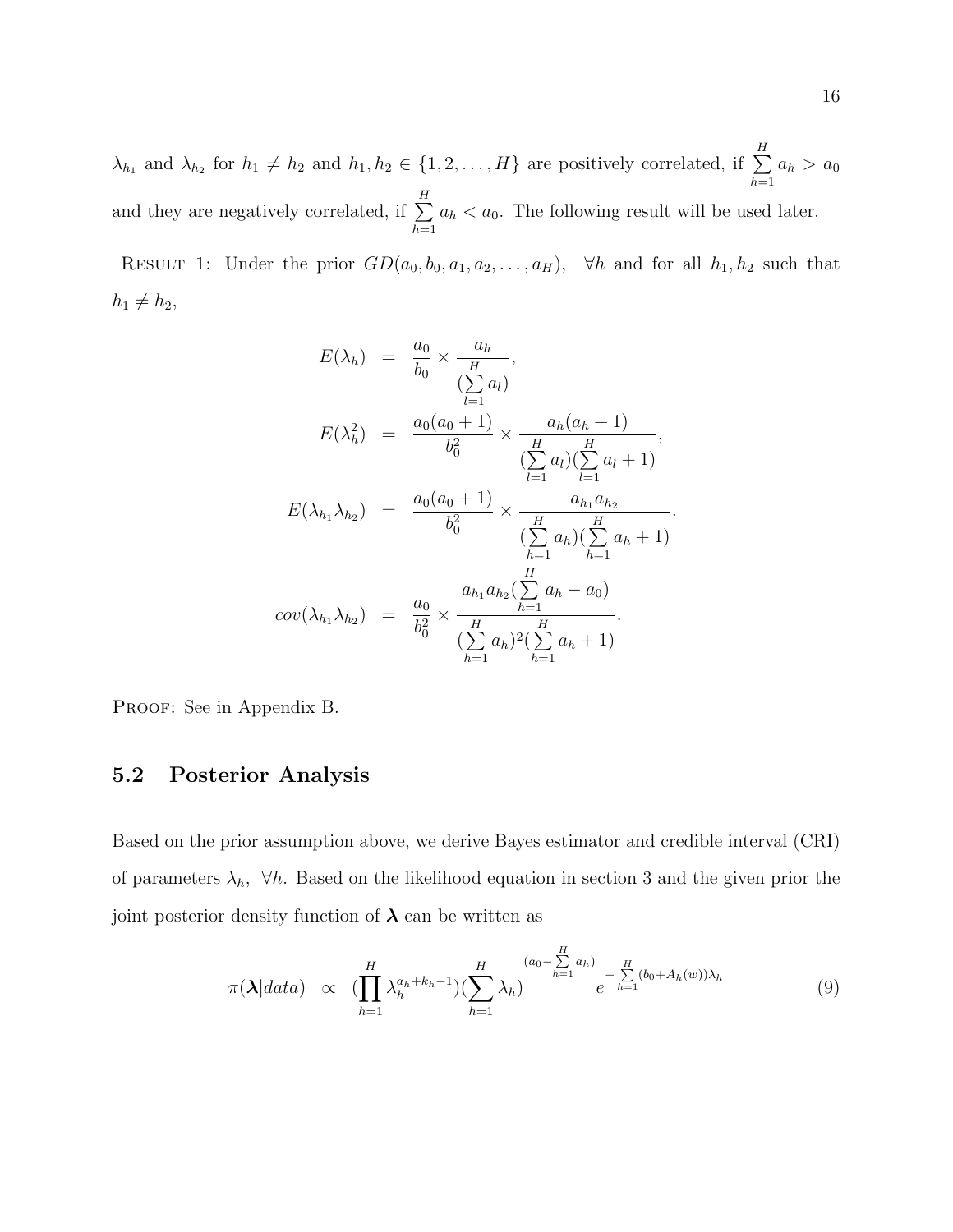#### 5.2.1 Special case

When  $n_1 = n_2 = \cdots = n_H$ , all  $A_h(w)$  are equal and we denote  $A_1(w) = \cdots$ ,  $A_H(w) = B(w)$ . The joint posterior density of  $\lambda$  is obtained as

$$
\pi(\lambda|data) \sim GD(a_0 + k, b_0 + B(w), a_1 + k_1, a_2 + k_2, \cdots, a_H + k_H).
$$

Hence, in this case it turns out to be a conjugate prior. Therefore, the Bayes estimate of  $\lambda_h$ based on the squared error loss function can be obtained as

$$
\widehat{\lambda}_{hB} = E(\lambda_h|data) = \frac{(a_0 + k)}{(b_0 + B(w))} \times \frac{(a_h + k_h)}{\sum_{l=1}^{H} a_l + k}.
$$

The posterior variance and covariance are

$$
V(\lambda_h|data) = \frac{(a_0 + k)(a_h + k_h)}{(b_0 + B(w))^2 (\sum_{l=1}^H a_l + k)} \times \left[ \frac{(a_0 + k + 1)(a_h + k_h + 1)}{(\sum_{l=1}^H a_l + k + 1)} - \frac{(a_0 + k)(a_h + k_h)}{(\sum_{l=1}^H a_l + k)} \right]
$$

and

$$
cov(\lambda_{h_1}, \lambda_{h_2}|data) = \frac{(a_0 + k)}{(b_0 + B(w))^2} \times \frac{(a_{h_1} + k_{h_1})(a_{h_2} + k_{h_2})(\sum_{h=1}^H a_h - a_0)}{(\sum_{h=1}^H a_h + k)^2(\sum_{h=1}^H a_h + k + 1)},
$$

respectively. It is possible to provide a joint credible set of  $\lambda$  based on the following lemma.

Lemma 5.2.1  $\lambda \sim GD(a_0 + k, b_0 + B(w), a_1 + k_1, a_2 + k_2, \ldots, a_H + k_H)$ , if and only if

$$
\left(\frac{\lambda_1}{\frac{H}{h-1}}, \frac{\lambda_2}{\frac{H}{h-1}}, \dots, \frac{\lambda_H}{\frac{H}{h-1}}\right) \sim D(a_1 + k_1, a_2 + k_2, \dots, a_H + k_H),
$$
\n
$$
\sum_{h=1}^H \lambda_h \sum_{h=1}^H \lambda_h \sim GA(a_0 + k, b_0 + B(w)) \quad and \text{ they are independently distributed.}
$$

PROOF: See in Appendix B.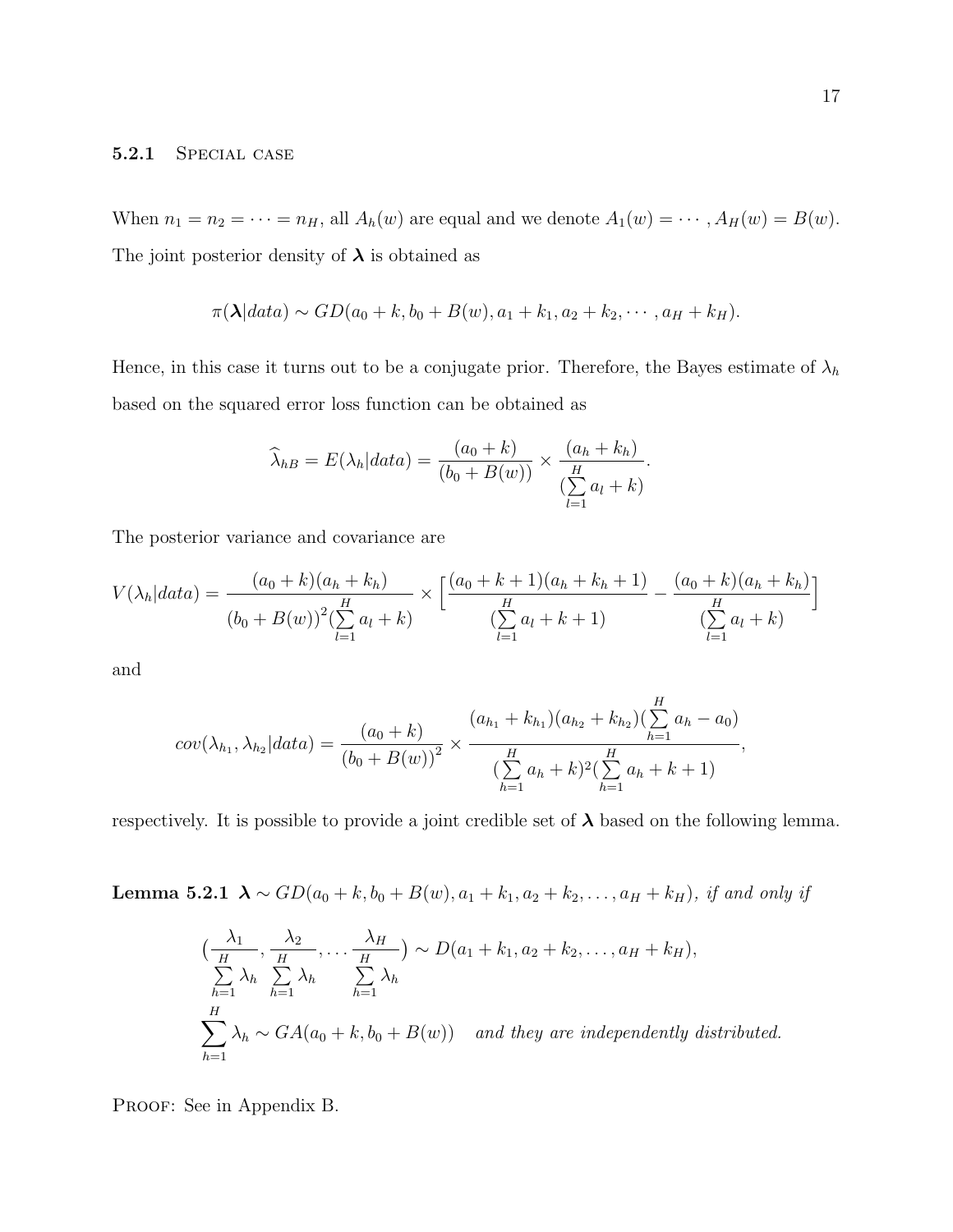Suppose we want to construct a  $100(1 - \gamma)\%$  joint credible set of  $\lambda$ . Let  $\gamma_1, \gamma_2, \ldots, \gamma_H$ are such that  $\prod_{h=1}^{H} (1 - \gamma_h) = (1 - \gamma)$ . Based on Lemma 4, a  $100(1 - \gamma)$ % joint credible set of  $\lambda$  can be constructed as,

$$
C(\gamma) = {\mathbf{\{\lambda : \lambda_h > 0, \forall h; D_1 \leq \sum_{h=1}^{H} \lambda_h \leq D_2; \atop L_1(h) \leq \frac{\lambda_h}{\sum_{l=1}^{H} \lambda_l} \leq L_2(h); h = 1, 2, \dots, H - 1}},
$$

where  $D_1, D_2, L_1(h), L_2(h)$  are such that

$$
P(L_1(h) \le \frac{\lambda_h}{\sum_{l=1}^H \lambda_l} \le L_2(h)) = 1 - \gamma_h; \quad h = 1, 2, \dots, H - 1,
$$
  

$$
P(D_1 \le \sum_{h=1}^H \lambda_h \le D_2) = 1 - \gamma_H.
$$

For any function of  $\lambda$  say  $g(\lambda)$ , the posterior density function may not be in explicit form. Therefore, the Bayes estimator of  $g(\lambda)$  cannot be derived in closed form in that case. Also it is not possible to derive HPD credible intervals of any  $g(\lambda)$  by the above method. In this case we can follow the procedure suggested in Kundu et al. [11] to compute the Bayes estimate and the associated credible intervals.

#### 5.2.2 General case

If the samples sizes are not equal, the joint posterior density function cannot be obtained in a standard form. We propose to use importance sampling technique to compute Bayes estimates and the associated credible intervals of the unknown parameters.

Let  $min{A_1(w), A_2(w), \ldots, A_h(w)} = A(w)$ . Observe that, (9) can be written as

$$
\pi(\lambda|data) \propto \pi_1^*(\lambda|data) \times u(\lambda)
$$
\n(10)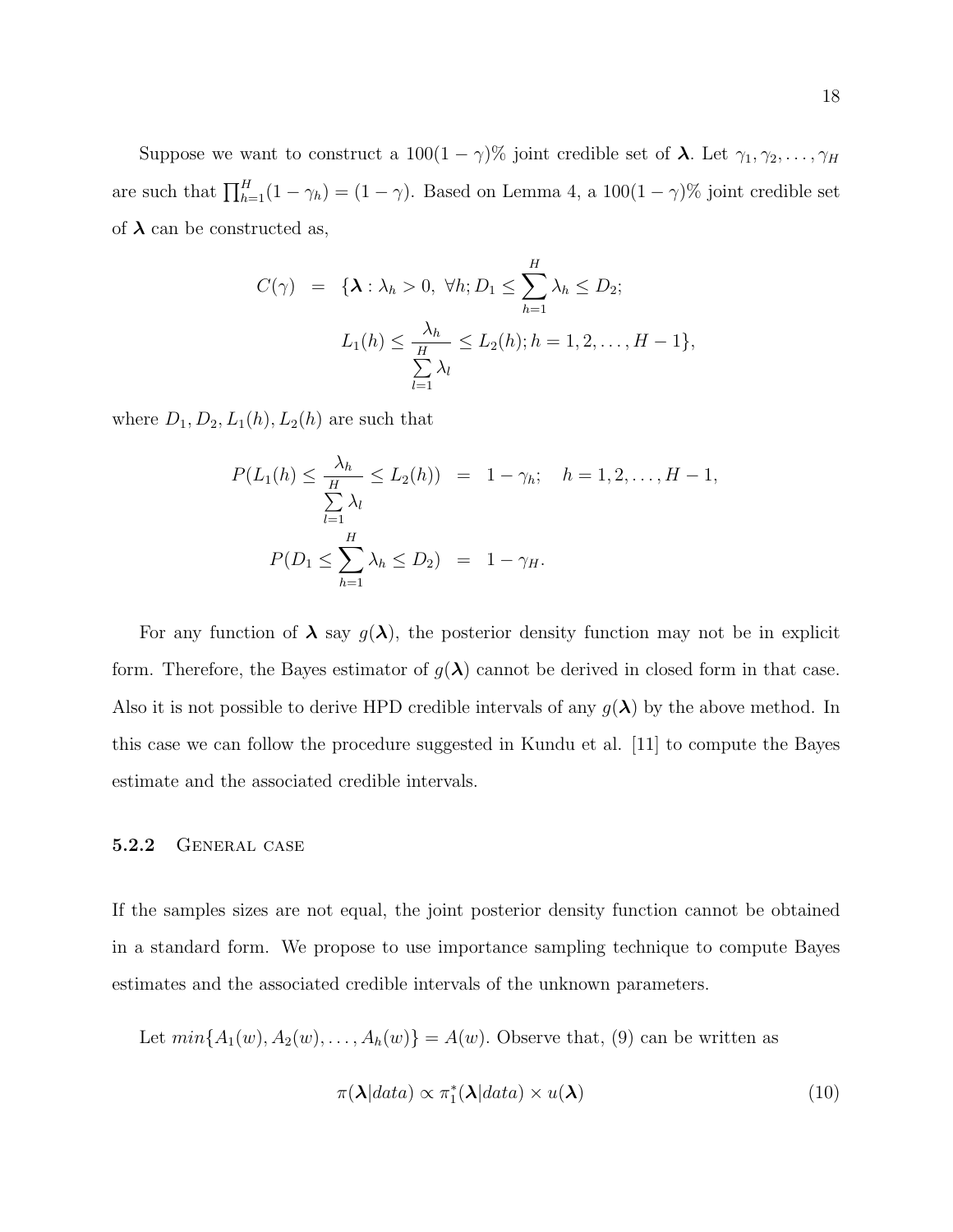where

$$
\pi_1^*(\boldsymbol{\lambda}|data) \sim GD(a_0+k, b_0+A(w), a_1+k_1, a_2+k_2, \ldots, a_H+k_H),
$$
  

$$
u(\boldsymbol{\lambda})=e^{-\sum\limits_{h=1}^H (A_h(w)-A(w))\lambda_h}.
$$

If the Bayes estimator of any function of  $g(\lambda)$  exists, the following algorithm can be used to compute the Bayes estimator of  $g(\lambda)$  and to construct the associated HPD credible intervals of  $g(\lambda)$ .

ALGORITHM :

Step 1: First generate  $\lambda$  from  $\pi_1^*(\lambda|data)$  following the method in Kundu and Pradhan [10].

Step 2: Repeat the process say N times to generate  $\{(\lambda_{1j},\ldots,\lambda_{Hj}); j=1,\ldots,N\}$ .

Step 3: Compute  $(g_1, \ldots, g_N)$  and  $(u_1, \ldots, u_N)$  where  $g_j = g(\lambda_{1j}, \lambda_{2j}, \ldots, \lambda_{Hj})$  and  $u_j =$  $u(\lambda_{1j},\lambda_{2j},\ldots,\lambda_{Hj}).$ 

Step 4: Bayes estimator of  $g(\lambda)$  can be approximated as

$$
\frac{\sum_{j=1}^{N} u_j g_j}{\sum_{j=1}^{N} u_j} = \sum_{j=1}^{N} \eta_j g_j,
$$

where  $\eta_j = \frac{u_j}{N}$  $\sum_{l=1}^N u_l$ .

Step 5: To compute a  $100(1-\gamma)$ % credible interval of  $g(\lambda)$ , arrange  $g_j$  in ascending order to obtain  $(g_{(1)}, \ldots, g_{(N)})$  and record the corresponding  $\eta_j$  as  $(\eta_{(1)}, \ldots, \eta_{(N)})$ . A  $100(1 - \gamma)\%$ credible interval can be obtained as  $(g_{(j_1)}, g_{(j_2)})$  where  $j_1, j_2$  are such that

$$
j_1 < j_2, \quad j_1, j_2 \in \{1, ..., N\}
$$
 and  $\sum_{i=j_1}^{j_2} \eta_i \le 1 - \gamma \le \sum_{i=j_1}^{j_2+1} \eta_i.$  (11)

The  $100(1 - \gamma)$ % highest posterior density (HPD) credible interval can be obtained as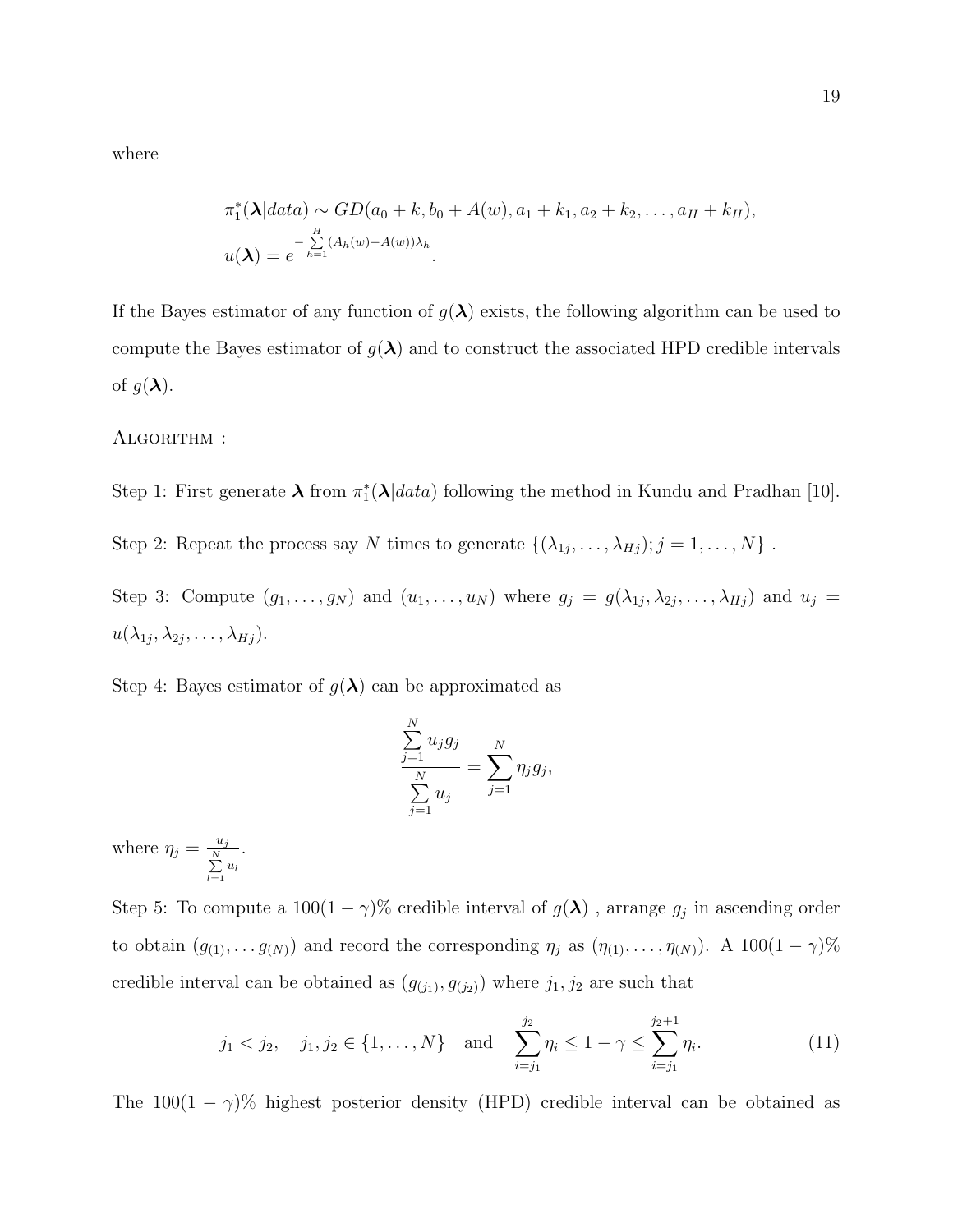$(g_{(j_1^*),} g_{(j_2^*)})$ , such that  $g_{(j_2^*)} - g_{(j_1^*)} \leq g_{(j_2)} - g_{(j_1)}$  and  $j_1^*, j_2^*$  satisfying (11) for all  $j_1, j_2$  satisfying  $(11).$ 

## 6 Simulation study and Data Analysis

### **6.1** SIMULATION STUDY

In this section we perform some simulation experiments to see how the proposed methods work for different sample sizes and for different parameter values. We consider five exponential populations with mean  $\theta_1 = 0.3$ ,  $\theta_2 = 0.4$   $\theta_3 = 0.5$ ,  $\theta_4 = 0.6$  and  $\theta_5 = .7$ . Different sample sizes  $(n_1, n_2, n_3, n_4, n_5)$ , different effective sample size k and different choices of  $R_1, \ldots, R_{k-1}$ are considered. We use the following notation to denote a particular JPC-2 censoring scheme, for fixed  $k = 10$  and  $R = (5, 0_{(18)})$  indicates  $R_1 = 5$  and  $R_2 = \cdots = R_{19} = 0$ .

In each case, we compute the MLEs of the parameters. In Table 5 we record the average estimates (AEs) and the corresponding mean squared errors (MSEs) of the MLEs based on 10, 000 replications. We also construct 90% exact and bootstrap confidence intervals. In Table 6 we report the average length (AL) and the corresponding coverage percentage (CP) of those intervals based on 1000 replications. For bootstrap interval estimation, for each replication we have used 1000 re-samplings.

In Bayesian analysis we compute the Bayes estimates based on the squared error loss function and the associated HPD and symmetric credible intervals both for informative and non-informative priors. For informative prior we set  $a_0 = 1$ ,  $b_0 = 0.091$ ,  $a_1 = 5$ ,  $a_2 = 3.7$ ,  $a_3 =$  $3, a_4 = 2.5, a_5 = 2.142$ . These values are chosen by equating the prior expectations with the true values of the parameters so that prior variance of  $\theta_h$ s exist for  $h = 1, 2, 3, 4, 5$ . In case of non-informative priors, we have assumed that  $a_0 = b_0 = 0$  and  $a_1 = a_2 = a_3 = a_4 = a_5 =$ 2.005. Note that we have chosen  $a_h > 2$  for  $h = 1, 2, 3, 4, 5$ , as it ensures the existence of the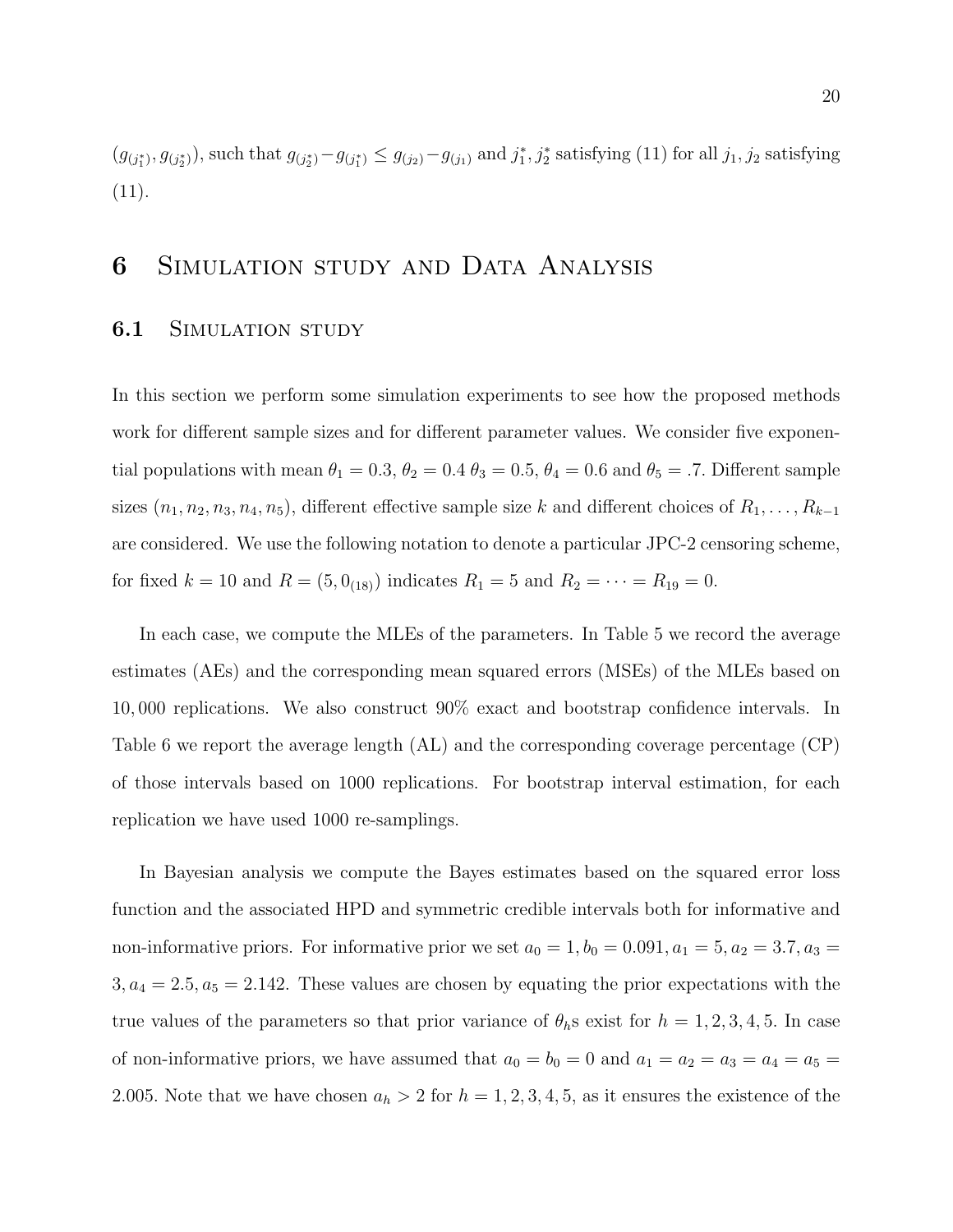posterior variance of  $\theta_h$  for  $h = 1, 2, 3, 4, 5$ .

In Table 5 we compute the average Bayes estimates (BE) and corresponding MSEs based on 1000 samples both for informative and non-informative priors. We record the AL and the CP of the 90% HPD and symmetric credible intervals both for informative and noninformative priors in Table 7. These figures are computed based on 1000 replications.

It is observed that both MLEs and Bayes estimates are biased estimates, and the biases are positive. Though for the small effective sample size  $k$ , the MLEs perform better in terms of the average bias and the MSE than the non-informative prior based Bayes estimators, for moderate to large values of  $k$ , they perform more or less similar. Another important point is that, though for  $\theta_1, \theta_2, \theta_3, \theta_4$ , the informative prior based Bayes estimators perform better than the non-informative prior based Bayes estimators and the MLEs in terms of the average bias and the MSEs, but for  $\theta_5$  which is the largest among five parameters, the performance of informative prior based Bayes estimators is sometimes worse than the other two estimators.

In interval estimation the bootstrap intervals are performing better than the exact confidence intervals in terms of the average lengths. For exact intervals the CPs always exceed the nominal levels. But to find out the exact confidence intervals, we need to solve two non-linear equations (6) and (7). Depending upon the choice of sample sizes, effective sample size, the censoring scheme and the maximum likelihood estimates, the solution of these two equations may not exist. Again for moderate to large values of sample sizes, when all the sample sizes are not equal, solving these two equations becomes computationally challenging. But the bootstrap confidence intervals have no such issues and can be derived conveniently.

Both for informative and non-informative priors, HPD credible intervals provide shorter lengths than the corresponding symmetric CRIs. All the cases CPs are very close to the nominal level. From these extensive simulation experiments, the effect of the hyper parameters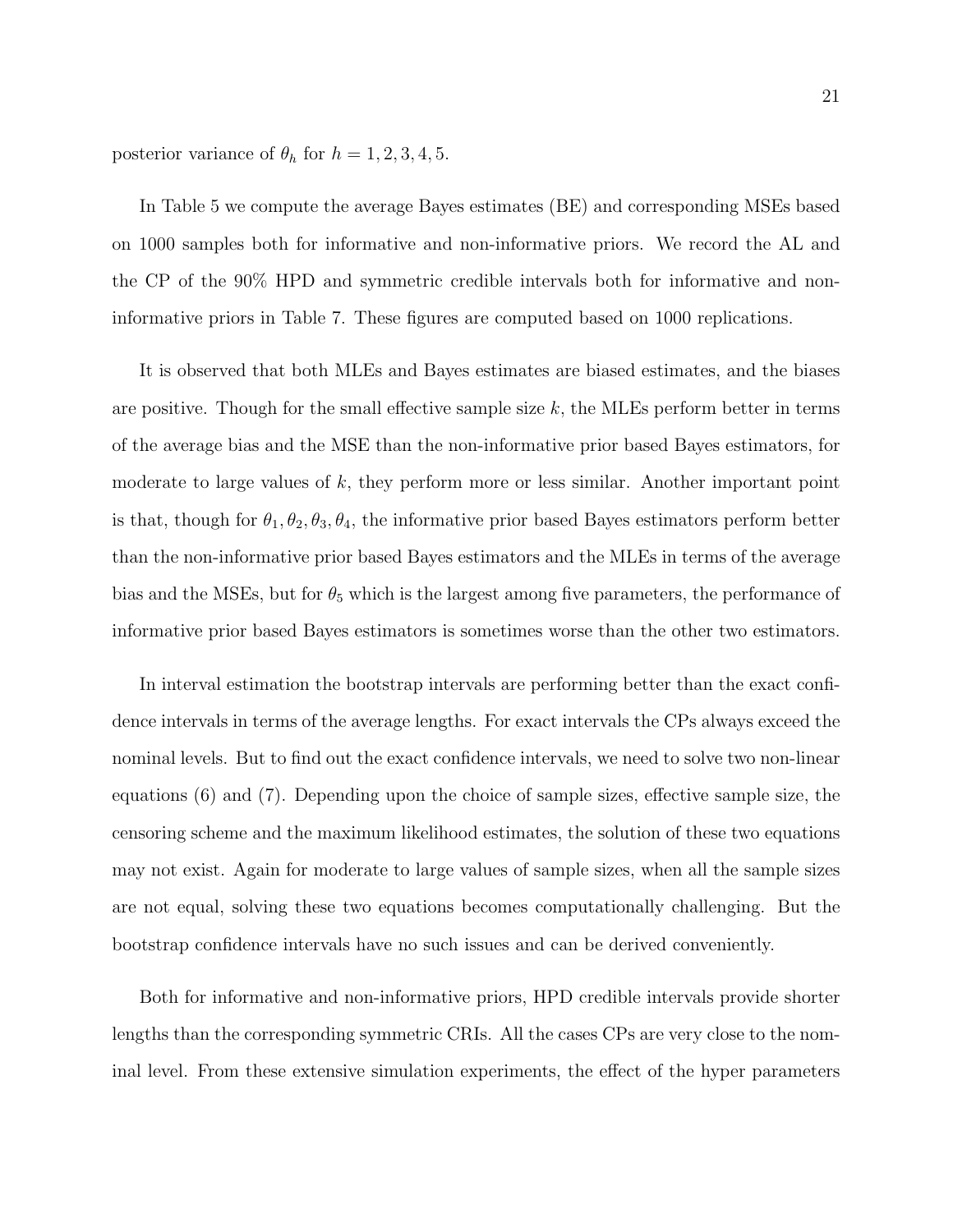are also quite clear. It is observed that in case of the informative priors the biases, MSEs and the length of the credible intervals are also smaller compared to the non-informative priors.

## 6.2 DATA ANALYSIS

In this section we present the analyses of two real data sets for illustrative purposes.

EXAMPLE 1. Nelson [15] (Chapter-1, Table 1.1) provided the data, containing the times to breakdown of an insulating fluid between electrodes recorded at seven different voltages. For illustrative purposes we choose the breakdown times at voltage 32 KV, 34 KV, 36 KV and 38 KV. The data are presented below for easy reference.

Data set 1 (Breakdown at 32 KV): 0.27, 0.40, 0.69, 0.79, 2.75, 3.91, 9.88, 13.95, 15.93, 27.80, 53.24, 82.85, 89.29, 100.58, 215.10.

Data set 2 (Breakdown at 34 KV): 0.19, 0.78,0.96, 1.31, 2.78, 3.16, 4.15, 4.67, 4.85, 6.50, 7.35, 8.01, 8.27, 12.06, 31.75, 32.52,33.91, 36.71, 72.89.

Data set 3 (Breakdown at 36 KV): 0.35, 0.59 , 0.96, 0.99, 1.69, 1.97, 2.07, 2.58, 2.71,2.90, 3.67, 3.99, 5.35, 13.77, 25.50.

Data set 4 (Breakdown at 38 KV): 0.09, 0.39, 0.47, 0.73, 0.74, 1.13, 1.40, 2.38.

Here  $H = 4$  and  $n_1 = 15, n_2 = 19, n_3 = 15, n_4 = 8$ . It is observed that the exponential distribution fits the data sets quite well.

We apply a JPC-2 scheme with  $k = 8$  and  $R_1 = \ldots, R_{k-1} = 0$  on the given data and the observed sample is presented below.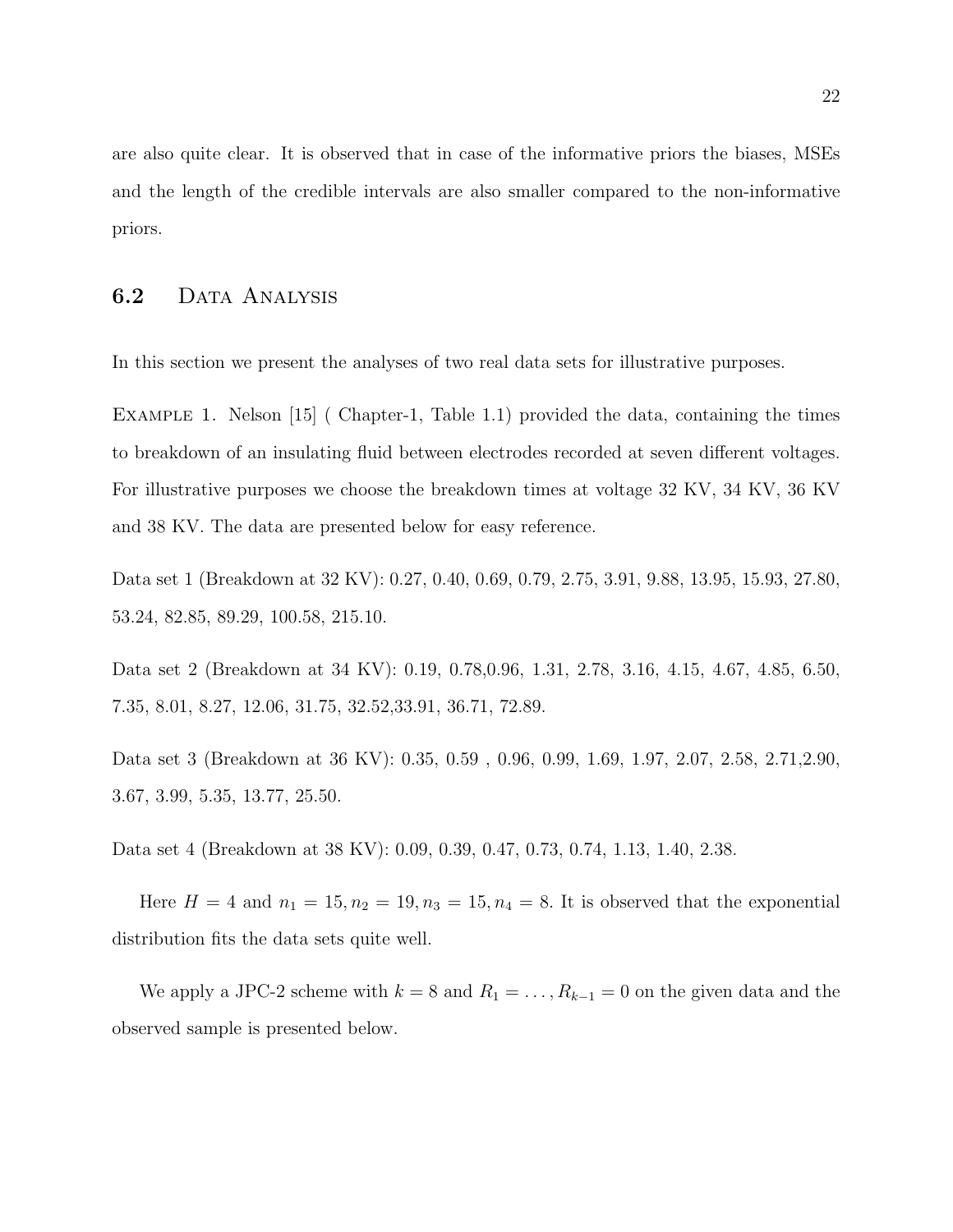Table 1: JPC-2 sample (example 1)

| W        | Z            |
|----------|--------------|
| 0.09     | (0, 0, 0, 1) |
| 0.19     | (0, 1, 0, 0) |
| $0.27\,$ | (1, 0, 0, 0) |
| 0.35     | (0, 0, 1, 0) |
| 0.40     | (1, 0, 0, 0) |
| 0.47     | (0, 0, 0, 1) |
| 0.69     | (1, 0, 0, 0) |
| 0.74     | (0, 0, 0, 1) |

Based on the censored sample we compute MLEs and 90% exact and bootstrap confidence intervals. The Bayesian analysis is performed based on non-informative prior, with  $a_0 =$  $b_0 = 0$  and  $a_1 = a_2 = a_3 = a_4 = 1.005$  which guarantees the existence of posterior mean and variance of each  $\theta_h$ . The Bayes estimates based on square error loss function and the associated 90% HPD and symmetric credible intervals are recorded in Table 2.

In this case, as only one observation comes from each of the Data sets 2 and 3, no solution exist for equation 7 at least when  $\gamma = 0.1$ , i.e. for 90% confidence coefficient. We only can derive the lower limits. For bootstrap intervals we always can derive confidence intervals. In the Bayesian set up HPD credible intervals are shorter than the symmetric credible intervals. Table 2: Results based on JPC-2 censored data (example 1). Here 'SNF' indicates that

solution not found.

| parameter  | MLE    | 90% Exact CI    | 90% Percentile Bootstrap CI |
|------------|--------|-----------------|-----------------------------|
| $\theta_1$ | 2.793  | (0.374, 2.812)  | (1.321, 9.685)              |
| $\theta_2$ | 11.340 | (1.992, SNF)    | (3.095, 17.602)             |
| $\theta_3$ | 8.340  | (1.545, SNF)    | (2.288, 13.121)             |
| $\theta_4$ | 1.006  | (0.257, 2.319)  | (0.489, 3.862)              |
|            |        |                 |                             |
| parameter  | BE     | 90% HPD CRI     | 90% Symmetric CRI           |
| $\theta_1$ | 3.388  | (0.816, 6.538)  | (1.420, 12.979)             |
| $\theta_2$ | 12.763 | (1.542, 20.194) | (3.043, 48.427)             |
| $\theta_3$ | 8.487  | (1.436, 18.821) | (2.343, 31.094)             |
| $\theta_4$ | 2.269  | (0.653, 4.700)  | (0.768, 5.840)              |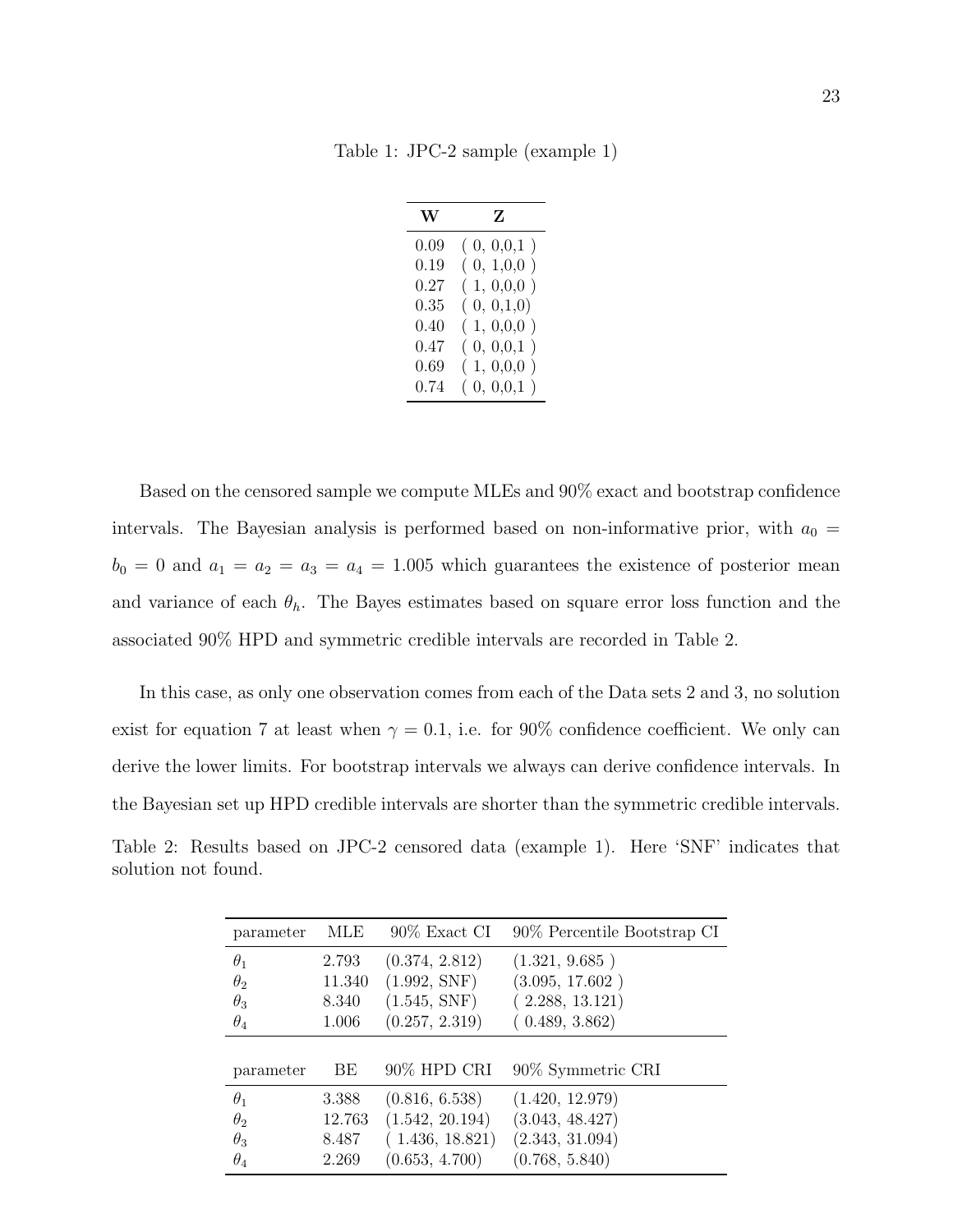Example 2:

Nelson [15] (Chapter 10 , Table 4.1) presented times to breakdown in minutes of an insulating fluid subjected to high voltage stress. The breakdown times were presented in six groups and each group is of size 10. For our analysis purpose we choose group 1, 2 and 3 and exponential distribution fits the data sets quite well.

Group 1: 0.31, 0.66, 1.54, 1.70, 1.82, 1.89, 2.17, 2.24, 4.03, 9.99.

Group 2: 0.00, 0.18, 0.55, 0.66, 0.71, 1.30, 1.63, 2.17, 2.75, 10.60.

Group 3: 0.49, 0.64 ,0.82 ,0.93 ,1.08, 1.99, 2.06, 2.15, 2.57, 4.75.

To generate a JPC-2 censored sample from the data we set  $k = 10$  and  $R_1 = \ldots, R_{k-1} = 0$ . The censored sample is presented below.

Table 3: JPC-2 sample (example 2)

| W    | Z                    |
|------|----------------------|
| 0.00 | (0, 1, 0)            |
| 0.18 | (0, 1, 0)            |
| 0.31 | (1, 0, 0)            |
| 0.55 | (0, 1, 0)            |
| 0.64 | (0, 0, 1)            |
| 0.66 | (1, 0, 0)            |
| 0.66 | (0, 1, 0)            |
| 0.71 | (0, 1, 0)<br>$\big)$ |
| 0.93 | (0, 0, 1)            |
| 1.08 | (0,0,1)              |

Based on the data we compute MLEs, 90% exact and bootstrap confidence intervals. We derive Bayes estimates based on the squared error loss function and 90% credible intervals based on non-informative prior. Here we set hyper-parameters as  $a_0 = b=0$  and  $a_1 = a_2 =$  $a_3 = 0$  as each  $K_h > 2$ , which guarantees the existence of posterior mean and variance of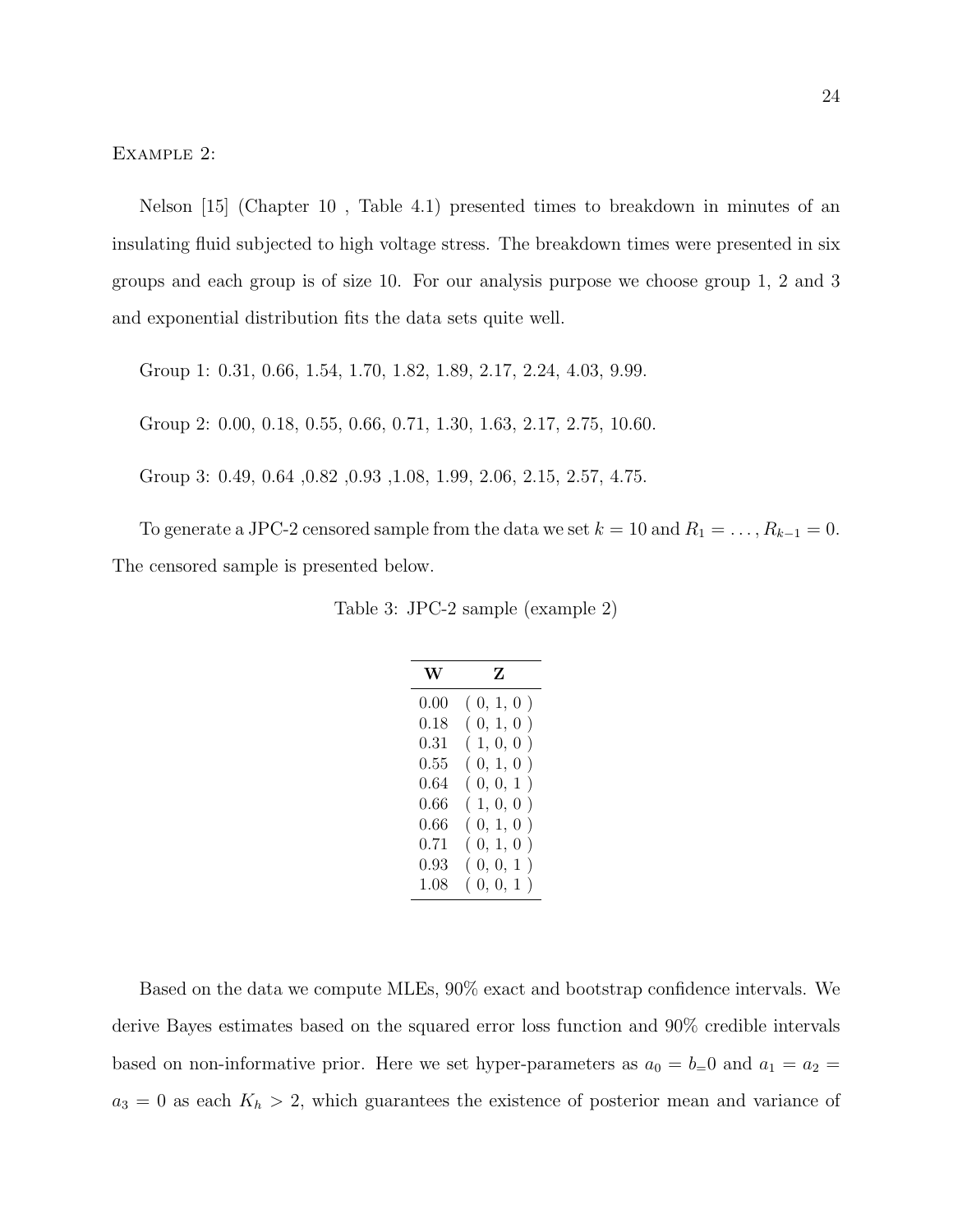each  $\theta_h$  for  $h = 1, 2, 3$ . We report all the results in Table 4. Bootstrap intervals are smaller than the exact intervals whereas HPD credible intervals are shorter than symmetric credible intervals.

| parameter  |       |                 | MLE 90% Exact CI 90% Percentile Bootstrap CI |
|------------|-------|-----------------|----------------------------------------------|
| $\theta_1$ | 2.860 | (1.030, 25.319) | (1.110, 7.659)                               |
| $\theta_2$ | 1.144 | (0.559, 2.700)  | (0.550, 2.694)                               |
| $\theta_3$ | 1.906 | (0.788, 6.918)  | (0.802, 6.133)                               |
|            |       |                 |                                              |
| parameter  | BЕ    |                 | 90% HPD CRI 90% Symmetric CRI                |
| $\theta_1$ | 5.929 | (0.747, 10.994) | (1.241, 16.136)                              |
| $\theta_2$ | 1.404 | (0.482, 2.461)  | (0.609, 2.995)                               |
| $\theta_3$ | 2.765 | (0.646, 5.292)  | (0.899, 6.868)                               |

Table 4: Results based on data generated by Scheme 2

# 7 Conclusion

In this article we extend the new two sample Type-II progressive censoring scheme (JPC-2) introduce by Mondal and Kundu [13] for more than two exponential populations. We provide both the classical and the Bayesian inferences of the unknown parameters. The performances of both the estimators are quite satisfactory. In this paper we consider only one parameter exponential distributions. For other cases like two-parameter Weibull or twoparameter generalized exponential distributions also the method can be developed. It may be mentioned that although in case of exponential distribution it is possible to derive the exact distribution of the MLEs, it may not be possible to develop the exact inference in case of Weibull or generalized exponential distributions. For multi-sample study it is quite natural to study the order restricted inference. It will be interesting to develop the inference for two-parameter exponential distribution also for multi-sample case. More works are needed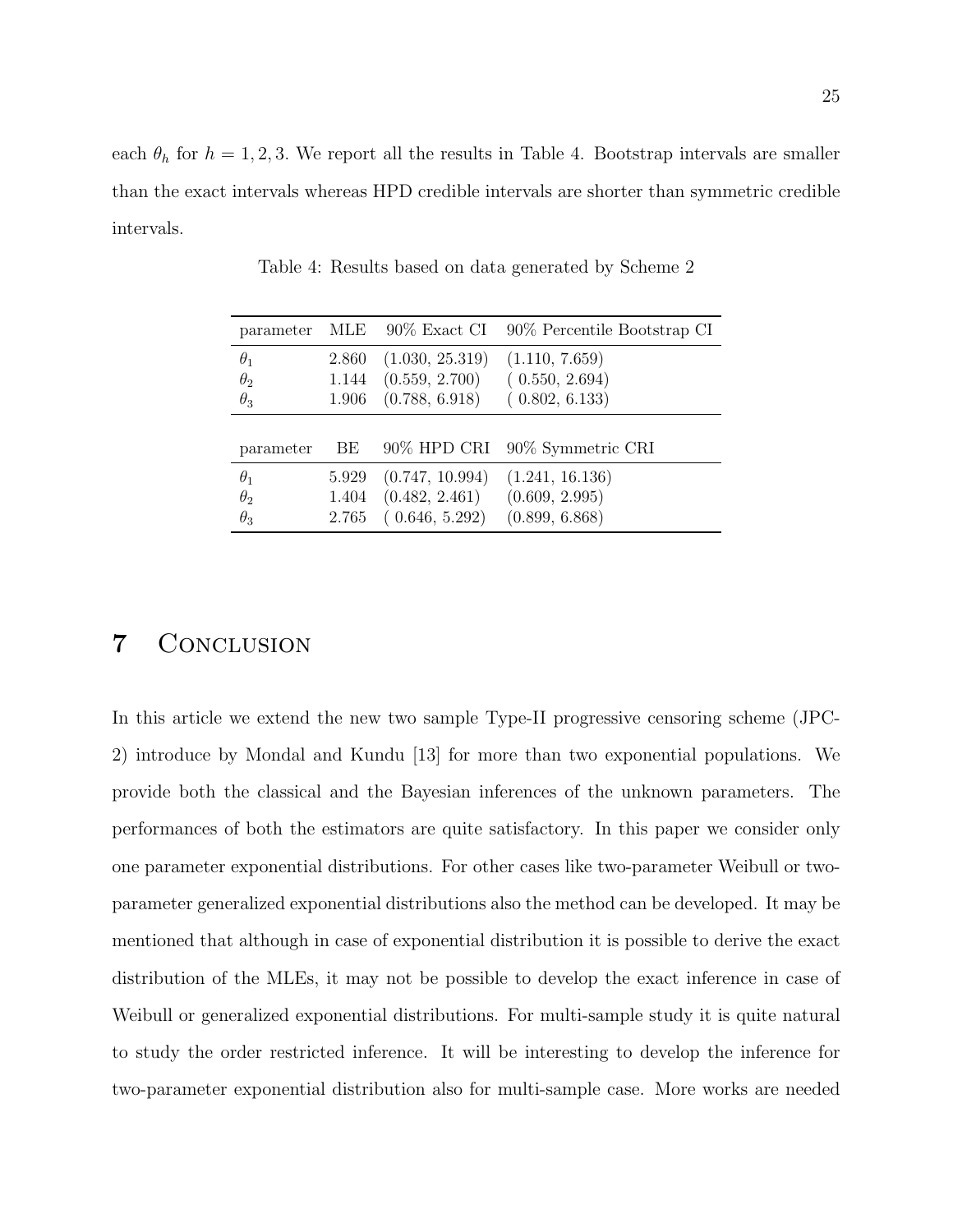in those directions.

## Acknowledgements:

The authors would like to thank two unknown reviewers and also the associate editor for many constructive suggestions which have helped to improve the paper significantly. Part of the work of the second author has been supported by a grant from the Department of Science and Technology, Government of India, No. MTR/2018/000179.

# APPENDIX A

Proof of lemma 3.2.1:

If 
$$
d_1, ..., d_k > 0
$$
, then  
\n
$$
\int_{0}^{\infty} \int_{w_1}^{\infty} \dots \int_{w_{k-1}}^{\infty} e^{-\sum_{i=1}^{k} d_i w_i} dw_k ... dw_2 dw_1 = \frac{1}{d_k(d_k + d_{k-1}) \cdots (d_k + d_{k-1} + \cdots + d_1)}.
$$
\n(12)

$$
P(\mathbf{K} = \mathbf{r}) = \sum_{\mathbf{z} \in Q_{(\mathbf{r})}} \int_{0}^{\infty} \int_{w_1}^{\infty} \cdots \int_{w_{k-1}}^{\infty} L(\theta_1, \theta_2, \ldots, \theta_H | \mathbf{w}, \mathbf{z}) dw_k \ldots dw_2 dw_1
$$
  
\n
$$
= \sum_{\mathbf{z} \in Q_{(\mathbf{r})}} C\Big(\prod_{h=1}^{H} \frac{1}{\theta_h^{r_h}}\Big) \int_{0}^{\infty} \int_{w_1}^{\infty} \cdots \int_{w_{k-1}}^{\infty} e^{-\sum_{h=1}^{H} \frac{A_h(w)}{\theta_h}} dw_k \ldots dw_2 dw_1
$$
  
\n
$$
= \sum_{\mathbf{z} \in Q_{(\mathbf{r})}} C\Big(\prod_{h=1}^{H} \frac{1}{\theta_h^{r_h}}\Big) \int_{0}^{\infty} \int_{w_1}^{\infty} \cdots \int_{w_{k-1}}^{\infty} e^{-\sum_{i=1}^{k} a_i w_i} dw_k \ldots dw_2 dw_1,
$$

where  $a_i = \sum^H$  $h=1$  $(R_i+1)$  $\ell_{\theta_h}^{(i+1)}$  for  $i = 1, ..., k-1$  and  $a_k = \sum_{i=1}^H$  $h=1$  $(n_h - \sum_{i=1}^{k-1}(R_i+1))$  $\frac{1}{\theta_h}$ .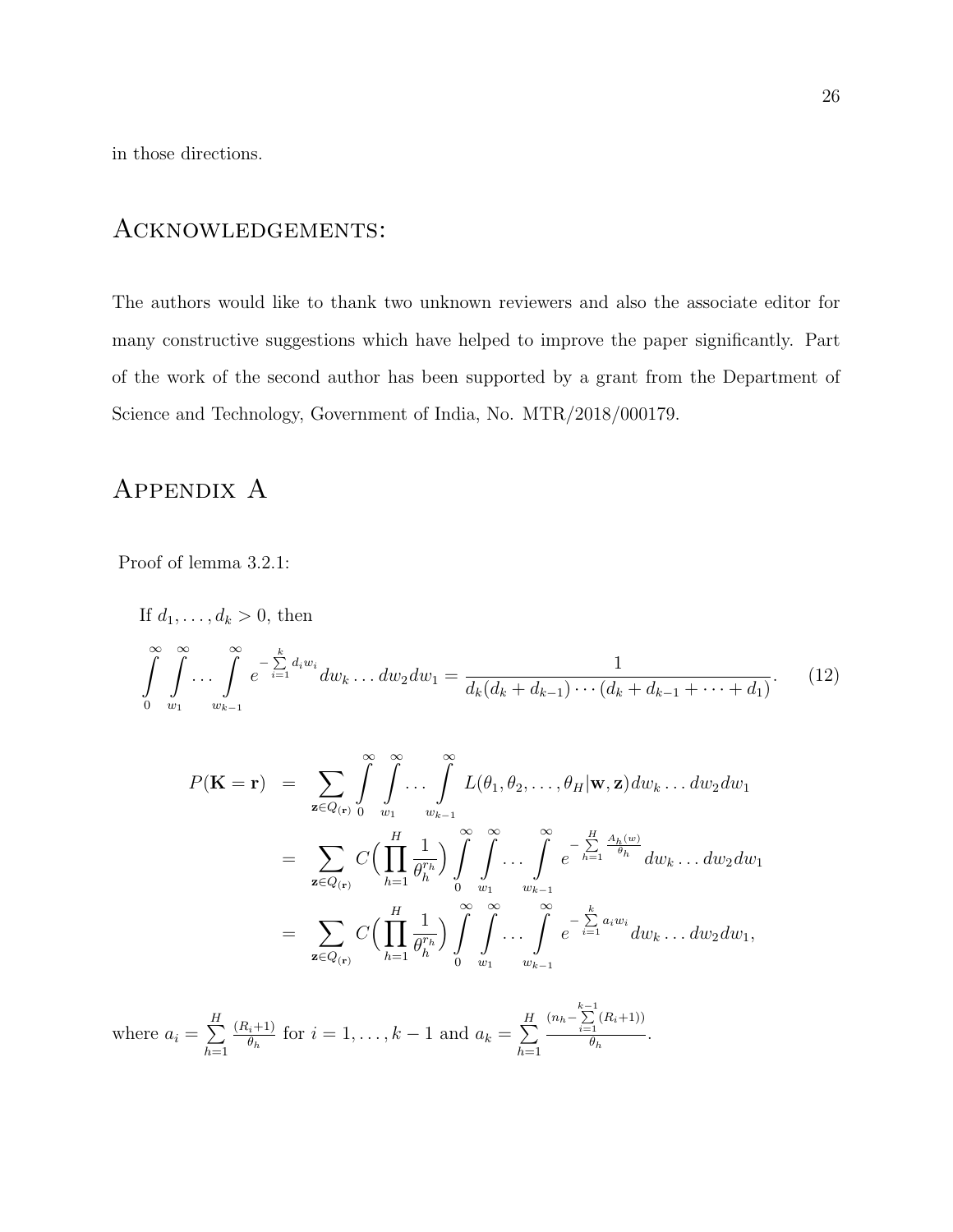$Using(12)$ 

$$
P(\mathbf{K} = \mathbf{r}) = \sum_{\mathbf{z} \in Q_{(\mathbf{r})}} C\Big(\prod_{h=1}^{H} \frac{1}{\theta_h^{r_h}}\Big) \frac{1}{a_k(a_k + a_{k-1}) \cdots (a_k + a_{k-1} + \cdots + a_1)}
$$
  
= 
$$
\sum_{\mathbf{z} \in Q_{(\mathbf{r})}} C\Big(\prod_{h=1}^{H} \frac{1}{\theta_h^{r_h}}\Big) \frac{1}{\Big(\prod_{i=1}^{k} \sum_{h=1}^{H} \frac{(n_h - \sum_{j=1}^{i-1} (R_j + 1))}{\theta_h}\Big)}.
$$

Substituting  $C = \prod_{i=1}^k \left( \sum_{i=1}^H \right)$  $_{h=1}$  $(n_h \sum_{i=1}^{i-1}$  $j=1$  $(R_j+1))z_{ih}\big),$  $P(\mathbf{K} = \mathbf{r}) = \sum$  $\mathbf{z} \in Q_{(\mathbf{r})}$  $\prod_{i=1}^k \left(\sum^H$  $_{h=1}$  $(n_h \sum_{i=1}^{i-1}$  $j=1$  $(R_j+1))z_{ih}$  $\left(\prod_{h=1}^H \theta_h^{r_h}\right) \left(\prod_{i=1}^k \sum^H$  $h=1$  $(n_h - \sum_{j=1}^{i-1} (R_j + 1))$  $\theta_h$  $\setminus$ .

Proof of Theorem 3.2.1:

$$
M_{\hat{\theta}}(\mathbf{t})) = E(e^{t\hat{\theta}}|\mathcal{M})
$$
  
\n
$$
= \sum_{\mathbf{r}\in S^*} E(e^{t\hat{\theta}}|\mathbf{K}=\mathbf{r})P(\mathbf{K}=\mathbf{r}|\mathcal{M})
$$
  
\n
$$
= \sum_{\mathbf{z}\in Q_{(\mathbf{r})}} \sum_{\mathbf{r}\in S^*} E(e^{t\hat{\theta}}|\mathbf{Z}=\mathbf{z}, \mathbf{K}=\mathbf{r})P(\mathbf{Z}=\mathbf{z}|\mathbf{K}=\mathbf{r})P(\mathbf{K}=\mathbf{r}|\mathcal{M})
$$
  
\n
$$
= \frac{1}{P(\mathcal{M})} \sum_{\mathbf{z}\in Q_{(\mathbf{r})}} \sum_{\mathbf{r}\in S^*} C\Big(\prod_{h=1}^H \frac{1}{\theta_h^{r_h}}\Big) \int_0^\infty \int_{w_1}^\infty \dots \int_{w_{k-1}}^\infty e^{-\sum_{i=1}^k b_i w_i} dw_k \dots dw_2 dw_1
$$

where

$$
b_i = \sum_{h=1}^{H} \frac{(R_i + 1)}{\theta_h} - t_1 \frac{(R_i + 1)}{r_1} - t_2 \frac{(R_i + 1)}{r_2} - \dots - t_H \frac{(R_i + 1)}{r_H} \quad \forall \quad i = 1, \dots, k - 1,
$$
  

$$
b_k = \sum_{h=1}^{H} \frac{(n_h - \sum_{i=1}^{k-1} (R_i + 1))}{\theta_h} - t_1 \frac{(n_1 - \sum_{i=1}^{k-1} (R_i + 1))}{r_1} - t_2 \frac{(n_2 - \sum_{i=1}^{k-1} (R_i + 1))}{r_2}
$$
  

$$
-\dots - t_H \frac{(n_H - \sum_{i=1}^{k-1} (R_i + 1))}{r_H}.
$$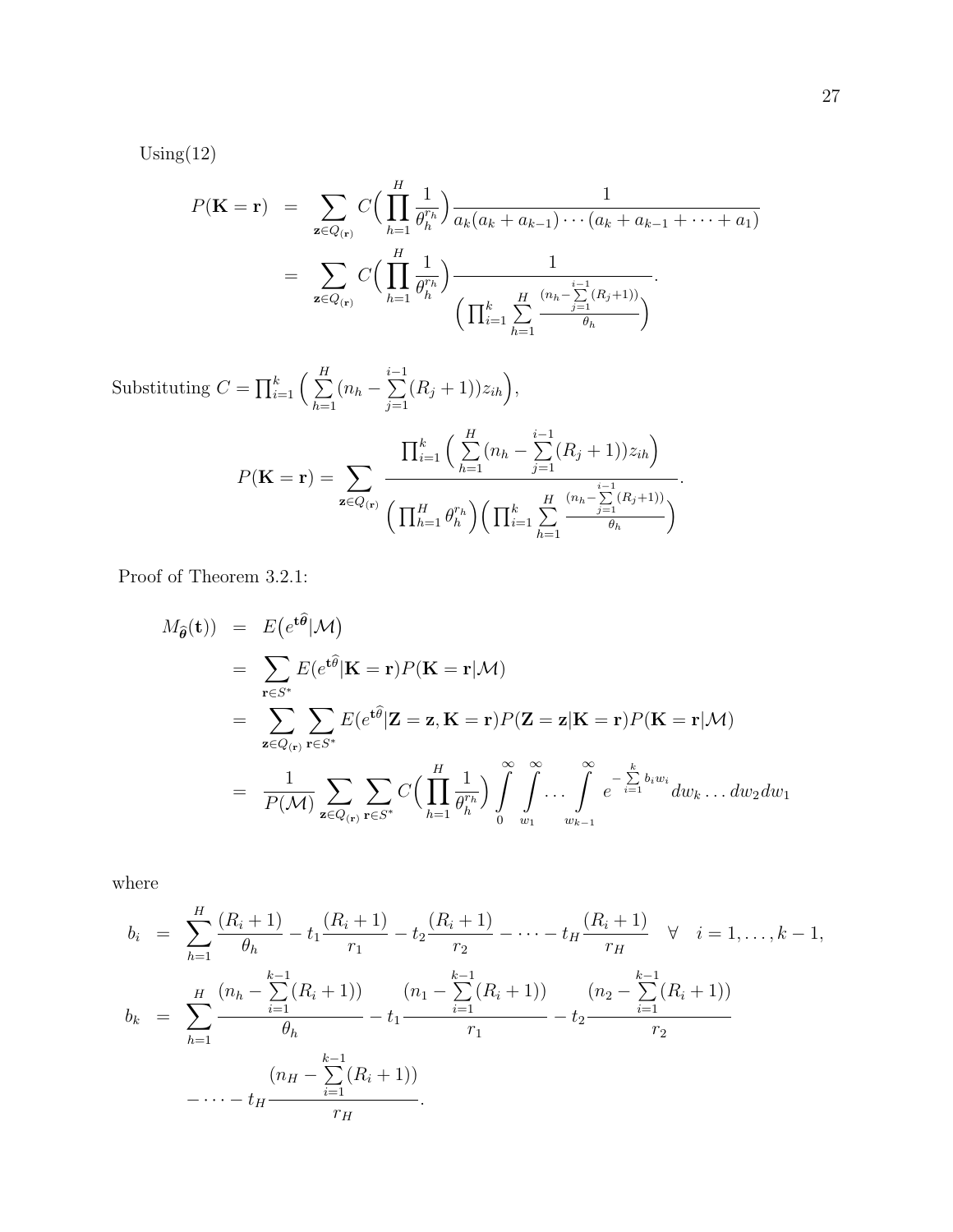Using  $(12)$  we obtain

$$
M_{\hat{\theta}}(\mathbf{t})) = \frac{1}{P(\mathcal{M})} \sum_{\mathbf{z} \in Q_{(\mathbf{r})}} \sum_{\mathbf{r} \in S^*} C\Big(\prod_{h=1}^{H} \frac{1}{\theta_h^{r_h}}\Big) \frac{1}{b_k(b_k + b_{k-1}) \cdots (b_k + b_{k-1} + \cdots + b_1)}
$$
  
\n
$$
= \frac{1}{P(\mathcal{M})} \sum_{\mathbf{z} \in Q_{(\mathbf{r})}} \sum_{\mathbf{r} \in S^*} C\Big(\prod_{h=1}^{H} \frac{1}{\theta_h^{r_h}}\Big) \times
$$
  
\n
$$
\frac{1}{\prod_{i=1}^k \Big(\sum_{h=1}^H \frac{(n_h - \sum_{j=1}^{i-1} (R_j + 1))}{\theta_h} - t_1 \frac{-(n_1 - \sum_{j=1}^{i-1} (R_j + 1))}{r_1} \cdots - t_H \frac{(n_H - \sum_{j=1}^{i-1} (R_j + 1))}{r_H}\Big)}
$$
  
\n
$$
= \frac{1}{P(\mathcal{M})} \sum_{\mathbf{z} \in Q_{(\mathbf{r})}} \sum_{\mathbf{r} \in S^*} C\Big(\prod_{h=1}^{H} \frac{1}{\theta_h^{r_h}}\Big) \frac{1}{\prod_{i=1}^k \Big(\sum_{h=1}^H \frac{(n_h - \sum_{j=1}^{i-1} (R_j + 1))}{\theta_h}\Big)}}{1}
$$
  
\n
$$
\frac{1}{\prod_{i=1}^k \Big(1 - t_1 \frac{(n_1 - \sum_{j=1}^{i-1} (R_j + 1))}{\theta_h^{r_h}}\Big)^2} - \cdots - t_H \frac{(n_H - \sum_{j=1}^{i-1} (R_j + 1))}{\theta_h^{r_h} \Big(\sum_{h=1}^H \frac{(n_h - \sum_{j=1}^{i-1} (R_j + 1))}{\theta_h}\Big)^2}}
$$

Substituting  $C = \prod_{i=1}^k \left( \sum_{i=1}^H \right)$  $h=1$  $(n_h \sum_{i=1}^{i-1}$  $j=1$  $(R_j+1))z_{ih}\big),$  $M_{\widehat{\boldsymbol{\theta}}}(\mathbf{t}))$  =  $\frac{1}{P(\mathcal{M})}$  $\sum$  $\mathbf{z} \in Q_{(\mathbf{r})}$  $\sum$ r∈S ∗  $\Pi$ k  $i=1$  $\left(\sum_{i=1}^{H}$  $h=1$  $(n_h - \sum$ i−1  $j=1$  $(R_j+1))z_{ih}\bigg) \times$  $\big(\prod^H$  $h=1$ 1  $\overline{\theta^{r_h}_h}$  $\frac{1}{\sqrt{1-\frac{1}{2}}}\$  $\prod_{i=1}^k \left(\sum^H$  $h=1$  $(n_h - \sum_{j=1}^{i-1} (R_j + 1))$  $\theta_h$  $\setminus$ × 1  $\prod_{i=1}^k \Big(1-t_1$  $(n_1 - \sum_{j=1}^{i-1} (R_j + 1))$  $r_1\left( \begin{array}{c} H \sum\limits_{j=1}^{(n} \frac{(n_h-\sum\limits_{j=1}^{i-1}(R_j+1))}{\theta_i} \end{array} \right)$  $h=1$  $\theta_h$  $\setminus$  $- \cdots - t_H$  $(n_H - \sum_{j=1}^{i-1} (R_j + 1))$  $r_H \left( \sum_{i=1}^H \frac{\frac{(n_h - \sum_{j=1}^{i-1} (R_j + 1))}{j}}{a_i} \right)$  $h=1$  $\theta_h$  $\setminus$  $\setminus$ = 1  $P(\mathcal{M})$  $\sum$ r∈S ∗  $P(\mathbf{K} = \mathbf{r}) \prod$ k  $i=1$  $\left(1 - t_1 \frac{\alpha_{i,1}}{n}\right)$  $r_1$  $- \cdots - t_H \frac{\alpha_{i,H}}{a}$  $r_H$  $\big)^{-1}$ .

Proof of Lemma 3.2.2: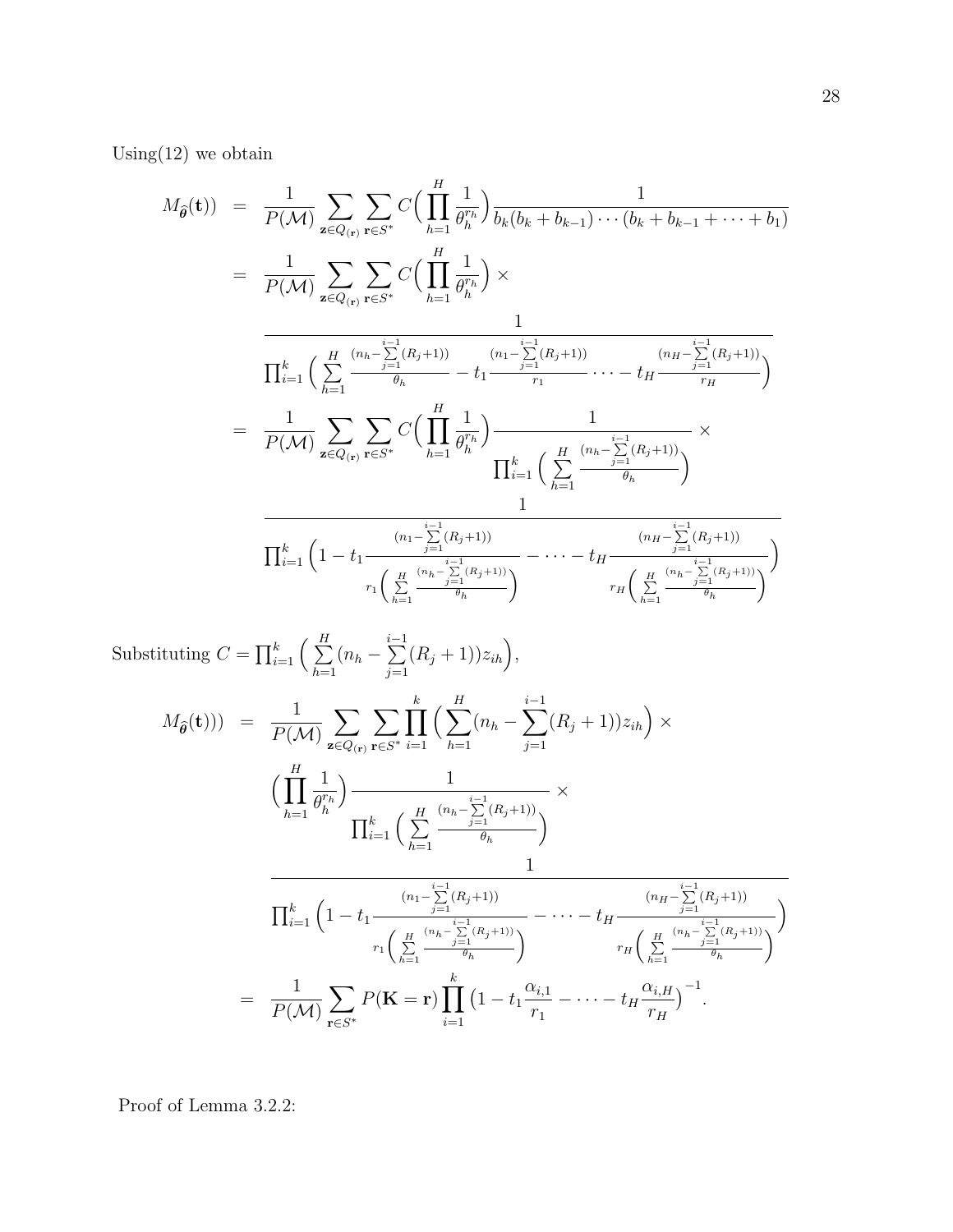$$
M_{\mathbf{V}}(\mathbf{t}) = (1 - a_1 t_1 - \ldots - a_H t_H)^{-1}
$$

and the CDF is

$$
F_{\mathbf{V}}(\mathbf{x}) = 1 - e^{-\min_{1 \le h \le H} \left(\frac{x_h}{a_h}\right)}.
$$

Clearly, **V** follows a singular distribution and we denote it by  $F(a_1, \ldots, a_H)$ .

Let  $\mathbf{V}_i(\mathbf{r}) \sim F(\frac{\alpha_{i,1}}{r_1})$  $\frac{\alpha_{i,1}}{r_1},\cdots,\frac{\alpha_{i,H}}{r_H}$  $(r_{\overline{i},H}_{r_H})$  independently for  $i=1,\ldots,k$  and  $\forall$   $\mathbf{r}=(r_1,\ldots,r_H)\in S^*$ . We define

$$
\mathbf{G}(\mathbf{r}) = \sum_{i=1}^{k} \mathbf{V}_i(\mathbf{r}).
$$
\n(13)

Then the MGF of  $\mathbf{G}(\mathbf{r})$  is

$$
\prod_{i=1}^{k} \left(1 - \frac{\alpha_{i,1}}{r_1} t_1 - \frac{\alpha_{i,2}}{r_2} t_2 - \dots - \frac{\alpha_{i,H}}{r_H} t_H\right)^{-1}
$$

Therefore, the result follows.

The joint CDF of  $G(r)$  can be obtained as

$$
P(\mathbf{G}(\mathbf{r}) < \mathbf{x})
$$
  
=  $P\left(\sum_{i=1}^{k} V_i(\mathbf{r}) \leq x\right)$   
=  $P\left(\sum_{i=1}^{k} \frac{\alpha_{i,1}}{r_1} U_i \leq x_1, \dots, \sum_{i=1}^{k} \frac{\alpha_{i,H}}{r_H} U_i \leq x_H\right)$   
=  $\int_{0}^{\min(\frac{x_h}{\alpha_{i,h}})} P\left(\sum_{i=1}^{k-1} \frac{\alpha_{i,1}}{r_1} U_i \leq x_1 - \frac{\alpha_{k,1}}{r_1} u_k, \dots, \sum_{i=1}^{k-1} \frac{\alpha_{i,H}}{r_H} U_i \leq x_H - \frac{\alpha_{k,H}}{r_H} u_k\right) e^{-u_k} du_k$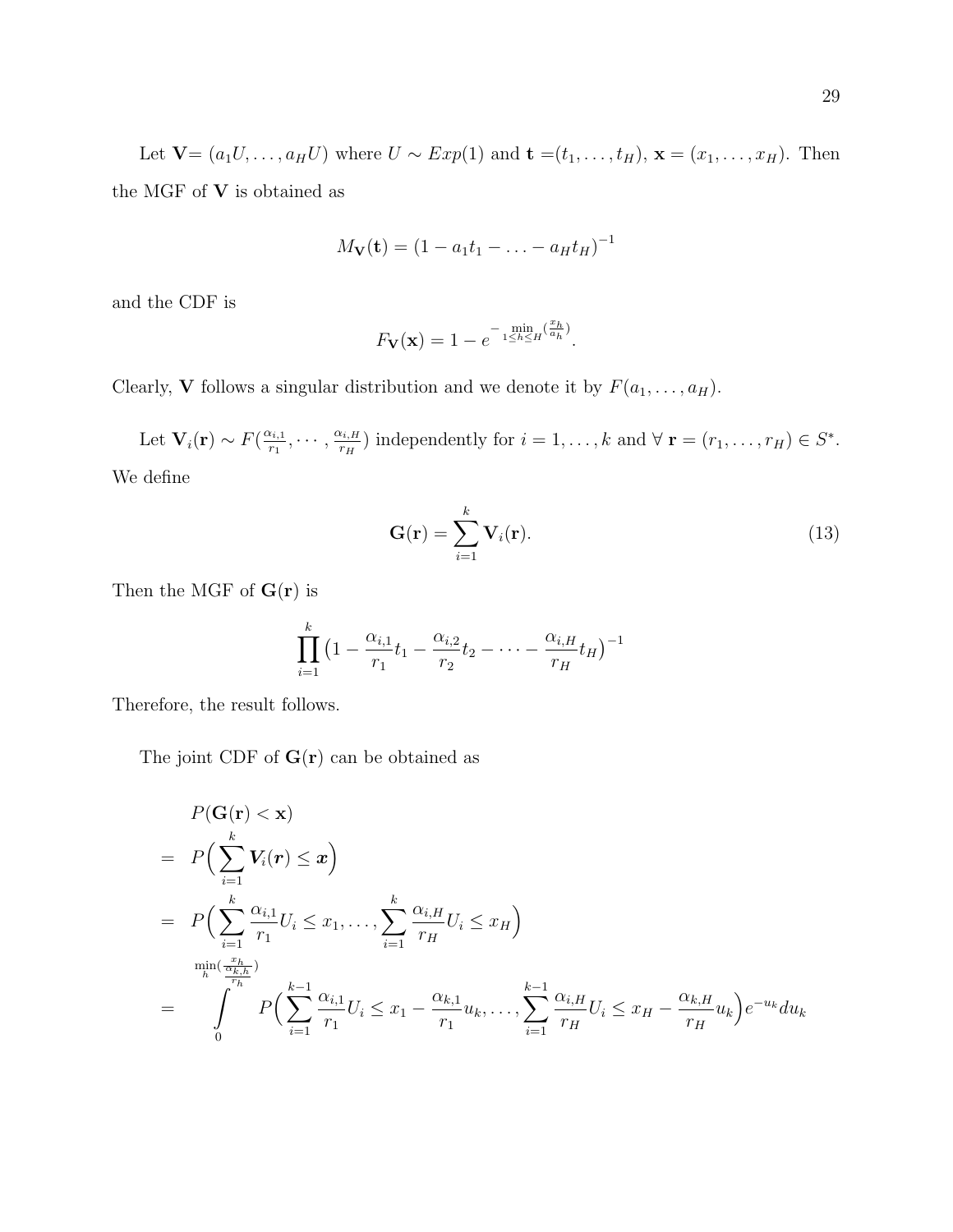$$
= \int_{0}^{\min(\frac{x_{h}}{\alpha_{k,h}})\min_{h}(\frac{x_{h}-\frac{\alpha_{k,h}}{r_{h}}u_{k}}{r_{h}})} P\left(\sum_{i=1}^{k-2} \frac{\alpha_{i,1}}{r_{1}} U_{i} \leq x_{1} - \frac{\alpha_{k,1}}{r_{1}} u_{k} - \frac{\alpha_{k-1,1}}{r_{1}} u_{k-1}, \dots, \sum_{i=1}^{k-2} \frac{\alpha_{i,H}}{r_{H}} U_{i} \leq x_{H} - \frac{\alpha_{k,H}}{r_{H}} u_{k} - \frac{\alpha_{k-1,H}}{r_{H}} u_{k-1}\right)
$$
\n
$$
e^{-u_{k-1}} e^{-u_{k}} du_{k-1} du_{k}
$$

$$
\vdots
$$
\n
$$
\min_{h}(\frac{x_h}{\frac{\alpha_{k,h}}{r_h}}) \min_{h}(\frac{x_h - \frac{\alpha_{k,h}}{r_h}u_k}{\frac{\alpha_{k-1,h}}{r_h}}) \quad \min_{h}(\frac{x_h - \frac{k}{\frac{\alpha_{3,h}}{r_h}u_i}}{\frac{\alpha_{2,h}}{r_h}}) \newline - \int_{0}^{\frac{\alpha_{1,h}}{r_h}u_k} \cdots \int_{0}^{\frac{\alpha_{1,h}}{r_h}u_k} P\left(\frac{\alpha_{1,1}}{r_1}U_1 \leq x_1 - \sum_{i=2}^k \frac{\alpha_{i,1}}{r_1}u_i, \dots, \frac{\alpha_{1,H}}{r_H}U_1 \leq x_H - \sum_{i=2}^k \frac{\alpha_{i,H}}{r_H}u_i\right) e^{-u_2} \cdots e^{-u_k} du_2 \cdots du_k
$$

$$
= \int\limits_0^{\min\left(\frac{x_h}{\alpha_{k,h}}\right)} \int\limits_0^{\min\left(\frac{x_h-\alpha_{k,h}}{\alpha_{k-1,h}}u_k\right)} \dots \int\limits_0^{\min\left(\frac{x_h-\sum\limits_{i=3}^k\frac{\alpha_{i,h}}{\tau_h}u_i}{\tau_h}\right)} \dots \int\limits_0^{\min\left(\frac{x_h-\sum\limits_{i=3}^k\frac{\alpha_{i,h}}{\tau_h}u_i}{\tau_h}\right)} \dots \int\limits_0^{\min\left(\frac{x_h-\sum\limits_{i=3}^k\frac{\alpha_{i,h}u_i}{\tau_h}u_i}{\tau_h}\right)} \left(1-e^{-\min\left(\frac{x_h-\sum\limits_{i=2}^k\frac{\alpha_{i,h}u_i}{\tau_h}u_i}{\tau_h}\right)}\right)e^{-u_2}\dots e^{-u_k}du_2\dots du_k.
$$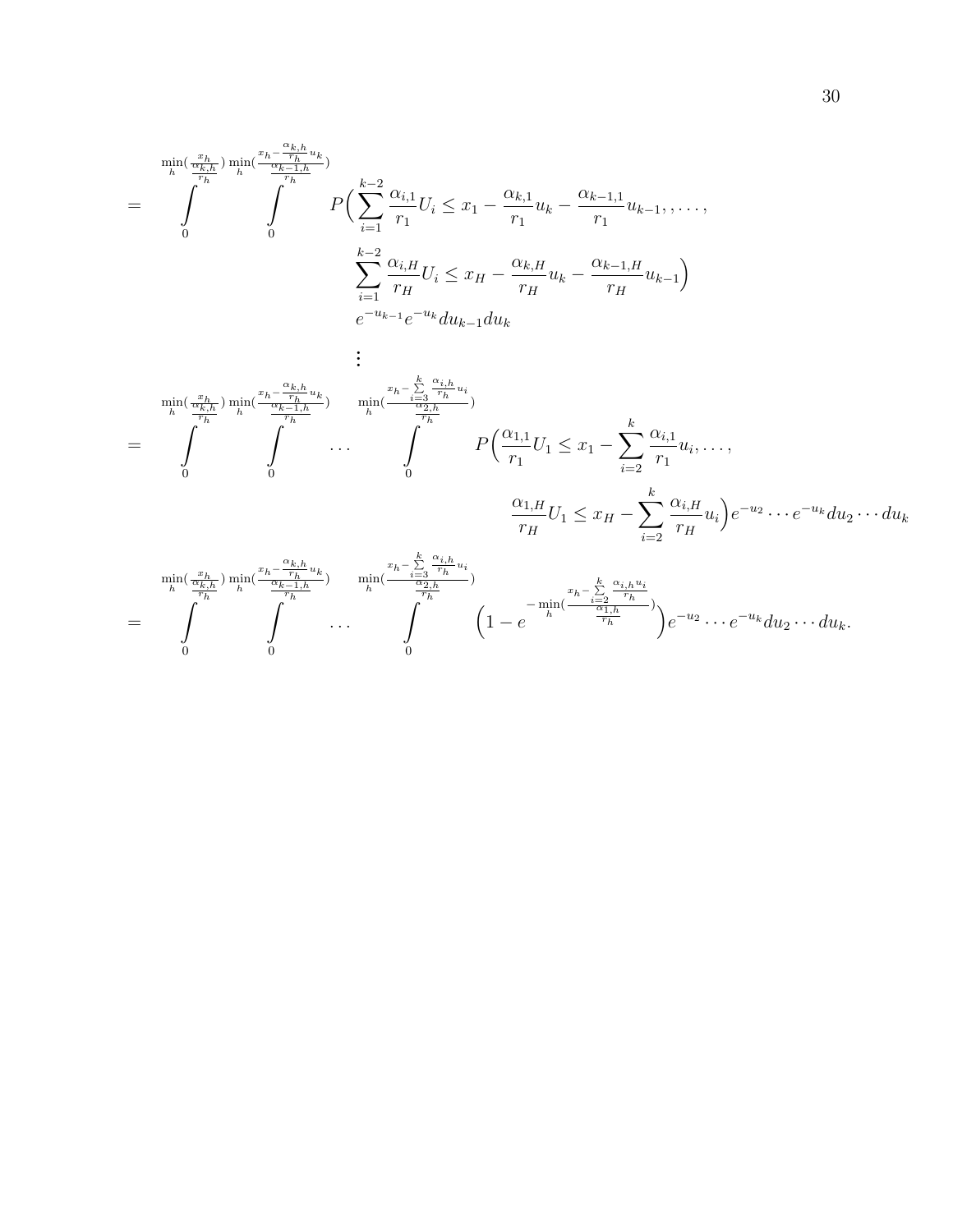Proof of Theorem 3.3.1:

$$
E(e^{iW_j}) = \sum_{\mathbf{z}\in Q_{(r)}} \sum_{\mathbf{r}\in S} E(e^{iW_j}|\mathbf{Z}=\mathbf{z}, \mathbf{K}=\mathbf{r})P(\mathbf{Z}=\mathbf{z}|\mathbf{K}=\mathbf{r})
$$
\n
$$
= \sum_{\mathbf{z}\in Q_{(r)}} \sum_{\mathbf{r}\in S} C\left(\prod_{h=1}^{H} \frac{1}{\theta_h^{n_h}}\right) \int_{0}^{\infty} \int_{w_1}^{\infty} \cdots \int_{w_{k-1}}^{\infty} e^{i w_j} e^{-\frac{H}{\lambda_{2n}}} \frac{d\mu_{2n}}{w_k} \cdot \cdot \cdot dw_2 dw_1
$$
\n
$$
= \sum_{\mathbf{z}\in Q_{(r)}} \sum_{\mathbf{r}\in S} C\left(\prod_{h=1}^{H} \frac{1}{\theta_h^{n_h}}\right) \int_{0}^{\infty} \int_{w_1}^{\infty} \cdots \int_{w_{k-1}}^{\infty} e^{-\left\{\frac{1}{\lambda_{2n} + \lambda_{2n} + \alpha_{2n} + \alpha_{2n} + \alpha_{2n} + \alpha_{2n} + \alpha_{2n} + \alpha_{2n} + \alpha_{2n} + \alpha_{2n} + \alpha_{2n} + \alpha_{2n} + \alpha_{2n} + \alpha_{2n} + \alpha_{2n} + \alpha_{2n} + \alpha_{2n} + \alpha_{2n} + \alpha_{2n} + \alpha_{2n} + \alpha_{2n} + \alpha_{2n} + \alpha_{2n} + \alpha_{2n} + \alpha_{2n} + \alpha_{2n} + \alpha_{2n} + \alpha_{2n} + \alpha_{2n} + \alpha_{2n} + \alpha_{2n} + \alpha_{2n} + \alpha_{2n} + \alpha_{2n} + \alpha_{2n} + \alpha_{2n} + \alpha_{2n} + \alpha_{2n} + \alpha_{2n} + \alpha_{2n} + \alpha_{2n} + \alpha_{2n} + \alpha_{2n} + \alpha_{2n} + \alpha_{2n} + \alpha_{2n} + \alpha_{2n} + \alpha_{2n} + \alpha_{2n} + \alpha_{2n} + \alpha_{2n} + \alpha_{2n} + \alpha_{2n} + \alpha_{2n} + \alpha_{2n} + \alpha_{2n} + \alpha_{2n} + \alpha_{2
$$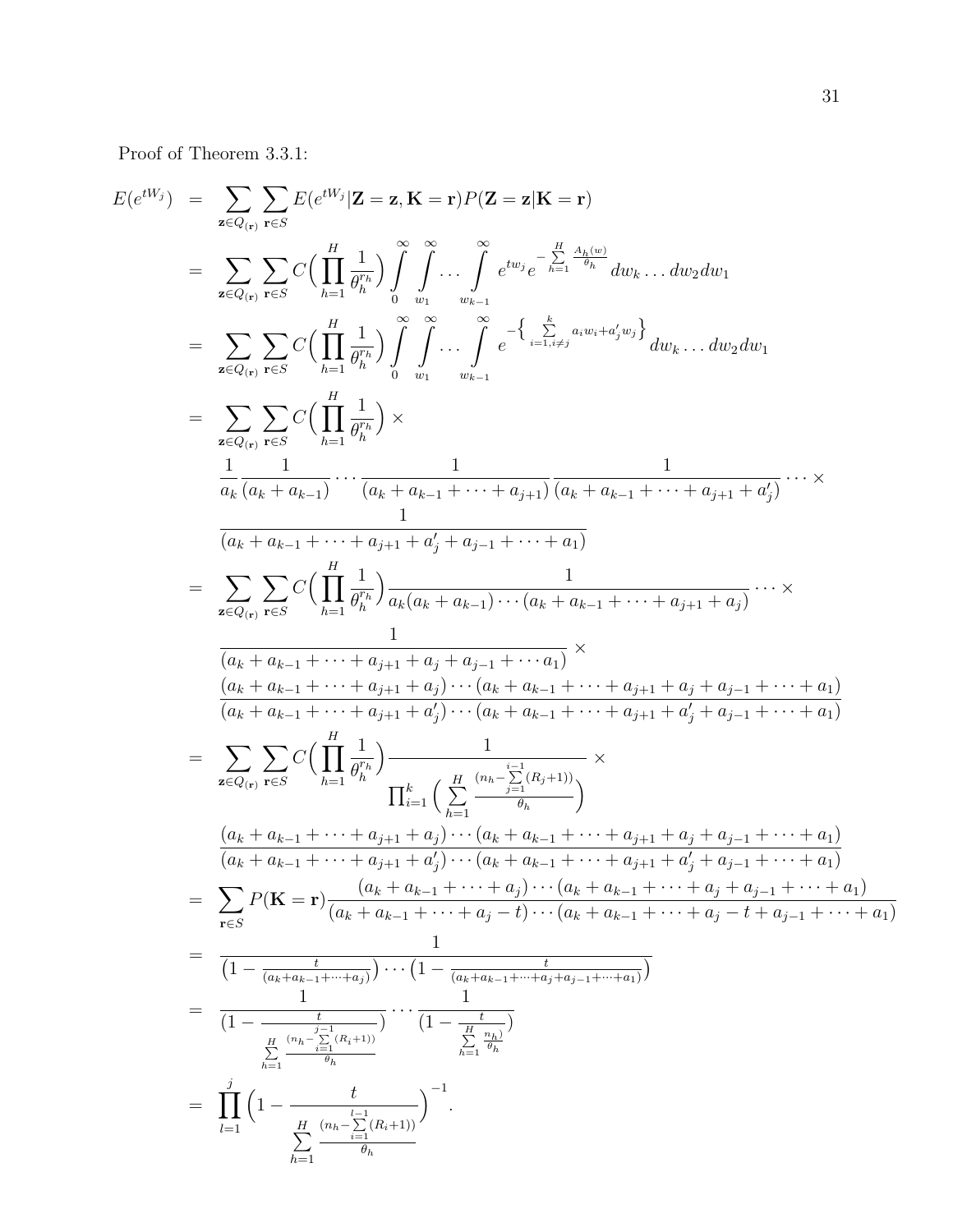Here  $S = \{ \mathbf{r} = (r_1, r_2, \dots, r_H) : r_h \in \{0, 1, \dots, k\}, \forall h; \sum^H$  $h=1$  $r_h = k$  is the support of  $\mathbf{K} =$  $(K_1, K_2, \ldots, K_H)$ . and  $a'_j = a_j - t$ .

Proof of lemma 4.1.1 :

 $P_{\theta_h}(\theta_h > t | \mathcal{M})$  can be decomposed as

$$
P_{\theta_h}(\widehat{\theta}_h > t | \mathcal{M}) = \sum_{r_h=1}^{k-(H-1)} P_{\theta_h}(\widehat{\theta}_h > t | K_h = r_h, ) P_{\theta_h}(K_h = r_h | \mathcal{M})
$$

To prove Lemma 4, using three Monotonicity Lemmas of Balakrishnan and Illiopoulos [4] it is enough to prove that

- (M1)  $P_{\theta_h}(\theta_h > t | K_h = r_h)$  is increasing in  $\theta_h$ ,  $\forall t, r \in \{1, \ldots k-1\};$
- (M2)  $P_{\theta_h}(\theta_h > t | K_h = r_h)$  is decreasing in  $r_h$ ,  $\forall t, \theta_h > 0$ ;

(M3) The conditional distribution of  $K_h$  is stochastically decreasing in  $\theta_h$ .

To prove (M1), we compute the MGF of  $\widehat{\theta}_h|K_h = r_h$  conditioned on  $\mathcal{M}$ , which is obtained as

$$
E(e^{t\widehat{\theta}_h}|K_h=r_h,\mathcal{M})=\prod_{i=1}^k(1-\alpha_{i,h}t)^{-1}
$$

Therefore conditioned on  $K_h = r_h$  and  $\mathcal{M}, \hat{\theta}_h$  can be expressed as  $\hat{\theta}_h = \sum_{i=1}^k$  $i=1$  $V_{i,h}$  where  $V_{i,h} \sim Exp(\alpha_{i,h})$  independently. As  $\alpha_{i,h}$  is increasing with  $\theta_h$  and  $V_{i,h}$ 's are independently distributed exponential random variables with mean  $\alpha_{i,h}$ , sum of  $V_{i,h}$  is stochastically increasing in  $\theta_h$ , therefore (M1) follows.

Now to prove (M2), we notice

$$
\widehat{\theta}_h | \{ K_h = r_h \} \stackrel{\text{def}}{=} \frac{\sum\limits_{i=1}^{k-1} (R_i + 1) w_i + (n_h - \sum\limits_{i=1}^{k-1} (R_i + 1)) w_k}{r_h}
$$
\n
$$
\widehat{\theta}_1 | \{ K_h = r_h + 1 \} \stackrel{\text{def}}{=} \frac{\sum\limits_{i=1}^{k-1} (R_i + 1) w_i + (n_h - \sum\limits_{i=1}^{k-1} (R_i + 1)) w_k}{r_h + 1}
$$

.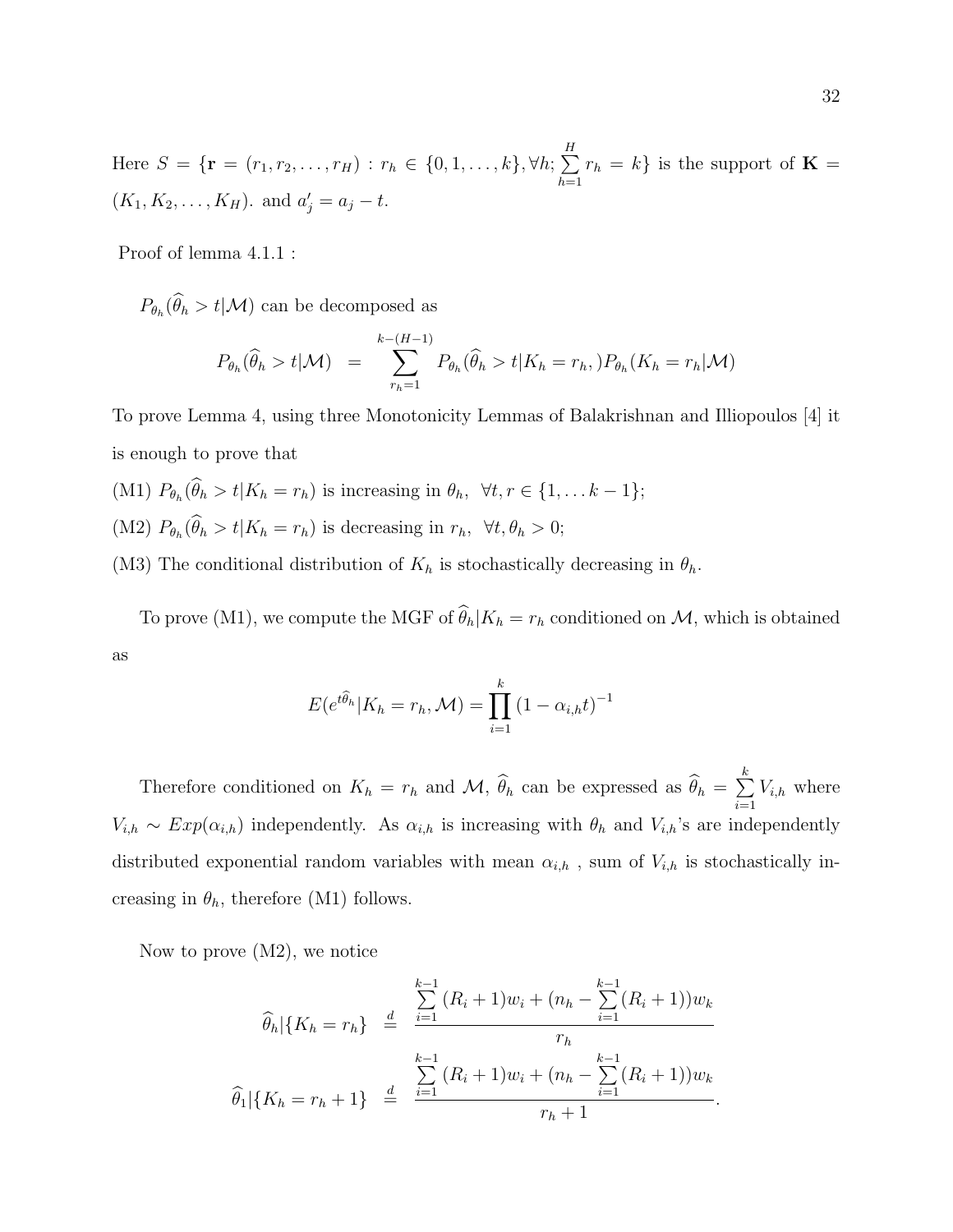Hence for all t and for  $\theta_h > 0$ ,  $P_{\theta_h}(\theta_h > t | K_h = r_h)$  is decreasing in  $r_h$ .

(M3) can be proved showing that  $K_h$  has monotone likelihood ratio property with respect to  $\theta_h$ . For  $\theta_h < \theta_h'$ 

$$
\frac{P_{\theta_h}(K_h = r_h|\mathcal{M})}{P_{\theta_h'}(K_h = r_h|\mathcal{M})} \propto \left(\frac{\theta_h'}{\theta_h}\right)^{r_h} \uparrow r_h.
$$

# Appendix B

Proof of lemma 5.2.1:

#### IF PART:

Let  $X_1, X_2, \ldots X_n$  be non-negative random variables such that

$$
\sum_{i=1}^{n} X_i \sim GA(a_0, b_0),
$$
\n
$$
\left(\frac{X_1}{\sum_{i=1}^{n} X_i}, \frac{X_1}{\sum_{i=1}^{n} X_i}, \dots, \frac{X_n}{\sum_{i=1}^{n} X_i}\right) \sim D(a_1, a_2, \dots, a_n) \text{ and they are independently distributed.}
$$

We use the following notations,

$$
T = \sum_{i=1}^{n} X_i; \ Y_i = \frac{X_i}{\sum_{i=1}^{n} X_i} \quad \text{for} \quad i = 1, \dots, n-1.
$$

Then the joint distribution of  $T, Y_1, \ldots, Y_{n-1}$  can be written as

$$
f_{Y_1,...,Y_{n-1},T}(t, y_1,..., y_{n-1}) \propto \prod_{i=1}^{n-1} y_i^{a_i-1} (1 - \sum_{i=1}^{n-1} y_i)^{a_n-1} t^{a_0-1} e^{-b_0 t}.
$$

Now the  $X_i$ 's can be written as

$$
X_i = TY_i
$$
 for  $i = 1, ..., n - 1$ , and  $X_n = T(1 - \sum_{i=1}^{n-1} Y_i)$ .

To derive the joint distribution of  $(X_1, \ldots, X_n)$ , we find out the Jacobian J where

$$
J^{-1} = \begin{bmatrix} \frac{\partial X_1}{\partial Y_1} & \frac{\partial X_1}{\partial Y_2} & \cdots & \frac{\partial X_1}{\partial Y_{n-1}} & \frac{\partial X_1}{\partial T} \\ \frac{\partial X_2}{\partial Y_1} & \frac{\partial X_2}{\partial Y_2} & \cdots & \frac{\partial X_2}{\partial Y_{n-1}} & \frac{\partial X_2}{\partial T} \\ \vdots & \vdots & \cdots & \vdots & \vdots \\ \frac{\partial X_n}{\partial Y_1} & \frac{\partial X_n}{\partial Y_2} & \cdots & \frac{\partial X_n}{\partial Y_{n-1}} & \frac{\partial X_n}{\partial T} \end{bmatrix} = \begin{bmatrix} T & 0 & \cdots & 0 & Y_1 \\ 0 & T & \cdots & 0 & Y_2 \\ \vdots & \vdots & \ddots & \vdots & \vdots \\ -T & -T & -T & (1 - \sum_{i=1}^{n-1} Y_i) \end{bmatrix}
$$

.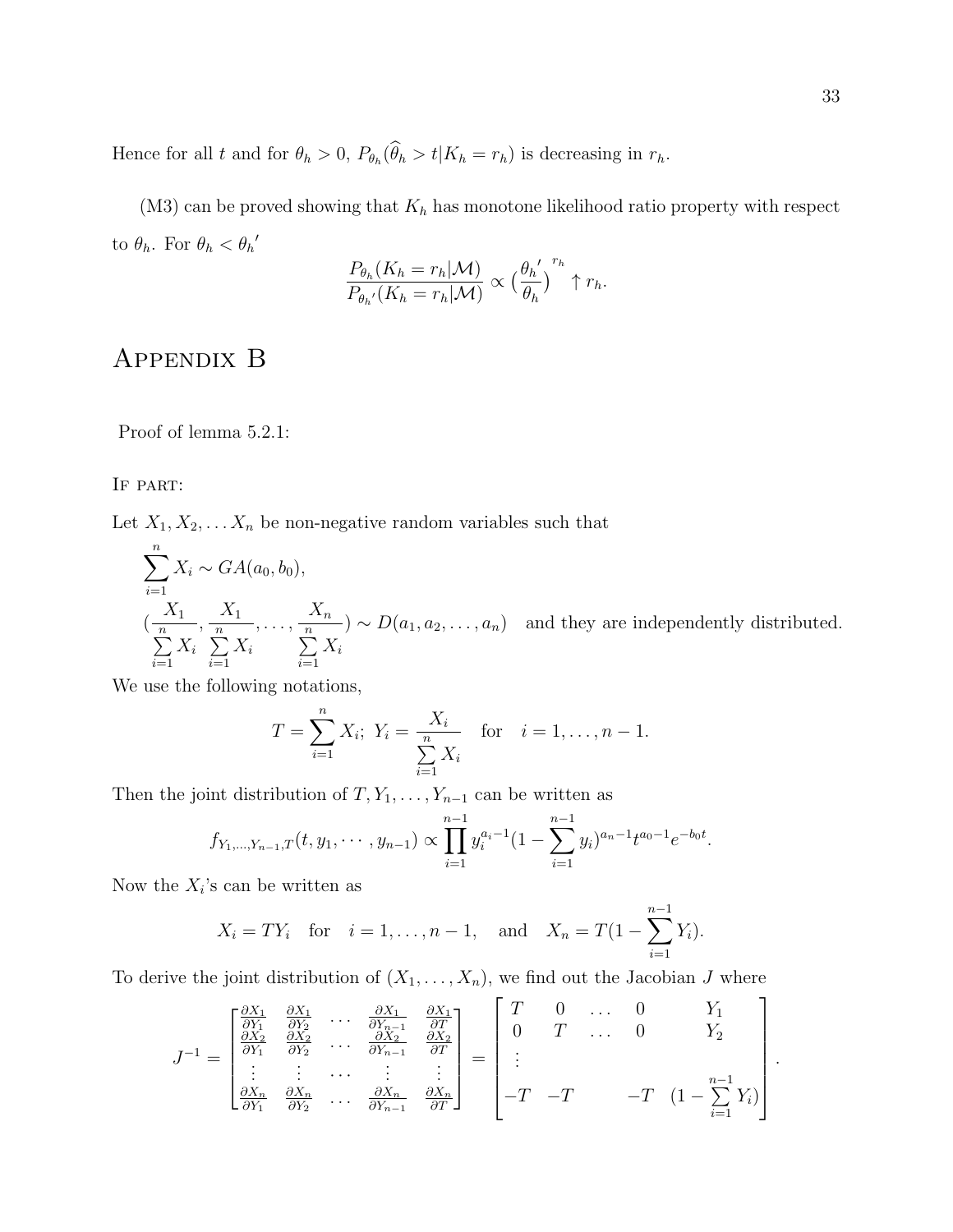Therefore, the determinant of  $J$ ,  $|J|$  is  $T^{-(n-1)} = (\sum_{n=1}^{n}$  $i=1$  $(X_i)^{-(n-1)}$ . The joint PDF of  $(X_1, \ldots, X_n)$ can be obtained as

$$
f_{X_1,\dots,X_n}(x_1,\dots,x_n) \propto \prod_{i=1}^n \left(\frac{x_i}{\sum_{j=1}^n x_j}\right)^{a_i-1} \left(\sum_{j=1}^n x_j\right)^{a_0-1} e^{b_0 \sum_{j=1}^n x_j} \left(\sum_{i=1}^n x_i\right)^{-(n-1)}
$$
  

$$
= \prod_{i=1}^n x_i^{a_i-1} \left(\sum_{j=1}^n x_j\right)^{a_0-\sum_{j=1}^n a_j} e^{b_0 \sum_{j=1}^n x_j}.
$$

Therefore  $(X_1, \ldots, X_n) \sim D(a_1, \ldots, a_n)$ .

#### Only if part:

Let  $(X_1, ..., X_n) \sim GD(a_0, b_0, a_1, ..., a_n)$ , then the joint PDF of  $(X_1, ..., X_n)$  is obtained as

$$
f_{X_1,...,X_n}(x_1,...,x_n) \propto \prod_{i=1}^n x_i^{a_i-1} \left(\sum_{i=1}^n x_i\right)^{(a_0-\sum_{i=1}^n a_i)} e^{-b_0 \sum_{i=1}^n x_i}.
$$

Let use the transformation

$$
Y_1 = \frac{X_1}{\sum_{i=1}^n X_i}, Y_2 = \frac{X_2}{\sum_{i=1}^n X_i}, \dots, Y_{n-1} = \frac{X_{n-1}}{\sum_{i=1}^n X_i}, Y_n = \sum_{i=1}^n X_i.
$$

Then  $X_i$ 's can be written as

$$
X_i = Y_i Y_n
$$
 for  $i = 1, ..., n - 1$  and  $X_n = Y_n (1 - \sum_{i=1}^{n-1} Y_i)$ .

The Jacobian of the transformation  $(X_1, \ldots, X_n) \to (Y_1, \ldots, Y_n)$ , is

$$
J = \begin{bmatrix} \frac{\partial X_1}{\partial Y_1} & \frac{\partial X_1}{\partial Y_2} & \cdots & \frac{\partial X_1}{\partial Y_{n-1}} & \frac{\partial X_1}{\partial Y_n} \\ \frac{\partial X_2}{\partial Y_1} & \frac{\partial X_2}{\partial Y_2} & \cdots & \frac{\partial X_2}{\partial Y_{n-1}} & \frac{\partial X_2}{\partial Y_n} \\ \vdots & \vdots & \cdots & \vdots & \vdots \\ \frac{\partial X_n}{\partial Y_1} & \frac{\partial X_n}{\partial Y_2} & \cdots & \frac{\partial X_n}{\partial Y_{n-1}} & \frac{\partial X_n}{\partial Y_n} \end{bmatrix} = \begin{bmatrix} Y_n & 0 & \cdots & 0 & Y_1 \\ 0 & Y_n & \cdots & 0 & Y_2 \\ \vdots & \vdots & \ddots & \vdots & \vdots \\ -Y_n & -Y_n & -Y_n & (1 - \sum_{i=1}^{n-1} Y_i) \end{bmatrix}
$$

The determinant of J is  $Y_n^{n-1}$ . The joint PDF of  $(Y_1, \ldots, Y_n)$  is obtained as

$$
f_{Y_1,...,Y_n}(y_1, y_2,..., y_n) \propto \prod_{i=1}^{n-1} y_i^{a_i-1} (1 - \sum_{i=1}^{n-1} y_i)^{a_0-1} y_n^{a_0-1} e^{-b_0 y_n}
$$

.

.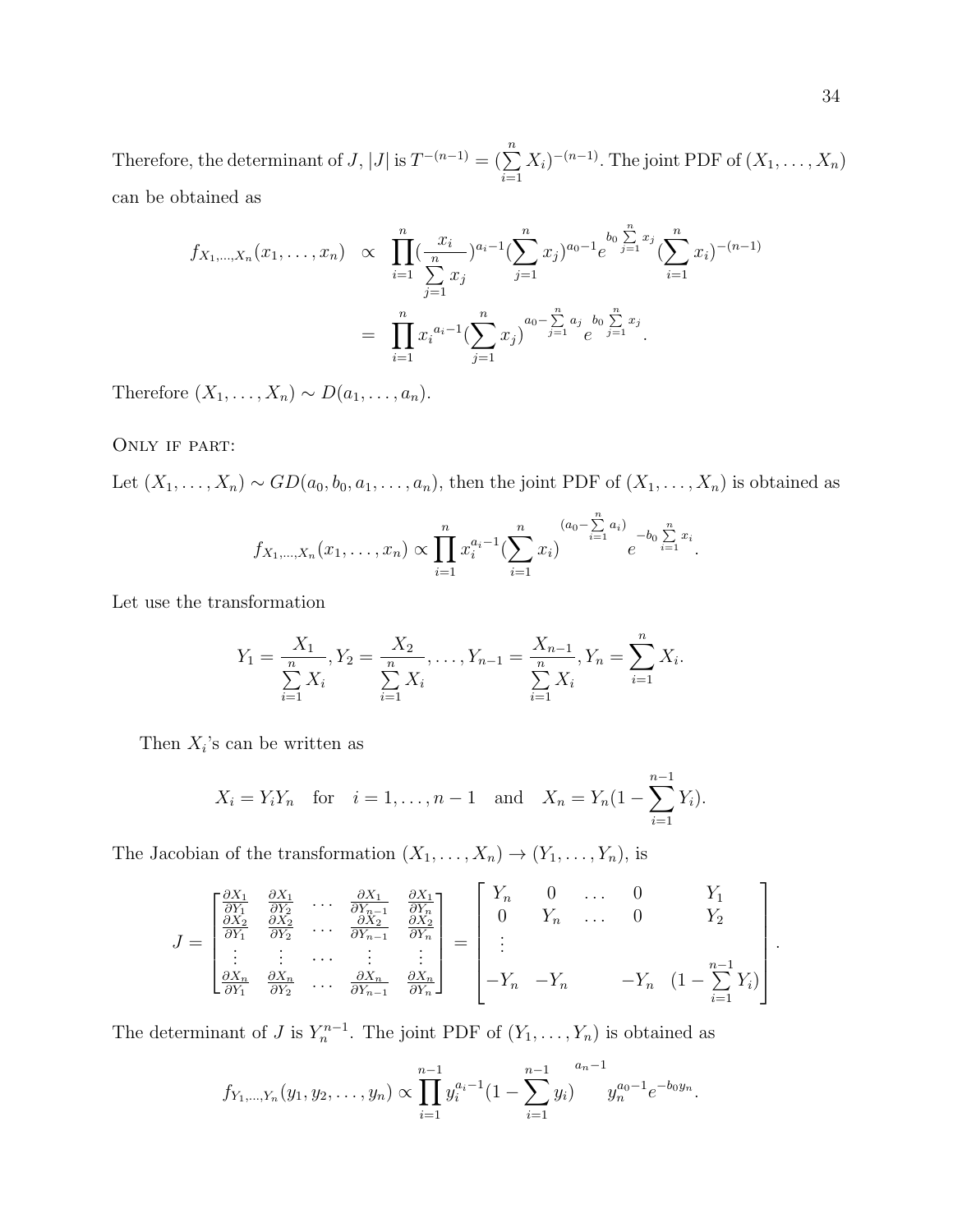It is clear that  $(Y_1, Y_2, \ldots, Y_{n-1})$  and  $Y_n$  are independently distributed. Also

$$
(Y_1, Y_2, ..., Y_{n-1}, (1 - \sum_{i=1}^{n-1} Y_i)) \sim D(a_1, a_2, ..., a_{n-1}, a_n)
$$
 and  $Y_n \sim GA(a_0, b_0)$ .

Therefore,  $\left(\frac{X_1}{\sum\limits_{i=1}^n X_i}\right)$  $,\frac{X_2}{\sum\limits_{i=1}^n X_i}$  $,\ldots,\frac{X_n}{\sum\limits_{i=1}^n X_i}$  $\bigg) \sim D(a_1, a_2, \ldots, a_n)$  and  $\sum_{n=1}^{\infty}$  $i=1$  $X_i \sim GA(a_0, b_0)$  are independently distributed.

Proof of Result 1:

Using Lemma 5, we can obtain,

$$
E(\lambda_h) = E(\frac{\lambda_h}{\sum_{l=1}^H \lambda_l}) = E(\sum_{l=1}^H \lambda_l) E(\frac{\lambda_h}{\sum_{l=1}^H \lambda_l}) = \frac{a_0}{b_0} \frac{a_h}{\frac{H}{(\sum_{l=1}^H a_l)}}
$$
  

$$
E(\lambda_{h_1} \lambda_{h_2}) = E(\frac{\lambda_{h_1} \lambda_{h_2}}{\sum_{l=1}^H \lambda_l} (\sum_{l=1}^H \lambda_l)^2) = E((\sum_{l=1}^H \lambda_l)^2) E(\frac{\lambda_{h_1} \lambda_{h_2}}{\sum_{l=1}^H \lambda_l} \sum_{l=1}^H \lambda_l)
$$
  

$$
= \frac{a_0(a_0 + 1)}{b_0^2} \frac{a_{h_1} a_{h_2}}{(\sum_{h=1}^H a_h) (\sum_{h=1}^H a_h + 1)}.
$$

# References

- [1] Ashour, S.K. and Abo-Kasem, O.E. (2014), "Parameter Estimation for Two Weibull Populations under Joint Type II Censored Scheme", International Journal of Advances in Engineering Sciences and Applied Mathematics, vol. 5, pp. 31 - 36.
- [2] Balakrishnan, N. (2007), "Progressive censoring methodology: an appraisal", TEST, vol. 16, pp. 211 - 259.
- [3] Balakrishnan, N. and Cramer, E. (2014), The Art of Progressive Censoring: Applications to Reliability and Quality, Springer, New York.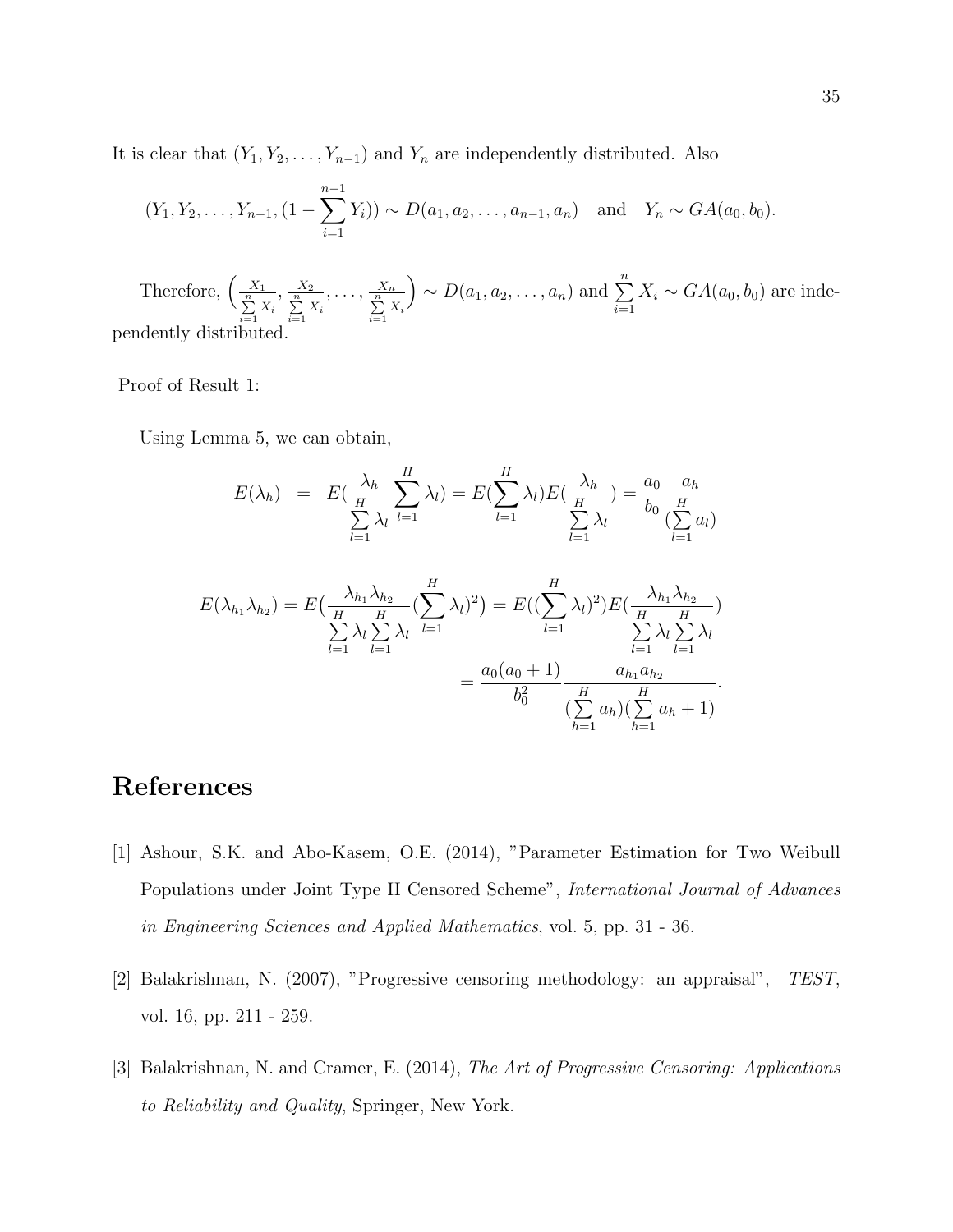- [4] Balakrishnan, N. and Iliopoulos, G. (2009), "Stochastic monotonicity of the MLE of exponential mean under different censoring schemes", Annals of the Institute of Statistical Mathematics, vol. 61, pp. 753 - 772.
- [5] Balakrishnan, N. and Rasouli, A. (2008), "Exact likelihood inference for two exponential populations under joint Type-II censoring", *Computational Statistics*  $\mathcal{B}$  *Data Analysis*, vol. 52, pp. 2725 - 2738.
- [6] Balakrishnan, N. and Su, F. (2015), "Exact likelihood inference for k exponential populations under joint type-II censoring", Communications in Statistics - Simulation and Computation, vol. 44, pp. 591 - 613.
- [7] Balakrishnan N., Su F. and Liu K. Y. (2015), "Exact Likelihood Inference for k Exponential Populations Under Joint Progressive Type-II Censoring", Communications in Statistics - Simulation and Computation, vol. 44, pp. 902 - 923.
- [8] Bartholmew, D. (1963), "The sampling distribution of an estimate arising in life-testing". Technometrics, vol. 5, pp. 361 - 372.
- [9] Casella, G., Berger, R. L. (2002). Statistical inference (2nd ed.) Boston: Duxbury Press.
- [10] Kundu, D. and Pradhan, B. (2011), "Bayesian analysis of progressively censored competing risks data", Sankhya B , vol. 73, pp. 276 - 296.
- [11] Kundu, D., Samanta, D., Ganguly, A. and Mitra, S.(2013), "Bayesian Analysis of Different Hybrid and Progressive Life Tests", Communications in Statistics - Simulation and Computation, vol. 42, pp. 2160 - 2173.
- [12] Lehmann, E.L. and Romano, J.P. (2005), Testing Statistical Hypotheses Springer Texts in Statistics, New York, Chapter-3.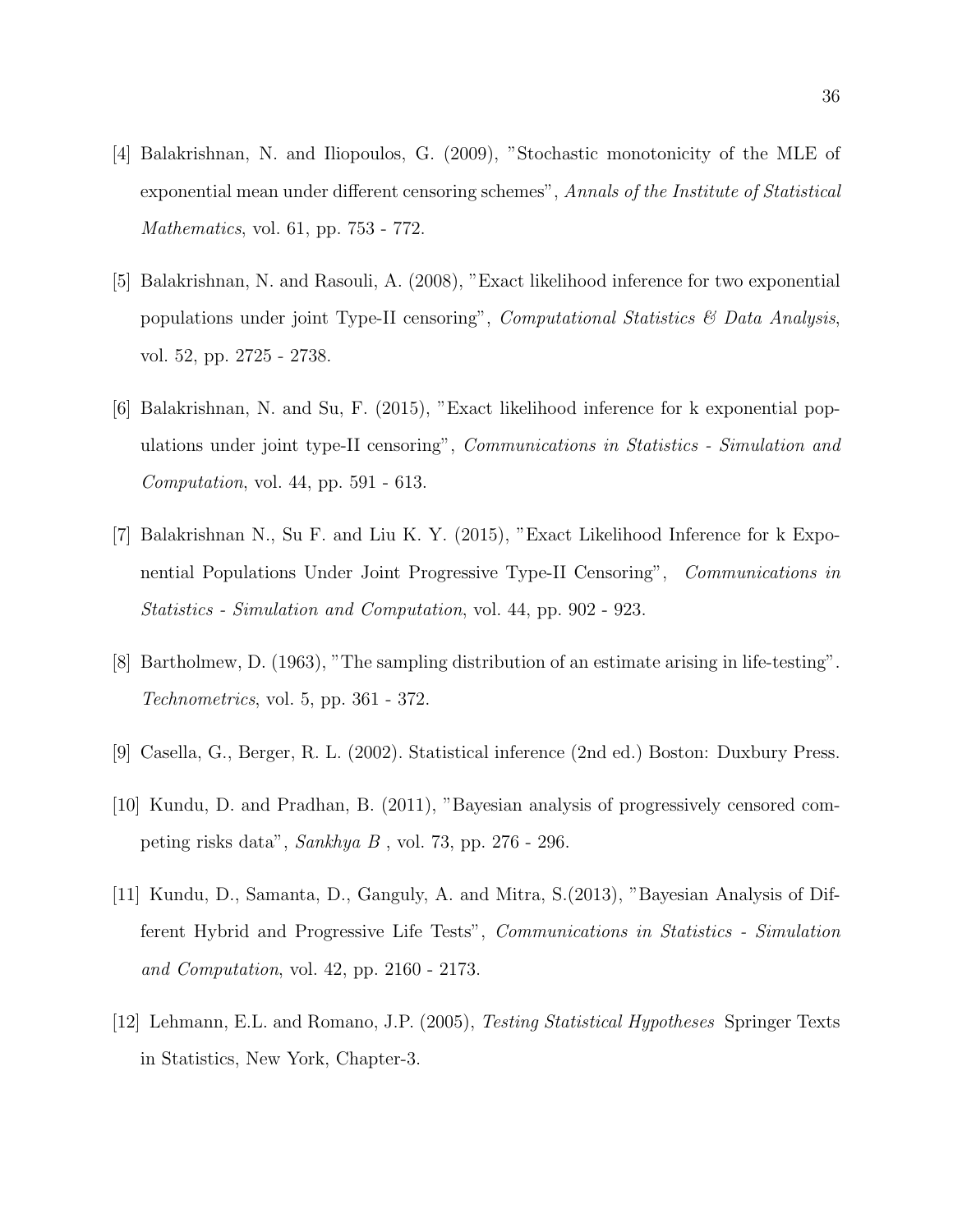- [13] Mondal, S. and Kundu, D. (2018), "A new two sample Type-II progressive censoring scheme", Communications in Statistics - Theory and Methods, DOI:10.1080/03610926.2018.1472781.
- [14] Mondal, S. and Kundu, D.(2017), "Point and Interval Estimation of Weibull Parameters Based on Joint Progressively Censored Data", Sankhya B, DOI:10.1007/s13571-017-  $0134 - 1.$
- [15] Nelson, W. (1982), Applied Life Data Analysis, John Wiley & Sons, New York.
- [16] Parsi, S. and Bairamov, I. (2009), "Expected values of the number of failures for two populations under joint Type-II progressive censoring", *Computational Statistics*  $\mathcal{B}$  Data Analysis, vol. 53, pp. 3560 - 3570.
- [17] Parsi S., Ganjali M. and Sanjari F. N. (2011), "Conditional Maximum Likelihood and Interval Estimation for Two Weibull Populations under Joint Type-II Progressive Censoring", *Communications in Statistics - Theory and Methods*, vol. 40, pp. 2117 - 2135.
- [18] Pena, E. A. and Gupta, A. K. (1990), "Bayes estimation for the Marshall-Olkin exponential distribution", *Journal of the Royal Statistical Society*, vol. 52, pp. 379 - 389.
- [19] Proschan, F. (1963), "Theoretical explanation of observed decreasing failure rate", Technometrics, vol. 15, pp. 375 - 383.
- [20] Rasouli, A. and Balakrishnan, N. (2010), "Exact likelihood inference for two exponential populations under joint progressive type-II censoring", Communications in Statistics - Theory and Methods, vol. 39, pp. 2172 - 2191.
- [21] Srivastava, J.N. (1987), "More efficient and less time-consuming censoring design for testing", Journal of Statistical Planning and Inference, vol. 16, 389 - 413.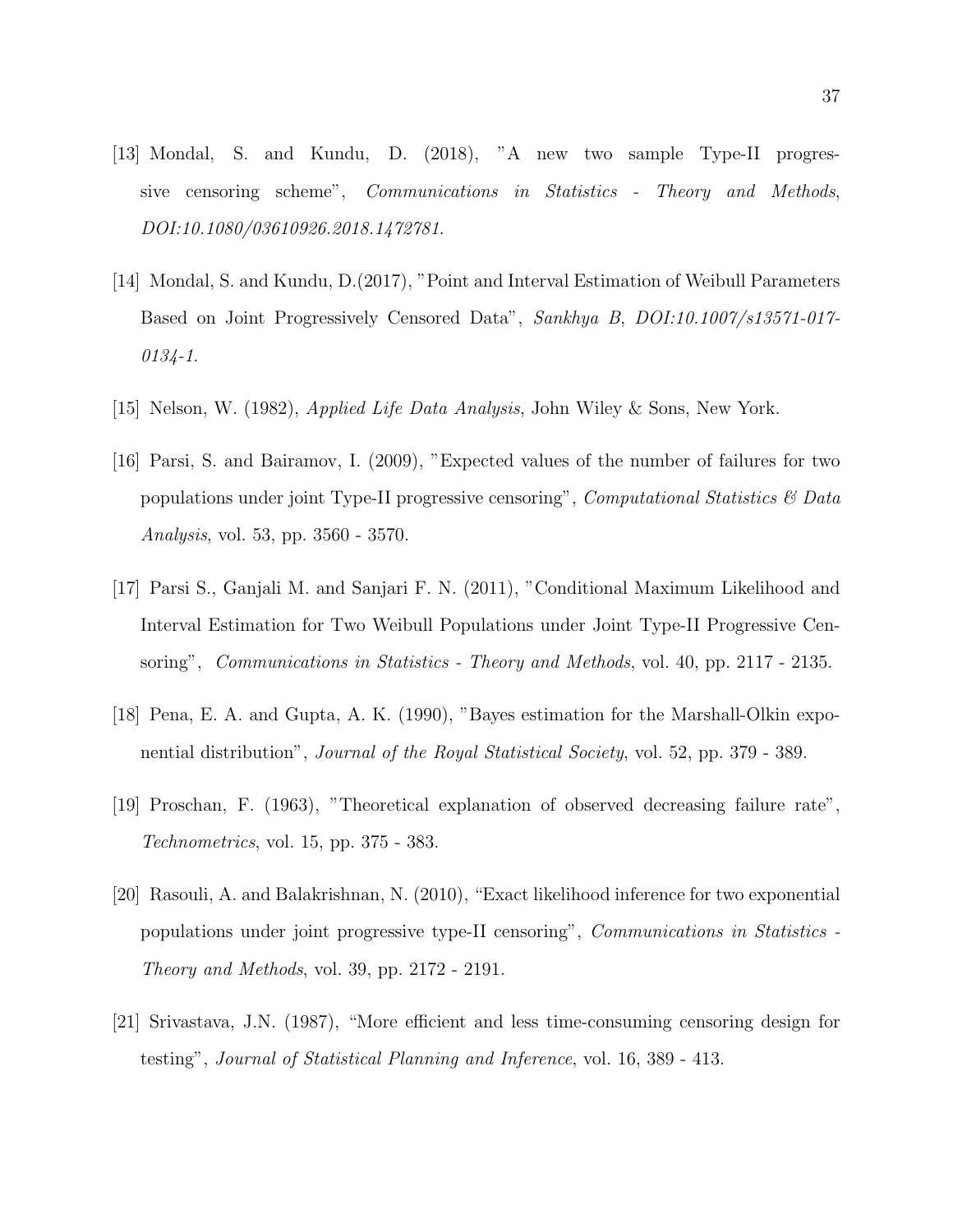Table 5: AE and MSE of the MLEs and BE and MSE of Bayes Estimators of  $\theta_1, \theta_2, \theta_3, \theta_4, \theta_5$ based on informative prior (IP) and non-informative prior (NIP) with  $\theta_1 = 0.3, \theta_2 = 0.4, \theta_3 =$  $0.5, \theta_4=0.6, \theta_5=0.7$ 

| sample sizes                                                                      | censoring scheme         | Parameter  | MLE            |             | Bayes IP  |            | Bayes NIP      |           |
|-----------------------------------------------------------------------------------|--------------------------|------------|----------------|-------------|-----------|------------|----------------|-----------|
|                                                                                   |                          |            | AE             | <b>MSE</b>  | BЕ        | <b>MSE</b> | BЕ             | MSE       |
| $n_1 = 15, n_2 = 16, n_3 = 15, n_4 = 15, n_5 = 16$ k=8,R=(2, 0 <sub>(6)</sub> )   |                          | $\theta_1$ | 0.453          | 0.092       | 0.394     | 0.032      | 0.626          | 0.283     |
|                                                                                   |                          |            | 0.547          | 0.113       | 0.557     | 0.078      | 0.773          | 0.434     |
|                                                                                   |                          | $\theta_2$ | 0.548          | 0.080       | 0.779     | 0.212      |                | 0.547     |
|                                                                                   |                          | $\theta_3$ |                |             | 1.034     |            | 0.914          |           |
|                                                                                   |                          | $\theta_4$ | 0.571<br>0.645 | 0.077       |           | 0.448      | 1.015<br>1.034 | 0.579     |
|                                                                                   |                          | $\theta_5$ |                | 0.090       | 1.336     | 0.990      |                | 0.512     |
| $n_1 = 15, n_2 = 15, n_3 = 15, n_4 = 15, n_5 = 15$ k=8,R=(2, 0 <sub>(6)</sub> )   |                          | $\theta_1$ | 0.463          | 0.101       | 0.385     | 0.027      | 0.629          | 0.275     |
|                                                                                   |                          | $\theta_2$ | 0.525          | 0.097       | 0.557     | 0.078      | 0.781          | 0.392     |
|                                                                                   |                          | $\theta_3$ | 0.565          | 0.088       | 0.766     | 0.192      | 0.899          | 0.548     |
|                                                                                   |                          | $\theta_4$ | 0.590          | 0.084       | 1.007     | 0.395      | 0.999          | 0.567     |
|                                                                                   |                          | $\theta_5$ | 0.631          | 0.091       | 1.309     | 0.872      | 1.109          | 0.599     |
|                                                                                   |                          |            |                |             |           |            |                |           |
| $n_1 = 25, n_2 = 25, n_3 = 25, n_4 = 25, n_5 = 25$ k=20,R=(5, 0 <sub>(18)</sub> ) |                          | $\theta_1$ | 0.351          | 0.041       | 0.353     | 0.014      | 0.436          | 0.069     |
|                                                                                   |                          | $\theta_2$ | 0.505          | 0.127       | 0.497     | 0.041      | 0.562          | 0.123     |
|                                                                                   |                          | $\theta_3$ | 0.645          | 0.210       | 0.667     | 0.108      | 0.724          | 0.253     |
|                                                                                   |                          | $\theta_4$ | 0.777          | 0.288       | 0.863     | 0.256      | 0.868          | 0.349     |
|                                                                                   |                          | $\theta_5$ | 0.881          | 0.344       | 1.106     | 0.585      | 0.969          | 0.446     |
|                                                                                   | k=20,R= $(0_{(18)}, 5)$  |            | 0.352          | 0.039       | 0.354     | 0.014      | 0.438          | 0.056     |
|                                                                                   |                          | $\theta_1$ | 0.504          | 0.124       | 0.494     | 0.040      | 0.589          | 0.138     |
|                                                                                   |                          | $\theta_2$ | 0.657          | 0.231       | 0.670     | 0.111      |                |           |
|                                                                                   |                          | $\theta_3$ | 0.776          | 0.288       |           | 0.283      | 0.708<br>0.851 | 0.232     |
|                                                                                   |                          | $\theta_4$ | 0.875          |             | 0.893     | 0.555      | 0.960          | 0.357     |
|                                                                                   |                          | $\theta_5$ |                | 0.332       | 1.093     |            |                | 0.425     |
| $n_1 = 25, n_2 = 26, n_3 = 27, n_4 = 28, n_5 = 29$ k=20,R=(5, 0 <sub>(18)</sub> ) |                          | $\theta_1$ | 0.371          | 0.064       | 0.359     | 0.016      | 0.462          | 0.070     |
|                                                                                   |                          | $\theta_2$ | 0.510          | 0.133       | 0.502     | 0.043      | 0.598          | 0.135     |
|                                                                                   |                          | $\theta_3$ | 0.645          | 0.221       | 0.661     | 0.112      | 0.716          | 0.212     |
|                                                                                   |                          | $\theta_4$ | 0.773          | $0.316\,$   | 0.831     | 0.226      | 0.824          | 0.307     |
|                                                                                   |                          | $\theta_5$ | 0.906          | 0.417       | 0.998     | 0.386      | 0.925          | 0.349     |
|                                                                                   |                          |            |                |             |           |            |                |           |
|                                                                                   | k=20, R= $(0_{(18)}, 5)$ | $\theta_1$ | 0.364          | 0.054       | 0.350     | 0.014      | 0.475          | 0.100     |
|                                                                                   |                          | $\theta_2$ | 0.505          | $0.132\,$   | 0.489     | 0.042      | 0.577          | 0.136     |
|                                                                                   |                          | $\theta_3$ | 0.650          | 0.220       | 0.662     | 0.101      | 0.711          | 0.223     |
|                                                                                   |                          | $\theta_4$ | 0.780          | $0.312\,$   | 0.874     | 0.280      | 0.815          | 0.273     |
|                                                                                   |                          | $\theta_5$ | 0.909          | 0.415       | 1.023     | 0.410      | 0.922          | 0.424     |
|                                                                                   |                          |            |                |             |           |            |                |           |
| $n_1 = 30, n_2 = 30, n_3 = 30, n_4 = 30, n_5 = 30$ k=25,R=(5, 0 <sub>(23)</sub> ) |                          | $\theta_1$ | 0.341          | 0.030       | 0.393     | 0.011      | 0.406          | 0.034     |
|                                                                                   |                          | $\theta_2$ | 0.482          | 0.094       | 0.489     | 0.036      | 0.552          | 0.094     |
|                                                                                   |                          | $\theta_3$ | 0.635          | 0.198       | 0.640     | 0.088      | 0.676          | 0.153     |
|                                                                                   |                          | $\theta_4$ | 0.782          | 0.317       | 0.812     | 0.198      | 0.798          | 0.251     |
|                                                                                   |                          | $\theta_5$ | 0.904          | 0.408       | 1.051     | 0.552      | 0.923          | 0.375     |
|                                                                                   | $k=25, R=(0_{(23)}, 5)$  | $\theta_1$ | 0.338          | $\,0.032\,$ | 0.346     | 0.013      | 0.412          | 0.046     |
|                                                                                   |                          | $\theta_2$ | 0.486          | 0.103       | 0.490     | 0.039      | 0.543          | 0.112     |
|                                                                                   |                          | $\theta_3$ | 0.637          | 0.210       | 0.643     | 0.090      | 0.680          | $0.107\,$ |
|                                                                                   |                          | $\theta_4$ | $0.774\,$      | 0.309       | 0.825     | 0.215      | 0.809          | 0.278     |
|                                                                                   |                          | $\theta_5$ | 0.901          | 0.405       | $1.062\,$ | 0.523      | 0.941          | 0.412     |
|                                                                                   |                          |            |                |             |           |            |                |           |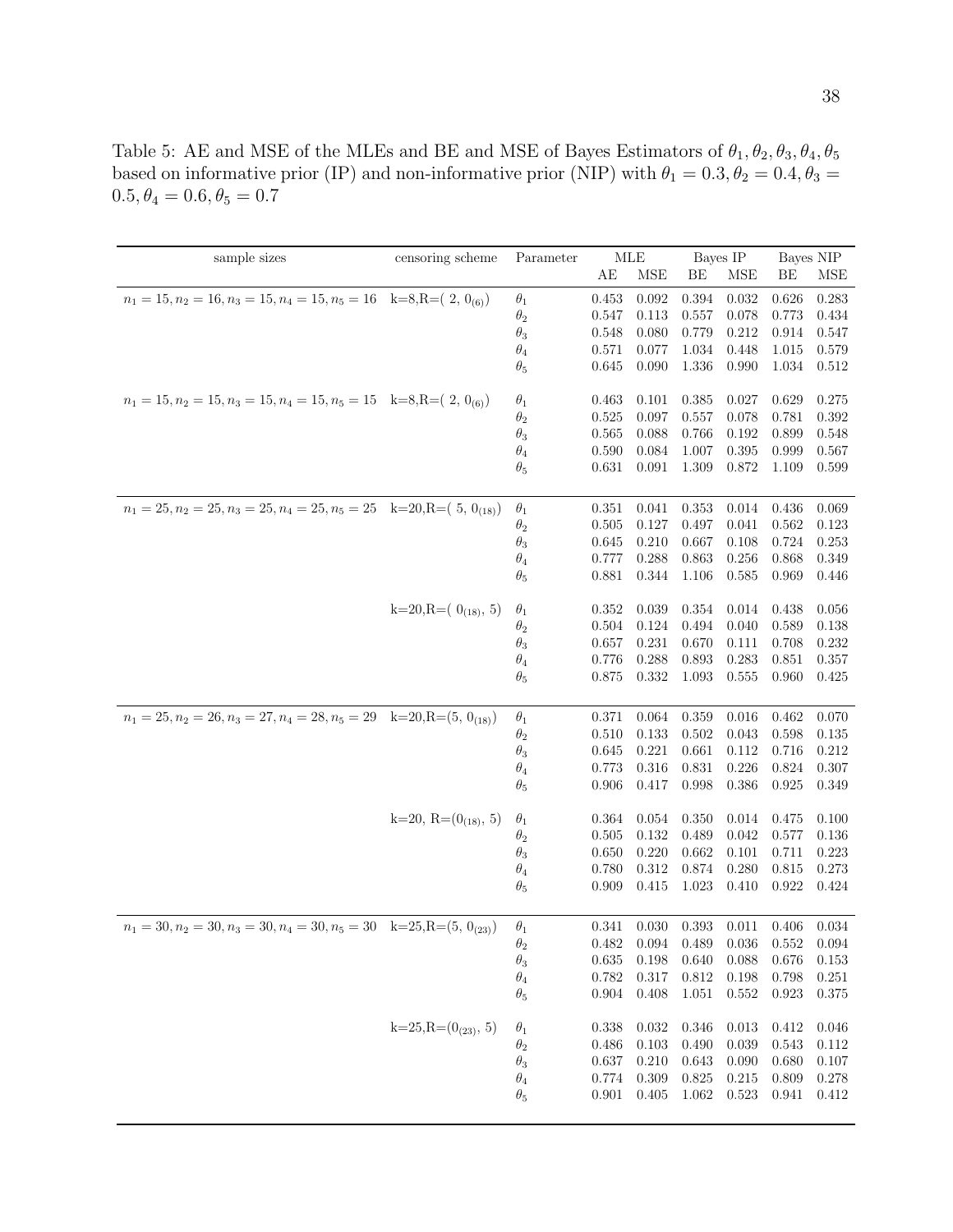| sample sizes                                                                      | censoring scheme        | Parameter  |           | 90% Bootstrap CI | $90\%$ Exact CI |          |  |
|-----------------------------------------------------------------------------------|-------------------------|------------|-----------|------------------|-----------------|----------|--|
|                                                                                   |                         |            | AL        | CP               | AL              | CP       |  |
| $n_1 = 15, n_2 = 16, n_3 = 15, n_4 = 15, n_5 = 16$ k=8,R=(2, 0 <sub>(6)</sub> )   |                         | $\theta_1$ | 0.847     | $94.1\%$         | 1.967           | 94.0%    |  |
|                                                                                   |                         | $\theta_2$ | 0.952     | 97.2%            | 2.121           | 96.1%    |  |
|                                                                                   |                         | $\theta_3$ | 0.873     | 95.1%            | 2.412           | 96.5%    |  |
|                                                                                   |                         | $\theta_4$ | 0.875     | 89.9%            | 2.609           | 94.8%    |  |
|                                                                                   |                         | $\theta_5$ | 0.976     | 88.4\%           | 2.251           | 93.3\%   |  |
| $n_1 = 15, n_2 = 15, n_3 = 15, n_4 = 15, n_5 = 15$ k=8,R=(2, 0 <sub>(6)</sub> )   |                         | $\theta_1$ | 0.850     | 94.1%            | 1.748           | 95.6%    |  |
|                                                                                   |                         | $\theta_2$ | 0.873     | 97.2%            | 1.971           | 94.7%    |  |
|                                                                                   |                         | $\theta_3$ | 0.881     | 95.2%            | 1.992           | 93.9%    |  |
|                                                                                   |                         | $\theta_4$ | 0.887     | 91.8%            | 2.170           | 91.1\%   |  |
|                                                                                   |                         | $\theta_5$ | 0.889     | 86.5%            | 2.175           | 95.8%    |  |
| $n_1 = 25, n_2 = 25, n_3 = 25, n_4 = 25, n_5 = 25$ k=20,R=(5, 0 <sub>(18)</sub> ) |                         | $\theta_1$ | 0.716     | 91.0%            | 0.771           | 92.7%    |  |
|                                                                                   |                         | $\theta_2$ | 1.105     | 89.6%            | 1.601           | 96.0%    |  |
|                                                                                   |                         | $\theta_3$ | 1.417     | 88.2%            | 2.072           | 92.1%    |  |
|                                                                                   |                         | $\theta_4$ | 1.525     | 91.7%            | 2.909           | 95.1%    |  |
|                                                                                   |                         | $\theta_5$ | 1.627     | 95.0%            | 3.344           | 94.2%    |  |
|                                                                                   | k=20,R= $(0_{(18)}, 5)$ | $\theta_1$ | 0.718     | 91.2%            | 0.686           | 92.0%    |  |
|                                                                                   |                         | $\theta_2$ | 1.096     | 90.3%            | 1.646           | 94.6%    |  |
|                                                                                   |                         | $\theta_3$ | 1.337     | 91.1%            | 2.243           | 94.6%    |  |
|                                                                                   |                         | $\theta_4$ | 1.527     | 93.4%            | 3.061           | 95.1%    |  |
|                                                                                   |                         | $\theta_5$ | $1.597\,$ | 95.9%            | 2.641           | $90.5\%$ |  |
| $n_1 = 30, n_2 = 30, n_3 = 30, n_4 = 30, n_5 = 30$ k=25,R=(5, 0 <sub>(23)</sub> ) |                         | $\theta_1$ | 0.608     | 89.3%            | 0.531           | $91.0\%$ |  |
|                                                                                   |                         | $\theta_2$ | 1.039     | $88.1\%$         | 0.925           | 94.8%    |  |
|                                                                                   |                         | $\theta_3$ | 1.316     | 89.9%            | 1.422           | 95.7%    |  |
|                                                                                   |                         | $\theta_4$ | 1.590     | 90.1%            | 2.288           | 94.1%    |  |
|                                                                                   |                         | $\theta_5$ | 1.748     | 89.9%            | 2.100           | 93.7%    |  |
|                                                                                   | $k=25, R=(0_{(23)}, 5)$ | $\theta_1$ | 0.620     | 88.1%            | 0.518           | 93.0%    |  |
|                                                                                   |                         | $\theta_2$ | 1.019     | 90.7%            | 0.923           | 94.9%    |  |
|                                                                                   |                         | $\theta_3$ | 1.365     | $90.0\%$         | 0.923           | 94.9%    |  |
|                                                                                   |                         | $\theta_4$ | 1.583     | 904\%            | 2.013           | 96.5%    |  |
|                                                                                   |                         | $\theta_5$ | 1.723     | 90.3%            | 2.761           | 94.6%    |  |
|                                                                                   |                         |            |           |                  |                 |          |  |

Table 6: AL and CP of the 90% Exact and Percentile Bootstrap CI of  $\theta_1, \theta_2, \theta_3, \theta_4, \theta_5$  with  $\theta_1 = 0.3, \theta_2 = 0.4, \theta_3 = 0.5, \theta_4 = 0.6, \theta_5 = 0.7$